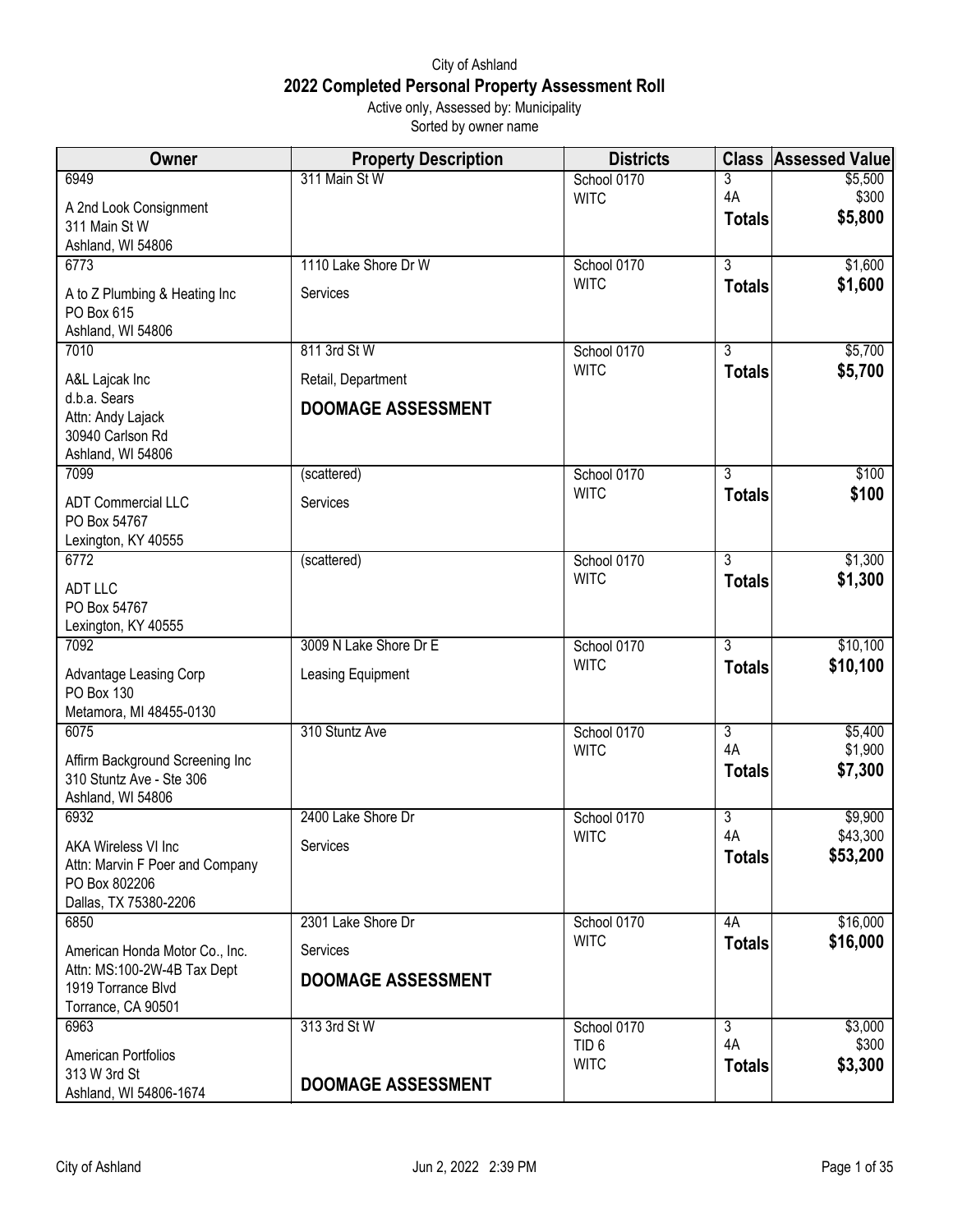| Owner                                                                                                                             | <b>Property Description</b> | <b>Districts</b> |                           | <b>Class Assessed Value</b> |
|-----------------------------------------------------------------------------------------------------------------------------------|-----------------------------|------------------|---------------------------|-----------------------------|
| 7049                                                                                                                              | County Rd A                 | School 0170      | 4A                        | \$15,700                    |
| American Towers Inc<br>PO Box 723597<br>Atlanta, GA 31139                                                                         | Tower                       | <b>WITC</b>      | <b>Totals</b>             | \$15,700                    |
| 7025                                                                                                                              | (scattered)                 | School 0170      | 4A                        | \$300                       |
| Amerigas Propane LP<br>PO Box 798<br>Valley Forge, PA 19482                                                                       | Services                    | <b>WITC</b>      | <b>Totals</b>             | \$300                       |
| 6010                                                                                                                              | 2803 Lake Shore Dr          | School 0170      | $\overline{\overline{3}}$ | \$900                       |
| Anglers All<br>Attn: Carolyn Swartz<br>2803 Lake Shore Dr E<br>Ashland, WI 54806                                                  | Retail, Sportshop           | <b>WITC</b>      | 4A<br><b>Totals</b>       | \$500<br>\$1,400            |
| 6430                                                                                                                              | 220 6th Ave W               | School 0170      | $\overline{3}$            | \$11,800                    |
| Anich, Wickman & Lindsey, S C<br>PO Box 677<br>Ashland, WI 54806                                                                  | Attorney                    | <b>WITC</b>      | <b>Totals</b>             | \$11,800                    |
| 2022-1                                                                                                                            | 419 9th Ave                 | School 0170      |                           |                             |
| APG Media of WI LLC<br>PO Box 410<br>Ashland, WI 54806                                                                            | Services                    | <b>WITC</b>      | <b>Totals</b>             |                             |
| 6352                                                                                                                              | 315 Sanborn Ave             | School 0170      | $\overline{3}$            | \$5,100                     |
| APH Stores, Inc.<br>PO Box 1338<br>St Cloud, MN 56302-1338                                                                        | <b>Auto Parts</b>           | <b>WITC</b>      | <b>Totals</b>             | \$5,100                     |
| 7067                                                                                                                              | 1319 Beaser Ave             | School 0170      | $\overline{3}$            | \$10,900                    |
| Ascentium Capital, LLC<br>Attn: Advanced Property Tax<br>Compliance<br>1611 N Interstate 35E Ste 428<br>Carrollton, TX 75006-8616 | Leasing                     | <b>WITC</b>      | <b>Totals</b>             | \$10,900                    |
| 6788                                                                                                                              | 1716 Lake Shore Dr W        | School 0170      | 3                         | \$5,700                     |
| Ashland Area Chamber of Commerce<br>1716 Lake Shore Dr W<br>Ashland, WI 54806                                                     | Services                    | <b>WITC</b>      | 4A<br><b>Totals</b>       | \$8,900<br>\$14,600         |
| 6481                                                                                                                              | 2700 Farm Rd                | School 0170      | 3                         | \$251,100                   |
| Ashland Area Veterinary<br>Attn: Margaret Koosmann<br>2700 Farm Rd<br>Ashland, WI 54806                                           | Veterinary Clinic           | <b>WITC</b>      | 4A<br><b>Totals</b>       | \$13,500<br>\$264,600       |
| 6992                                                                                                                              | 2101 Beaser Ave Unit 3      | School 0170      | $\overline{3}$            | \$25,400                    |
| Ashland Audiology LLC                                                                                                             | Services                    | <b>WITC</b>      | 4A                        | \$1,000                     |
| 2101 Beaser Ave - Unit 3                                                                                                          | <b>DOOMAGE ASSESSMENT</b>   |                  | <b>Totals</b>             | \$26,400                    |
| Ashland, WI 54806<br>6107                                                                                                         |                             | School 0170      | $\overline{3}$            | \$16,000                    |
| Ashland Baking Company                                                                                                            | 212 Chapple Ave<br>Services | <b>TID 10</b>    | <b>Totals</b>             | \$16,000                    |
| 212 Chapple Ave                                                                                                                   |                             | <b>WITC</b>      |                           |                             |
| Ashland, WI 54806                                                                                                                 | <b>DOOMAGE ASSESSMENT</b>   |                  |                           |                             |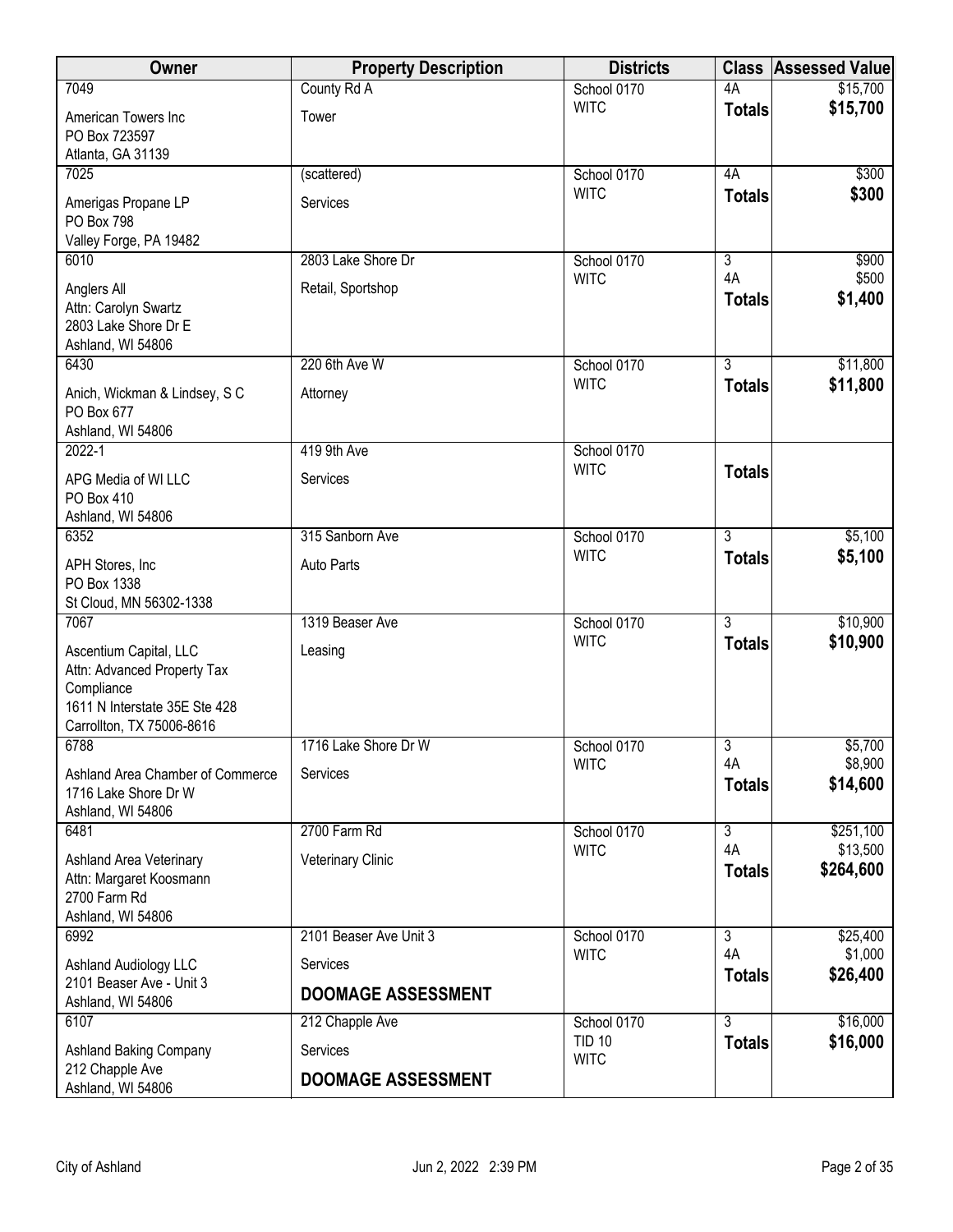| Owner                                                | <b>Property Description</b> | <b>Districts</b>             |                     | <b>Class Assessed Value</b> |
|------------------------------------------------------|-----------------------------|------------------------------|---------------------|-----------------------------|
| 7060                                                 | 818 W Main St               | School 0170                  | 3                   | \$451,800                   |
| Ashland Cobblestone LLC                              | Hospitality                 | <b>TID 10</b><br><b>WITC</b> | 4A                  | \$4,100<br>\$455,900        |
| 3564 Driscoll Rd Apt 6                               | <b>DOOMAGE ASSESSMENT</b>   |                              | <b>Totals</b>       |                             |
| Rhinelander, WI 54501<br>6819                        | 307 Main St W               | School 0170                  | $\overline{3}$      | \$400                       |
|                                                      |                             | TID <sub>6</sub>             | 4A                  | \$100                       |
| Ashland Fun & Games LLC<br>615 Vaughn Ave            |                             | <b>WITC</b>                  | <b>Totals</b>       | \$500                       |
| Ashland, WI 54806                                    | <b>DOOMAGE ASSESSMENT</b>   |                              |                     |                             |
| 6027                                                 | 220 Main St E               | School 0170                  | 3                   | \$7,800                     |
| Ashland Lock & Key                                   | Services                    | <b>WITC</b>                  | <b>Totals</b>       | \$7,800                     |
| Attn: Nate Monkelien                                 | <b>DOOMAGE ASSESSMENT</b>   |                              |                     |                             |
| 220 Main St E                                        |                             |                              |                     |                             |
| Ashland, WI 54806<br>6946                            | 619 9th Ave W               | School 0170                  |                     |                             |
|                                                      |                             | <b>WITC</b>                  | <b>Totals</b>       |                             |
| Ashland Midwifery Services LLC<br>Attn: Savita Jones | Services                    |                              |                     |                             |
| 619 9th Ave W                                        |                             |                              |                     |                             |
| Ashland, WI 54806                                    |                             |                              |                     |                             |
| 6029                                                 | 2300 Lake Shore Dr W        | School 0170<br><b>WITC</b>   | $\overline{3}$      | \$1,200                     |
| <b>Ashland Motel</b>                                 | Motel                       |                              | <b>Totals</b>       | \$1,200                     |
| Attn: OHM SHIV LLC<br>2300 Lake Shore Dr W           | <b>DOOMAGE ASSESSMENT</b>   |                              |                     |                             |
| Ashland, WI 54806                                    |                             |                              |                     |                             |
| 6443                                                 | 522 Main St W               | School 0170                  | $\overline{3}$      | \$1,500                     |
| Ashland Pharmacy Inc                                 |                             | <b>WITC</b>                  | <b>Totals</b>       | \$1,500                     |
| Attn: Mark Pechacek                                  | <b>DOOMAGE ASSESSMENT</b>   |                              |                     |                             |
| 138 N Second Ave<br>Park Falls, WI 54552             |                             |                              |                     |                             |
| 6313                                                 | 221 4th Ave W               | School 0170                  | $\overline{3}$      | \$52,900                    |
| Associated Bank, NA                                  | Bank                        | <b>WITC</b>                  | 4A                  | \$11,700                    |
| Attn: MS# 8227                                       |                             |                              | <b>Totals</b>       | \$64,600                    |
| 433 Main St                                          |                             |                              |                     |                             |
| Green Bay, WI 54301                                  |                             |                              |                     |                             |
| 6045                                                 | 800 Main St W               | School 0170<br><b>TID 10</b> | 4A<br><b>Totals</b> | \$500<br>\$500              |
| Axel's Small Engine<br>Attn: Dan Grahek              | Services                    | <b>WITC</b>                  |                     |                             |
| 800 Main St W                                        | <b>DOOMAGE ASSESSMENT</b>   |                              |                     |                             |
| Ashland, WI 54806                                    |                             |                              |                     |                             |
| 7080                                                 | 100 Main St E               | School 0170                  | 3                   | \$1,100                     |
| Banc of America Leasing & Capital LLC                |                             | <b>WITC</b>                  | <b>Totals</b>       | \$1,100                     |
| PO Box 105578                                        |                             |                              |                     |                             |
| Atlanta, GA 30348<br>6054                            | 3601 US Hwy 2               | School 0170                  | $\overline{3}$      | \$37,200                    |
|                                                      |                             | <b>WITC</b>                  | 4A                  | \$9,900                     |
| Bay Area Animal Hospital Inc<br>3601 US Hwy 2        | Veterinary Clinic           |                              | <b>Totals</b>       | \$47,100                    |
| Ashland, WI 54806                                    |                             |                              |                     |                             |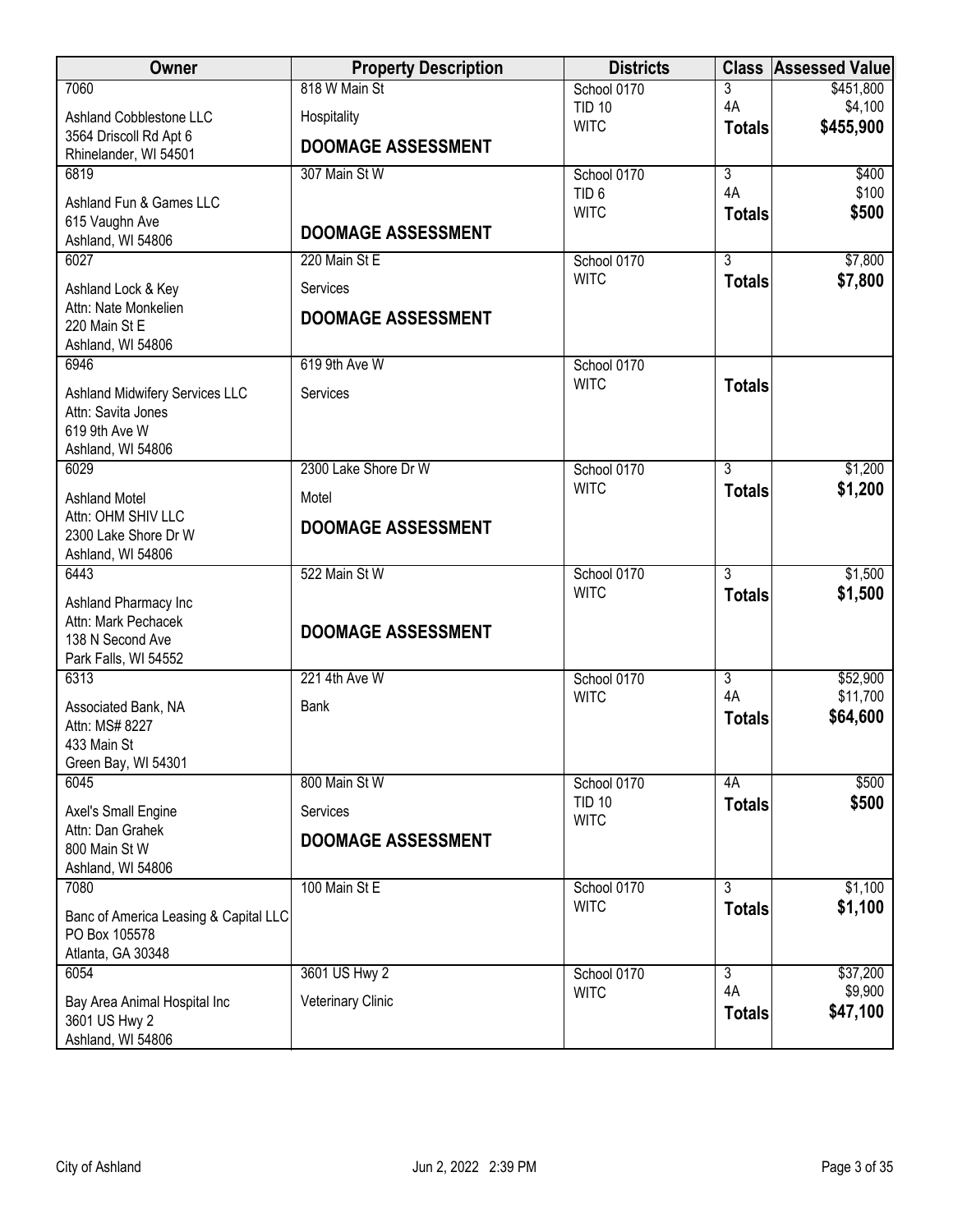| Owner                                                                                         | <b>Property Description</b> | <b>Districts</b>             |                     | <b>Class Assessed Value</b> |
|-----------------------------------------------------------------------------------------------|-----------------------------|------------------------------|---------------------|-----------------------------|
| 6028                                                                                          | 421 Lake Shore Dr W         | School 0170                  |                     | \$4,000                     |
| Bay Area Pawn                                                                                 | Services                    | <b>WITC</b>                  | <b>Totals</b>       | \$4,000                     |
| Attn: Frank Kostka<br>421 Lake Shore Dr W                                                     | <b>DOOMAGE ASSESSMENT</b>   |                              |                     |                             |
| Ashland, WI 54806                                                                             |                             |                              |                     |                             |
| 6056                                                                                          | 412 Main St W               | School 0170                  | $\overline{3}$      | \$20,000                    |
| Bay City Cycles LLC                                                                           | Services                    | <b>WITC</b>                  | <b>Totals</b>       | \$20,000                    |
| Attn: Karl Faber and Alex Faber<br>412 Main St W<br>Ashland, WI 54806                         | <b>DOOMAGE ASSESSMENT</b>   |                              |                     |                             |
| 6390                                                                                          | 819 Lake Shore Dr W         | School 0170                  | 3                   | \$53,500                    |
| Bay Dental Assoc., SC<br>Attn: Kimberly Hyopponen<br>819 Lake Shore Dr W<br>Ashland, WI 54806 | Dental                      | <b>WITC</b>                  | 4A<br><b>Totals</b> | \$3,900<br>\$57,400         |
| 6722                                                                                          |                             | School 0170                  | $\overline{AB}$     | \$3,800                     |
| Beau Rivard/Monster Drywall, Inc<br>PO Box 96<br>Taylors Falls, MN 55084                      | Hangar                      | <b>WITC</b>                  | <b>Totals</b>       | \$3,800                     |
| 6717                                                                                          |                             | School 0170                  | $\overline{AB}$     | \$7,200                     |
| Belany, Joe<br>700 W 6th St<br>Washburn, WI 54891                                             | Hangar                      | <b>WITC</b>                  | <b>Totals</b>       | \$7,200                     |
| 6706                                                                                          |                             | School 0170                  | 4B                  | \$500                       |
| Berg, Alan<br>213 13th Ave<br>Ashland, WI 54806                                               | Boathouse                   | <b>WITC</b>                  | <b>Totals</b>       | \$500                       |
| 6386                                                                                          | 1020 Lake Shore Dr W        | School 0170                  | $\overline{3}$      | \$10,000                    |
| Big Ben's Gyros Pita Planet<br>1020 Lake Shore Dr W                                           | Fast Food                   | <b>WITC</b>                  | 4A<br><b>Totals</b> | \$100<br>\$10,100           |
| Ashland, WI 54806                                                                             | <b>DOOMAGE ASSESSMENT</b>   |                              |                     |                             |
| 6747                                                                                          | 1815 Beaser Ave             | School 0170                  | $\overline{3}$      | \$20,100                    |
| Bio Medical Applications of Wisc Inc<br>14400 Metcalf Ave<br>Overland Park, KS 66223          |                             | <b>WITC</b>                  | 4A<br><b>Totals</b> | \$24,800<br>\$44,900        |
| 6071                                                                                          | 211 Chapple Ave             | School 0170                  | $\overline{3}$      | \$15,000                    |
| <b>Black Cat Coffee House</b>                                                                 | Services                    | <b>TID 10</b><br><b>WITC</b> | <b>Totals</b>       | \$15,000                    |
| Attn: Honroe Spickermann                                                                      | <b>DOOMAGE ASSESSMENT</b>   |                              |                     |                             |
| 211 Chapple Ave<br>Ashland, WI 54806                                                          |                             |                              |                     |                             |
| 6260                                                                                          | 100 Main St E               | School 0170                  | 3                   | \$21,400                    |
| <b>BMO Harris Bank NA</b>                                                                     | <b>Bank</b>                 | <b>WITC</b>                  | 4A                  | \$2,700                     |
| 111 W Monroe St 13W                                                                           |                             |                              | <b>Totals</b>       | \$24,100                    |
| Chicago, IL 60603<br>6702                                                                     |                             | School 0170                  | 4B                  | \$18,100                    |
|                                                                                               |                             | <b>WITC</b>                  | <b>Totals</b>       | \$18,100                    |
| Robyn Bouchard<br>65736 Lake Park Rd<br>Ashland, WI 54806                                     |                             |                              |                     |                             |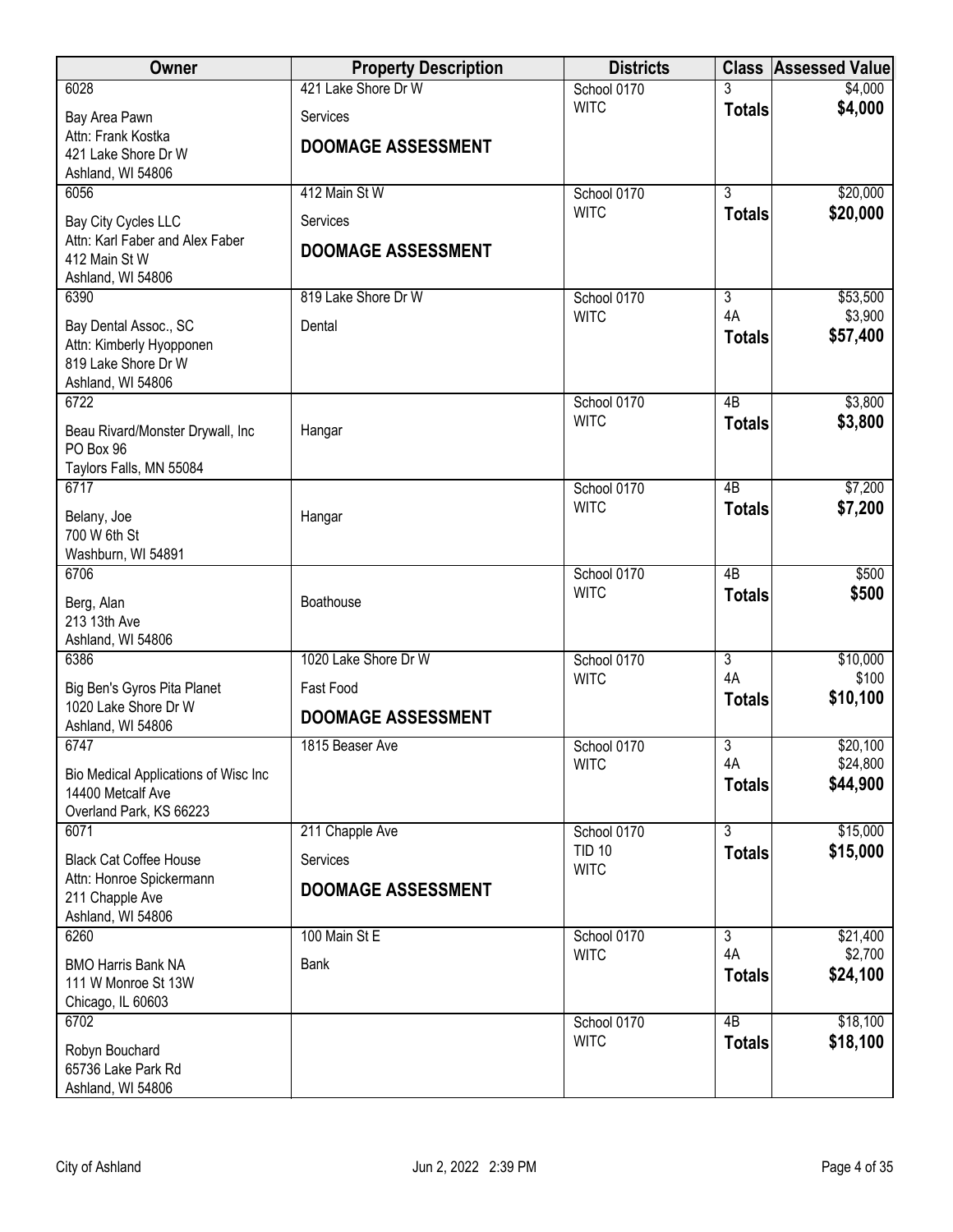| Owner                                                                                                       | <b>Property Description</b>             | <b>Districts</b> |                     | <b>Class Assessed Value</b> |
|-------------------------------------------------------------------------------------------------------------|-----------------------------------------|------------------|---------------------|-----------------------------|
| 6131                                                                                                        |                                         | School 0170      | $\overline{AB}$     | \$64,800                    |
| Bouchcard, Cary<br>77450 Houghton Point Rd<br>Washburn, WI 54891                                            |                                         | <b>WITC</b>      | <b>Totals</b>       | \$64,800                    |
| 6081                                                                                                        | 1201 2nd Ave W                          | School 0170      | $\overline{3}$      | $\sqrt[6]{}$                |
| Bratley, Jon<br>Sterling Place Apt<br>2919 City Heights Rd<br>Ashland, WI 54806                             | <b>Real Estate Rentals</b>              | <b>WITC</b>      | <b>Totals</b>       | \$0                         |
| 7046                                                                                                        | 1808 Lake Shore Dr                      | School 0170      | 3                   | \$5,500                     |
| <b>Breakwater Cafe</b><br>Attn: Dave Martin<br>1808 US Hwy 2<br>Ashland, WI 54806                           | Restaurant<br><b>DOOMAGE ASSESSMENT</b> | <b>WITC</b>      | 4A<br><b>Totals</b> | \$1,500<br>\$7,000          |
| 6745                                                                                                        |                                         | School 0170      | $\overline{AB}$     | \$99,000                    |
| Bretting Development Corporation, Inc.<br>3401 Lake Park Rd<br>Ashland, WI 54806                            |                                         | <b>WITC</b>      | <b>Totals</b>       | \$99,000                    |
| 6736                                                                                                        |                                         | School 0170      | $\overline{AB}$     | \$300                       |
| Brinker, Gene<br>413 4th Ave E<br>Superior, WI 54880                                                        | Building on Leased Land                 | <b>WITC</b>      | <b>Totals</b>       | \$300                       |
| 6182                                                                                                        | 522 Sanborn Ave                         | School 0170      | $\overline{3}$      | \$8,000                     |
| Brown Plbg & Htg<br>522 Sandborn Ave<br>Ashland, WI 54806                                                   | Services<br><b>DOOMAGE ASSESSMENT</b>   | <b>WITC</b>      | <b>Totals</b>       | \$8,000                     |
| 7100                                                                                                        | 500 Lake Shore Dr E                     | School 0170      | 4A                  | \$6,600                     |
| Burnet Realty, Inc<br>Attn: Marvin F Poer & Company<br>136 State Route 10 Ste 286<br>East Hanover, NJ 07936 | Services                                | <b>WITC</b>      | <b>Totals</b>       | \$6,600                     |
| 6863                                                                                                        | 112 Vaughn Ave                          | School 0170      | 3                   | \$6,000                     |
| By the Bay Realty                                                                                           | Realtor                                 | <b>WITC</b>      | 4A<br><b>Totals</b> | \$500<br>\$6,500            |
| Attn: Jessica Stricker<br>112 Vaughn Ave<br>Ashland, WI 54806                                               | <b>DOOMAGE ASSESSMENT</b>               |                  |                     |                             |
| 6087                                                                                                        | 2023 6th St W                           | School 0170      | $\overline{3}$      | \$33,900                    |
| C & S Design & Engineering<br>Attn: Hans & Lauren Dahl<br>2023 6th St W<br>Ashland, WI 54806                | Architecture & Engineering              | <b>WITC</b>      | 4A<br><b>Totals</b> | \$300<br>\$34,200           |
| 6851                                                                                                        | 202 Prentice Ave                        | School 0170      | $\overline{3}$      | \$5,700                     |
| C W O Auto & Scrap LLC<br>Attn: Christopher W O'Connell<br>2805 Holmes Rd<br>Ashland, WI 54806              | Scrap Metal                             | <b>WITC</b>      | 4A<br><b>Totals</b> | \$200<br>\$5,900            |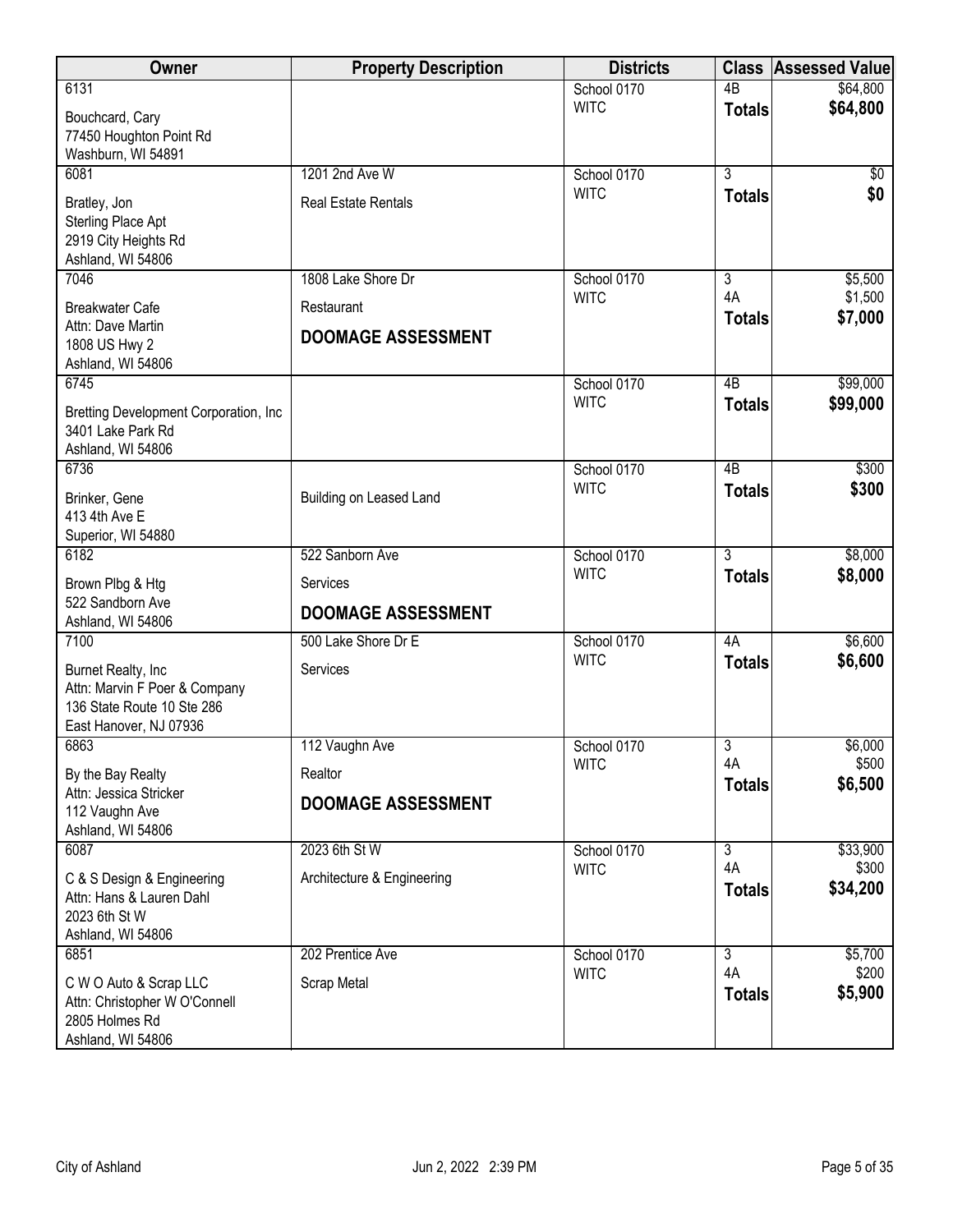| <b>Owner</b>                               | <b>Property Description</b> | <b>Districts</b>                | <b>Class</b>         | <b>Assessed Value</b> |
|--------------------------------------------|-----------------------------|---------------------------------|----------------------|-----------------------|
| 6409                                       | 414 Main St W               | School 0170                     | 3                    | \$4,000               |
| California Nails                           | Services                    | <b>WITC</b>                     | 4A<br><b>Totals</b>  | \$1,500<br>\$5,500    |
| Attn: Minh Tran<br>718 E 3rd St            | <b>DOOMAGE ASSESSMENT</b>   |                                 |                      |                       |
| Duluth, MN 55805                           |                             |                                 |                      |                       |
| 6089                                       | 414 3rd Ave E               | School 0170                     | $\overline{3}$       | \$2,200               |
| Carlson Building & Supply                  | Services                    | TID <sub>6</sub><br><b>WITC</b> | 4A                   | \$300                 |
| Attn: Benjamin Illick & Joshua Illick      | <b>DOOMAGE ASSESSMENT</b>   |                                 | <b>Totals</b>        | \$2,500               |
| 414 3rd Ave E<br>Ashland, WI 54806         |                             |                                 |                      |                       |
| 6916                                       | 618 Main St W               | School 0170                     | $\overline{3}$       | \$3,000               |
| <b>Casey Financial Services</b>            | Services                    | <b>WITC</b>                     | <b>Totals</b>        | \$3,000               |
| d.b.a. H & R Block                         | <b>DOOMAGE ASSESSMENT</b>   |                                 |                      |                       |
| 616 Main St W<br>Ashland, WI 54806         |                             |                                 |                      |                       |
| 6125                                       | 122 Lake Shore Dr           | School 0170                     | $\overline{3}$       | \$37,000              |
| Cave Enterprises Operations LLC            | Restaurant                  | <b>WITC</b>                     | 4A                   | \$5,400               |
| d.b.a. Burger King #11671                  |                             |                                 | <b>Totals</b>        | \$42,400              |
| 1624 W 18th St                             |                             |                                 |                      |                       |
| Chicago, IL 60608-2836<br>6908             | 1405 Beaser Ave             | School 0170                     | 4A                   | \$4,000               |
| Chequamegon Aire Properties, LLC           | Services                    | <b>WITC</b>                     | <b>Totals</b>        | \$4,000               |
| 30 N Gould St Ste n                        |                             |                                 |                      |                       |
| Sheridan, WY 82801                         |                             |                                 |                      |                       |
| 6960                                       | 316 Main St W               | School 0170<br><b>WITC</b>      | $\overline{3}$<br>4A | \$3,000<br>\$200      |
| Chequamegon Archery Club<br>316 Main St W  |                             |                                 | <b>Totals</b>        | \$3,200               |
| Ashland, WI 54806                          | <b>DOOMAGE ASSESSMENT</b>   |                                 |                      |                       |
| 6011                                       | 3000 Golf Course Rd         | School 0170                     | $\overline{3}$       | \$300                 |
| Chequamegon Bay Golf Club                  | Golf Course                 | <b>WITC</b>                     | <b>Totals</b>        | \$300                 |
| 3000 Golf Course Rd                        |                             |                                 |                      |                       |
| Ashland, WI 54806<br>6099                  | 2201 Lake Shore Dr          | School 0170                     | 3                    | \$386,300             |
| Chequamegon Clinic                         | <b>Medical Facility</b>     | TID <sub>6</sub>                | 4A                   | \$15,000              |
| Attn: Acctg Dept                           |                             | <b>WITC</b>                     | <b>Totals</b>        | \$401,300             |
| 915 E 1st St                               | <b>DOOMAGE ASSESSMENT</b>   |                                 |                      |                       |
| Duluth, MN 55805<br>6101                   | 700 Main St W               | School 0170                     | $\overline{3}$       | \$228,600             |
| Chequamegon Food Co-Op                     | Services                    | <b>WITC</b>                     | 4A                   | \$2,000               |
| Attn: Kiersten Galazen, Gen Mgr            |                             |                                 | <b>Totals</b>        | \$230,600             |
| 700 Main St W                              |                             |                                 |                      |                       |
| Ashland, WI 54806<br>6550                  | 401 Main St W               | School 0170                     | 3                    | \$3,200               |
| Chequamegon Home Furnishings               | <b>Services</b>             | <b>WITC</b>                     | <b>Totals</b>        | \$3,200               |
| 401 Main St W                              |                             |                                 |                      |                       |
| Ashland, WI 54806                          | <b>DOOMAGE ASSESSMENT</b>   |                                 |                      |                       |
| 6103                                       | 701 22nd Ave E              | School 0170<br><b>WITC</b>      | $\overline{3}$<br>4A | \$20,000<br>\$1,000   |
| Chicago Iron & Supplies, Inc<br>PO Box 673 | Services                    |                                 | <b>Totals</b>        | \$21,000              |
| Ashland, WI 54806                          | <b>DOOMAGE ASSESSMENT</b>   |                                 |                      |                       |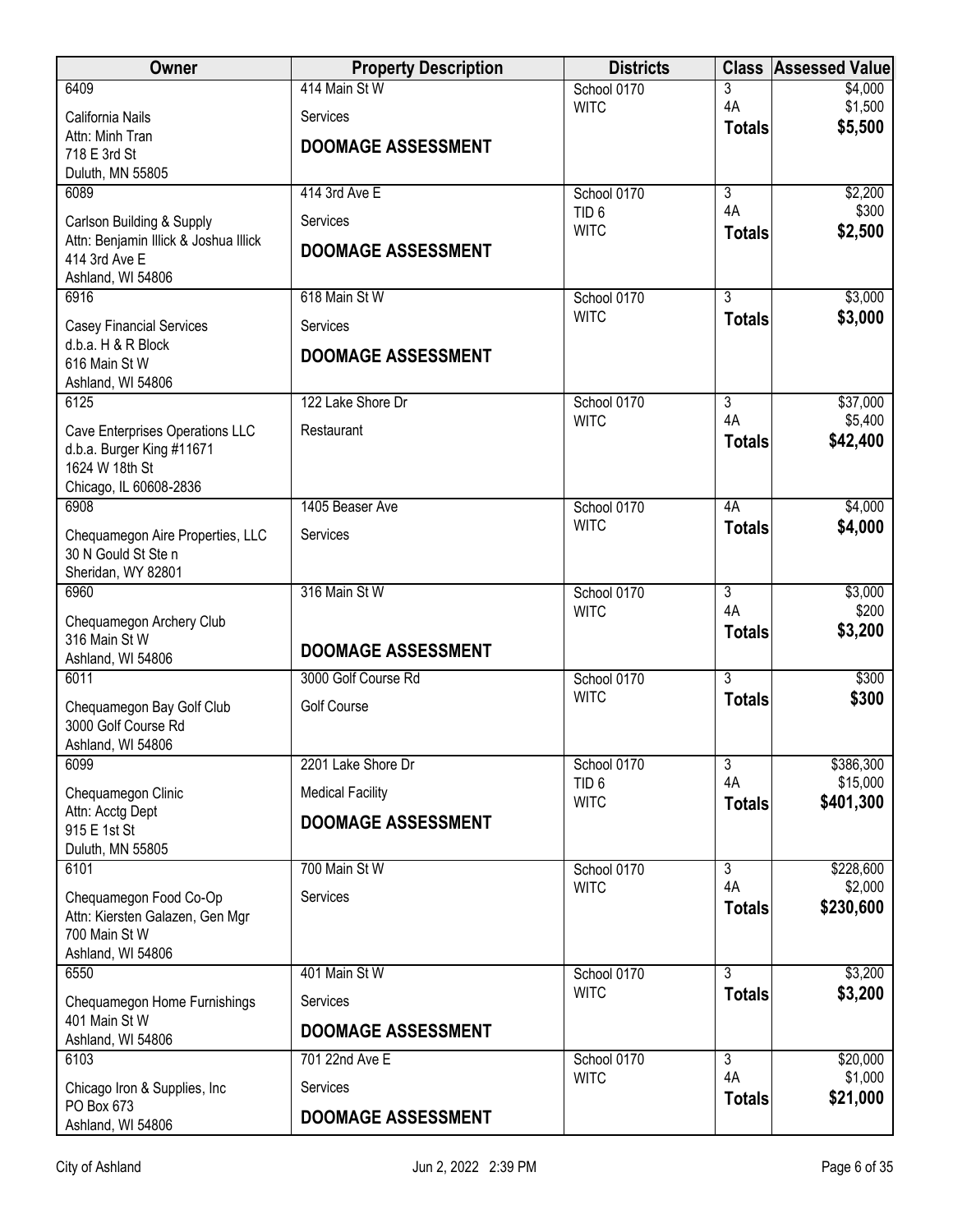| Owner                                                                         | <b>Property Description</b> | <b>Districts</b>           |                      | <b>Class Assessed Value</b> |
|-------------------------------------------------------------------------------|-----------------------------|----------------------------|----------------------|-----------------------------|
| 6917                                                                          | 1508 Lake Shore Dr W        | School 0170                |                      | \$13,800                    |
| Chippewa Valley Bank<br>PO Box 37<br>Bruce, WI 54819                          | Bank                        | <b>WITC</b>                | <b>Totals</b>        | \$13,800                    |
| 6934                                                                          | 320 Main St W               | School 0170                | $\overline{3}$       | \$7,900                     |
| Choice Title LLC<br>320 Main St W<br>Ashland, WI 54806                        |                             | <b>WITC</b>                | <b>Totals</b>        | \$7,900                     |
| 6714                                                                          |                             | School 0170                | 4B                   | \$400                       |
| Cicero, Larry<br>65736 Lake Park Rd<br>Ashland, WI 54806                      | Building on Leased Land     | <b>WITC</b>                | <b>Totals</b>        | \$400                       |
| 6104                                                                          | 214 Main St W               | School 0170                | $\overline{3}$       | \$600                       |
| Clark & Clark LLC<br>PO Box 389<br>Ashland, WI 54806                          | Law Office                  | <b>WITC</b>                | <b>Totals</b>        | \$600                       |
| 6105                                                                          | 318 9th Ave W               | School 0170                | $\overline{3}$       | \$500                       |
| <b>Clark Transfer</b><br>318 9th Ave W                                        | <b>DOOMAGE ASSESSMENT</b>   | <b>WITC</b>                | 4A<br><b>Totals</b>  | \$200<br>\$700              |
| Ashland, WI 54806                                                             |                             |                            |                      |                             |
| 6120                                                                          | 800 Industrial Park Rd      | School 0170<br><b>WITC</b> | $\overline{3}$<br>4A | \$600<br>\$300              |
| Coca-Cola Beverages of Duluth LLC<br>PO Box 806<br>St Cloud, MN 56302         | Services                    |                            | <b>Totals</b>        | \$900                       |
| 6259                                                                          |                             | School 0170                | $\overline{AB}$      | \$62,400                    |
| John Coffey<br>65905 Hart Lake Rd<br>Iron River, WI 54847                     |                             | <b>WITC</b>                | <b>Totals</b>        | \$62,400                    |
| 6163                                                                          | 915 Lake Shore Dr W         | School 0170                | 3                    | \$25,900                    |
| Coffey, Inc<br>915 Lake Shore Dr W<br>Ashland, WI 54806                       | Services                    | <b>WITC</b>                | <b>Totals</b>        | \$25,900                    |
| 7081                                                                          | (scattered)                 | School 0170                | $\overline{3}$       | \$6,600                     |
| Coinstar Asset Holdings LLC<br>PO Box 72210<br>Phoenix, AZ 85050              | Services                    | <b>WITC</b>                | <b>Totals</b>        | \$6,600                     |
| 6290                                                                          | 121 Main St E               | School 0170                | $\overline{3}$       | \$1,200                     |
| Color Center Inc<br>Attn: Brad Lundmark<br>121 E Main St<br>Ashland, WI 54806 | Retail                      | <b>WITC</b>                | 4A<br><b>Totals</b>  | \$100<br>\$1,300            |
| 6002                                                                          | 1411 Ellis Ave              | School 0170                | $\overline{3}$       | \$9,800                     |
| Compass Group USA, Inc<br>PO Box 30188<br>Charlotte, NC 28230                 | Services                    | <b>WITC</b>                | 4A<br><b>Totals</b>  | \$100<br>\$9,900            |
| 6169                                                                          | 310 Stuntz Ave              | School 0170                | $\overline{3}$       | \$6,000                     |
| Copy That<br>Attn: Mark Babel                                                 | Services                    | <b>WITC</b>                | 4A<br><b>Totals</b>  | \$500<br>\$6,500            |
| 310 Stuntz Ave<br>Ashland, WI 54806                                           | <b>DOOMAGE ASSESSMENT</b>   |                            |                      |                             |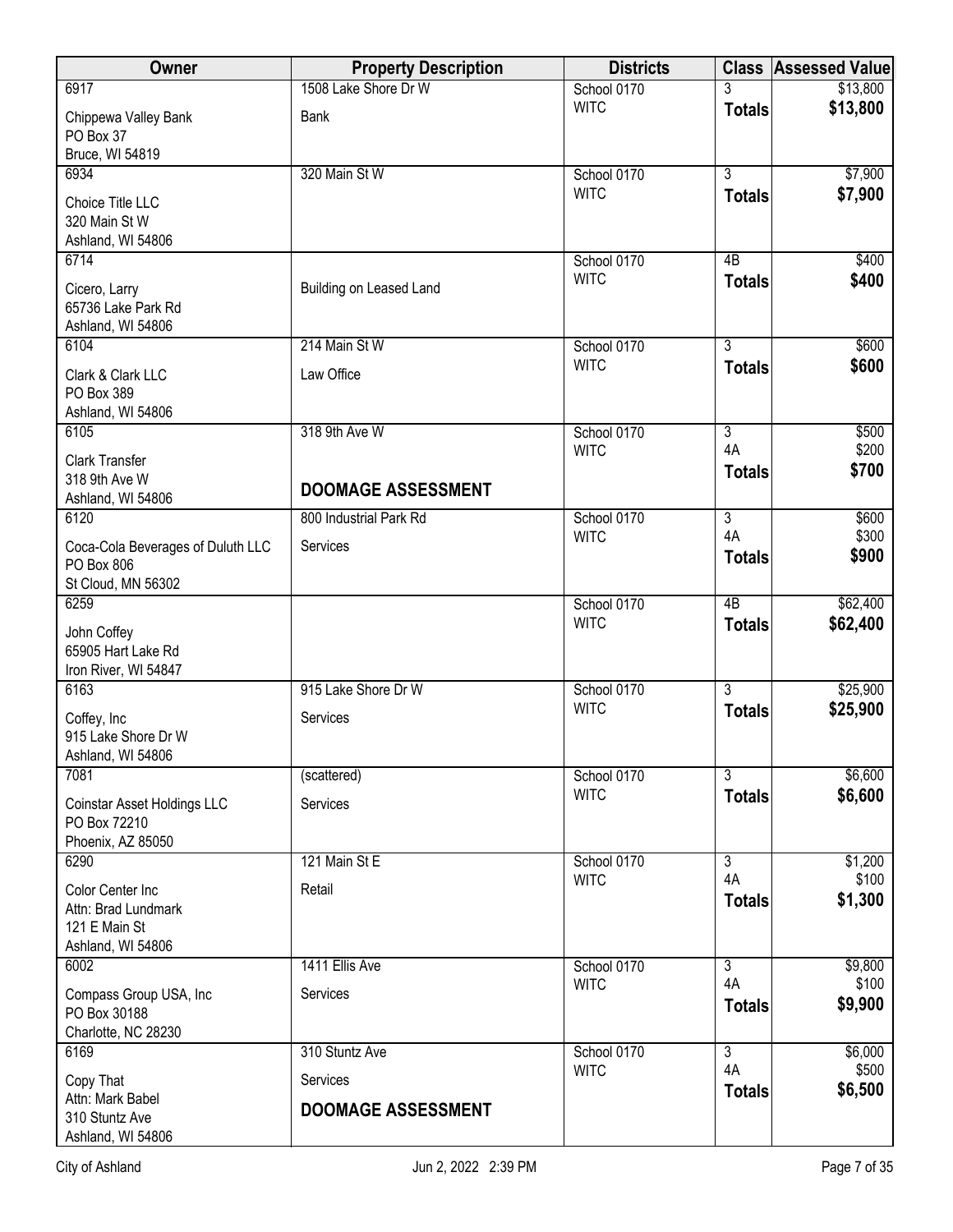| Owner                                      | <b>Property Description</b> | <b>Districts</b>                | <b>Class</b>        | <b>Assessed Value</b> |
|--------------------------------------------|-----------------------------|---------------------------------|---------------------|-----------------------|
| 6041                                       | 421 Main St W               | School 0170                     | 3                   | \$2,700               |
| Cottonwood Financial                       | Services                    | <b>WITC</b>                     | 4A<br><b>Totals</b> | \$4,900<br>\$7,600    |
| d.b.a. The Cash Store #223                 |                             |                                 |                     |                       |
| 2100 W Walnut Hill Ln<br>Ste 300           |                             |                                 |                     |                       |
| Irving, TX 75038                           |                             |                                 |                     |                       |
| 6888                                       | 1314 Lake Shore Dr W        | School 0170                     | $\overline{3}$      | \$900                 |
| Country Buds Flower Shoppe                 | Florist                     | <b>WITC</b>                     | 4A                  | \$3,000               |
| 1314 Lake Shore Dr W                       |                             |                                 | <b>Totals</b>       | \$3,900               |
| Suite 2<br>Ashland, WI 54806               |                             |                                 |                     |                       |
| 6402                                       | 205 Main St E               | School 0170                     | $\overline{3}$      | \$100                 |
| <b>Craft Connection</b>                    | Services                    | <b>WITC</b>                     | <b>Totals</b>       | \$100                 |
| Attn: Susan Milanowski                     |                             |                                 |                     |                       |
| 205 Main St E                              |                             |                                 |                     |                       |
| Ashland, WI 54806<br>6119                  | 115 Sanborn Ave             | School 0170                     | $\overline{3}$      | \$16,400              |
|                                            |                             | <b>WITC</b>                     | <b>Totals</b>       | \$16,400              |
| <b>Crest Motel</b><br>Attn: Kurt Brenholt  | Motel                       |                                 |                     |                       |
| 115 Sanborn Ave                            |                             |                                 |                     |                       |
| Ashland, WI 54806                          |                             |                                 |                     |                       |
| 6404                                       | 915 Sum Rd                  | School 0170<br>TID <sub>8</sub> | <b>Totals</b>       |                       |
| Culligan Softwater Service Co              | Services                    | <b>WITC</b>                     |                     |                       |
| d.b.a. Culligan Water<br>6030 Culligan Way |                             |                                 |                     |                       |
| Minnetonka, MN 55345                       |                             |                                 |                     |                       |
| 6989                                       | 2101 Lake Shore Dr          | School 0170                     | $\overline{3}$      | \$175,000             |
| Culver's                                   | Restaurant                  | TID <sub>9</sub><br><b>WITC</b> | <b>Totals</b>       | \$175,000             |
| PO Box 591<br>Rhinelander, WI 54501        | <b>DOOMAGE ASSESSMENT</b>   |                                 |                     |                       |
| 6121                                       | 1004 6th St W               | School 0170                     | $\overline{3}$      | \$300                 |
| <b>Custom Carpet</b>                       | Services                    | <b>WITC</b>                     | <b>Totals</b>       | \$300                 |
| Attn: Harry Theis                          |                             |                                 |                     |                       |
| 1004 6th St W                              | <b>DOOMAGE ASSESSMENT</b>   |                                 |                     |                       |
| Ashland, WI 54806<br>7082                  | 409 Main St W               | School 0170                     | $\overline{3}$      | \$700                 |
|                                            |                             | <b>WITC</b>                     | <b>Totals</b>       | \$700                 |
| Data Sales Co<br>3450 W Burnsville Pkwy    |                             |                                 |                     |                       |
| Burnsville, MN 55337                       |                             |                                 |                     |                       |
| 6130                                       | 808 Main St W               | School 0170                     | $\overline{3}$      | \$27,200              |
| Deepwater Grille                           | Restaurant                  | <b>TID 10</b><br><b>WITC</b>    | 4A<br><b>Totals</b> | \$3,000<br>\$30,200   |
| Attn: Mark Gutteter<br>808 Main St W       | <b>DOOMAGE ASSESSMENT</b>   |                                 |                     |                       |
| Ashland, WI 54806                          |                             |                                 |                     |                       |
| 7028                                       | 420 Main St W               | School 0170                     | $\overline{3}$      | \$900                 |
| Digital Cinema Distribution Coalition LLQ  | Leasing                     | <b>WITC</b>                     | <b>Totals</b>       | \$900                 |
| 1840 Cedntury Park East                    |                             |                                 |                     |                       |
| Suite 550                                  |                             |                                 |                     |                       |
| Los Angeles, CA 90067                      |                             |                                 |                     |                       |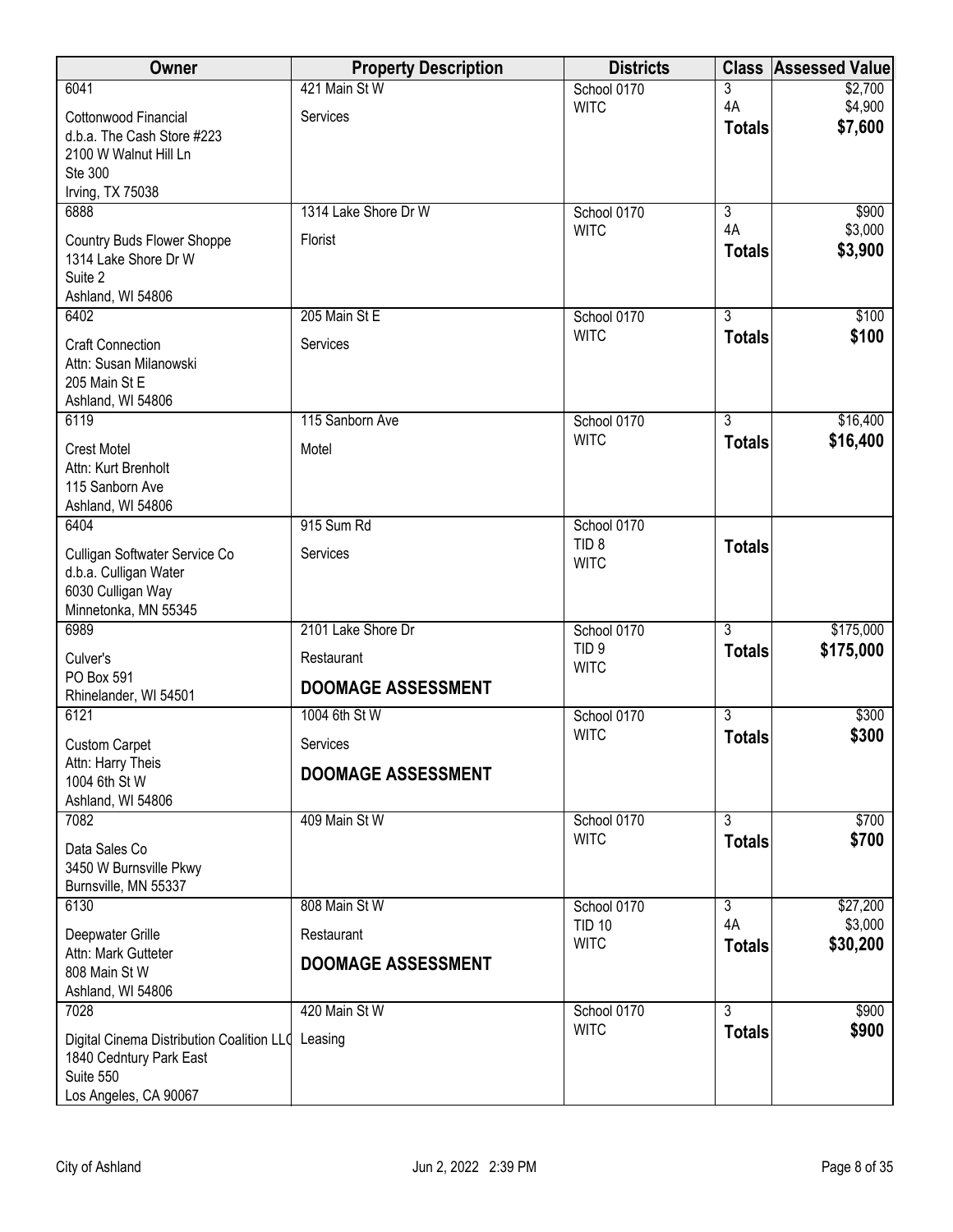| Owner                                                         | <b>Property Description</b> | <b>Districts</b>           | <b>Class</b>        | <b>Assessed Value</b> |
|---------------------------------------------------------------|-----------------------------|----------------------------|---------------------|-----------------------|
| 6094                                                          | (scattered)                 | School 0170                | 3                   | \$11,000              |
| Directv LLC<br>Attn: Kroll LLC                                | Satellite TV                | <b>WITC</b>                | <b>Totals</b>       | \$11,000              |
| PO Box 2789                                                   |                             |                            |                     |                       |
| Addison, TX 75001<br>6770                                     | (scattered)                 | School 0170                | 4A                  | \$6,700               |
|                                                               |                             | <b>WITC</b>                | <b>Totals</b>       | \$6,700               |
| <b>DISH Network LLC</b><br>PO Box 6623<br>Englewood, CO 80155 | Satellite TV                |                            |                     |                       |
| 6133                                                          | 1406 6th St W               | School 0170                | $\overline{3}$      | \$1,800               |
| Doane Distributing                                            |                             | <b>WITC</b>                | 4A<br><b>Totals</b> | \$100<br>\$1,900      |
| Attn: John Doane<br>1406 6th St W                             |                             |                            |                     |                       |
| Ashland, WI 54806                                             |                             |                            |                     |                       |
| 6724                                                          |                             | School 0170                | 4B                  | \$3,800               |
| <b>Mark Doherty</b>                                           |                             | <b>WITC</b>                | <b>Totals</b>       | \$3,800               |
| 1310 Vaughn Ave                                               |                             |                            |                     |                       |
| Ashland, WI 54806                                             | 314 Lake Shore Dr           |                            | $\overline{3}$      |                       |
| 6936                                                          |                             | School 0170<br><b>WITC</b> | 4A                  | \$67,400<br>\$500     |
| Dollar Tree Store Inc<br>Attn: Dept 120                       | Retail                      |                            | <b>Totals</b>       | \$67,900              |
| PO Box 460389                                                 |                             |                            |                     |                       |
| Houston, EX 77056                                             |                             |                            |                     |                       |
| 7076                                                          | (scattered)                 | School 0170                | $\overline{3}$      | \$2,900               |
| DS Services of America Inc                                    | Services                    | <b>WITC</b>                | <b>Totals</b>       | \$2,900               |
| d.b.a. Primo Water North America                              |                             |                            |                     |                       |
| 2300 Windy Ridge Pkwy SE<br>Suite 500N                        |                             |                            |                     |                       |
| Atlanta, GA 30339                                             |                             |                            |                     |                       |
| 6112                                                          | 1023 Main St E              | School 0170                | $\overline{3}$      | $\sqrt[6]{}$          |
| Dugger Heating & Cooling Inc                                  |                             | <b>WITC</b>                | <b>Totals</b>       | \$0                   |
| 1023 E Main St                                                |                             |                            |                     |                       |
| Ashland, WI 54806<br>6704                                     |                             | School 0170                | 4B                  | \$300                 |
|                                                               |                             | <b>WITC</b>                | <b>Totals</b>       | \$300                 |
| Mark Duquaine<br>N170 W13409 Brentwood Dr                     |                             |                            |                     |                       |
| Menomonee Falls, WI 53051                                     |                             |                            |                     |                       |
| 6143                                                          | 1301 Lake Shore Dr          | School 0170                | $\overline{3}$      | \$100                 |
| <b>Eder Brothers Service</b>                                  | Services                    | <b>WITC</b>                | 4A<br><b>Totals</b> | \$100<br>\$200        |
| 1301 Lake Shore Dr E                                          | <b>DOOMAGE ASSESSMENT</b>   |                            |                     |                       |
| Ashland, WI 54806<br>6713                                     |                             | School 0170                | $\overline{AB}$     | \$500                 |
| Eder, Bill and Sue                                            | Building on Leased Land     | <b>WITC</b>                | <b>Totals</b>       | \$500                 |
| 2604 Main St E                                                |                             |                            |                     |                       |
| Ashland, WI 54806                                             |                             |                            |                     |                       |
| 6220                                                          | 805 Lake Shore Dr W         | School 0170                | $\overline{3}$      | \$1,000               |
| Edward D Jones & Co L P                                       | Services                    | <b>WITC</b>                | 4A<br><b>Totals</b> | \$800<br>\$1,800      |
| d.b.a. Branch Tax 05462<br>PO Box 66528                       |                             |                            |                     |                       |
| St Louis, MO 63166-6528                                       |                             |                            |                     |                       |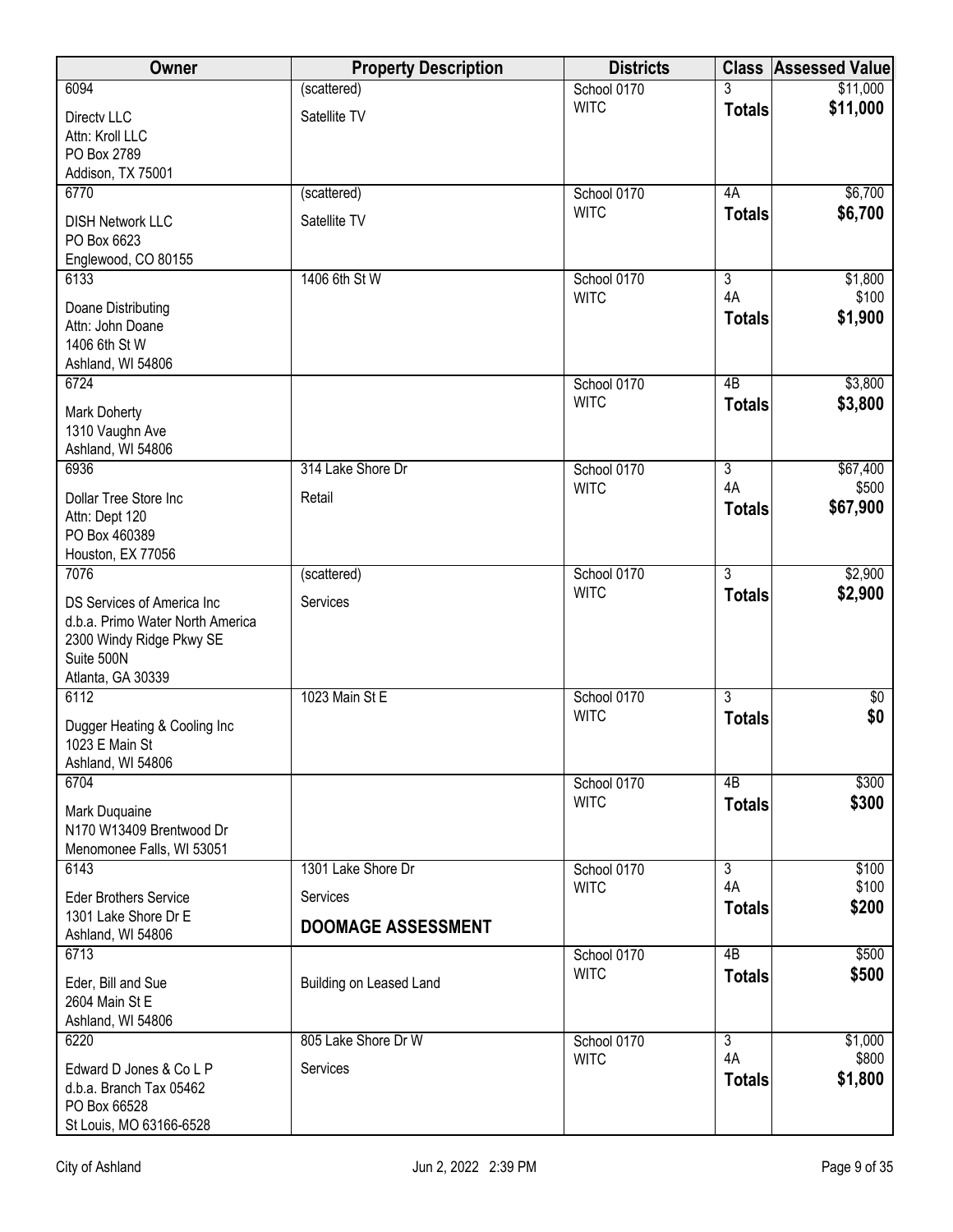| Owner                                             | <b>Property Description</b> | <b>Districts</b>                |                      | <b>Class Assessed Value</b> |
|---------------------------------------------------|-----------------------------|---------------------------------|----------------------|-----------------------------|
| 7050                                              | 419 Lake Shore Dr           | School 0170                     | 3                    | \$2,500                     |
| Edward D Jones & Co., L.P.                        | Services                    | <b>WITC</b>                     | 4A                   | \$800<br>\$3,300            |
| d.b.a. Branch Tax 51519                           |                             |                                 | <b>Totals</b>        |                             |
| PO Box 66528<br>St Louis, MO 63166-6528           |                             |                                 |                      |                             |
| 6376                                              | 313 3rd St W                | School 0170                     | $\overline{3}$       | \$5,400                     |
|                                                   |                             | TID <sub>6</sub>                | 4A                   | \$500                       |
| Ehlers and Pierce, Cpa's<br>313 3rd St W          | Services                    | <b>WITC</b>                     | <b>Totals</b>        | \$5,900                     |
| Ashland, WI 54806                                 |                             |                                 |                      |                             |
| 6354                                              | 2320 Lake Shore Dr W        | School 0170                     |                      |                             |
| El-Dorado                                         |                             | <b>WITC</b>                     | <b>Totals</b>        |                             |
| Attn: J Hernandez                                 |                             |                                 |                      |                             |
| 2320 Lake Shore Dr W                              |                             |                                 |                      |                             |
| Ashland, WI 54806<br>6338                         | 315 Turner Rd               | School 0170                     |                      |                             |
|                                                   |                             | <b>WITC</b>                     | <b>Totals</b>        |                             |
| Elite Four LLC<br>d.b.a. Anchor Island Restaurant | Restaurant                  |                                 |                      |                             |
| Attn: Anthony Jennings                            |                             |                                 |                      |                             |
| 315 Turner Rd                                     |                             |                                 |                      |                             |
| Ashland, WI 54806                                 |                             |                                 |                      |                             |
| 6718                                              |                             | School 0170                     | $\overline{AB}$      | \$700                       |
| Tony Eng                                          |                             | <b>WITC</b>                     | <b>Totals</b>        | \$700                       |
| 609 Chapple Ave                                   |                             |                                 |                      |                             |
| Ashland, WI 54806<br>6712                         |                             | School 0170                     | $\overline{AB}$      | \$300                       |
|                                                   |                             | <b>WITC</b>                     | <b>Totals</b>        | \$300                       |
| Eng, Tony                                         | Building on Leased Land     |                                 |                      |                             |
| 609 Chapple Ave<br>Ashland, WI 54806              |                             |                                 |                      |                             |
| 6275                                              | 1625 Maple Ln               | School 0170                     | $\overline{3}$       | \$270,700                   |
| Essentia Health                                   | Healthcare                  | <b>WITC</b>                     | 4A                   | \$3,200                     |
| Attn: Finance/BSC - F8                            |                             |                                 | <b>Totals</b>        | \$273,900                   |
| 502 E 2nd St                                      |                             |                                 |                      |                             |
| Duluth, MN 55805                                  |                             |                                 |                      |                             |
| 7101                                              | 301 Main St W               | School 0170                     | $\overline{3}$<br>4A | \$97,900<br>\$800           |
| Extratoppings, LLC                                | Services                    | <b>WITC</b>                     | <b>Totals</b>        | \$98,700                    |
| d.b.a. Domino's #2116                             |                             |                                 |                      |                             |
| 308 Shorewood Dr<br>International Falls, MN 56649 |                             |                                 |                      |                             |
| 6457                                              | 200 Main St W               | School 0170                     | $\overline{3}$       | \$5,300                     |
| Eye Glass Shop                                    | Optician                    | <b>WITC</b>                     | 4A                   | \$1,800                     |
| Attn: Robert Bailen                               |                             |                                 | <b>Totals</b>        | \$7,100                     |
| 200 Main St W                                     | <b>DOOMAGE ASSESSMENT</b>   |                                 |                      |                             |
| Ashland, WI 54806                                 |                             |                                 |                      |                             |
| 6754                                              | 216 3rd St W                | School 0170                     | $\overline{3}$       | \$45,000                    |
| <b>Fall General Surgery</b>                       | Healthcare                  | TID <sub>6</sub><br><b>WITC</b> | 4A<br><b>Totals</b>  | \$5,500<br>\$50,500         |
| Attn: George A Fall, M.D.                         |                             |                                 |                      |                             |
| 216 3rd St W<br>Ashland, WI 54806                 |                             |                                 |                      |                             |
|                                                   |                             |                                 |                      |                             |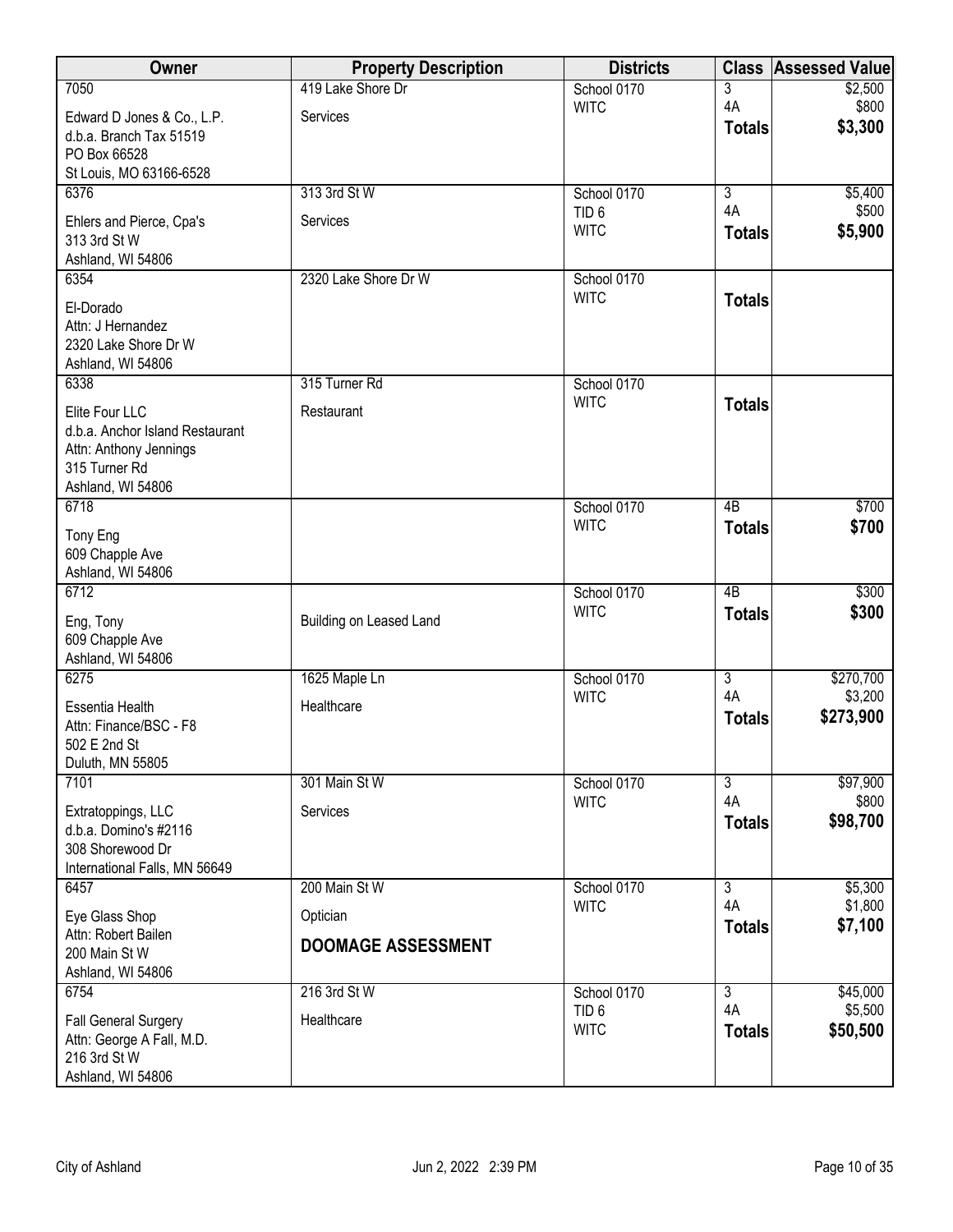| Owner                                                                                                                   | <b>Property Description</b> | <b>Districts</b>                |                      | <b>Class Assessed Value</b> |
|-------------------------------------------------------------------------------------------------------------------------|-----------------------------|---------------------------------|----------------------|-----------------------------|
| 6429                                                                                                                    | (scattered)                 | School 0170                     | 3                    | \$4,500                     |
| Farmer Bros Co<br>Attn: Tax Dept<br>1912 Farmers Brothers Dr<br>Northlake, TX 76262                                     | Services                    | <b>WITC</b>                     | <b>Totals</b>        | \$4,500                     |
| 6740                                                                                                                    | 410 Industrial Park Rd      | School 0170                     | $\overline{3}$       | \$6,600                     |
| <b>Fastenal Company</b><br>PO Box 1206<br>Winona, MN 55987                                                              | Services                    | <b>WITC</b>                     | 4A<br><b>Totals</b>  | \$3,300<br>\$9,900          |
| 6727<br>Feinthel, Tom<br>1200 Ashland Ave<br>St Paul, MN 55104                                                          | Boathouse                   | School 0170<br><b>WITC</b>      | 4B<br><b>Totals</b>  | \$900<br>\$900              |
| 6152                                                                                                                    | 2019 Lake Shore Dr          | School 0170                     | $\overline{3}$<br>4A | \$700                       |
| Ferrellgas L P<br>d.b.a. Ferrellgas LP/Blue Rhino<br>Attn: Operating Tax Dept<br>One Liberty Plaza<br>Liberty, MO 64068 | Leasing                     | TID <sub>9</sub><br><b>WITC</b> | <b>Totals</b>        | \$27,300<br>\$28,000        |
| 6153                                                                                                                    | 301 Main St E               | School 0170                     | $\overline{3}$       | \$5,300                     |
| Fifth Quarter Tavern                                                                                                    | Tavern                      | <b>WITC</b>                     | 4A<br><b>Totals</b>  | \$200<br>\$5,500            |
| Attn: Bradley Hanson<br>301 Main St E<br>Ashland, WI 54806                                                              | <b>DOOMAGE ASSESSMENT</b>   |                                 |                      |                             |
| 6789                                                                                                                    | 317 Main St W               | School 0170                     | $\overline{3}$       | \$4,300                     |
| Fiorio Investment Planning                                                                                              | <b>Financial Advisor</b>    | <b>WITC</b>                     | 4A                   | \$500<br>\$4,800            |
| Attn: John Fiorio<br>317 Main St W<br>Ashland, WI 54806                                                                 | <b>DOOMAGE ASSESSMENT</b>   |                                 | <b>Totals</b>        |                             |
| 6965                                                                                                                    | 1610 Lake Shore Dr W        | School 0170                     | $\overline{3}$       | \$1,500                     |
| Florida's Natural Food Service, Inc.<br>20205 Hwy 27<br>Lake Wales, FL 33853                                            |                             | <b>WITC</b>                     | <b>Totals</b>        | \$1,500                     |
| 6160                                                                                                                    | 1315 Lake Shore Dr          | School 0170                     | $\overline{3}$       | \$50,000                    |
| Frankie's Pizza                                                                                                         | Restaurant                  | <b>WITC</b>                     | 4A                   | \$500                       |
| Attn: Charles Iverson<br>1315 Lake Shore E<br>Ashland, WI 54806                                                         | <b>DOOMAGE ASSESSMENT</b>   |                                 | <b>Totals</b>        | \$50,500                    |
| 6164                                                                                                                    | 610 Ellis Ave               | School 0170                     | $\overline{3}$       | \$2,000                     |
| <b>Frost Home For Funerals</b><br>Attn: Jon Bratley<br>610 Ellis Ave<br>Ashland, WI 54806                               | <b>Funeral Directing</b>    | <b>WITC</b>                     | <b>Totals</b>        | \$2,000                     |
| 6820                                                                                                                    | 413 Main St W               | School 0170                     | $\overline{3}$       | \$2,800                     |
| Gabrieles German Cookies & Chocolate Retail<br>Attn: Gabriele Block<br>413 Main St W<br>Ashland, WI 54806               |                             | <b>WITC</b>                     | <b>Totals</b>        | \$2,800                     |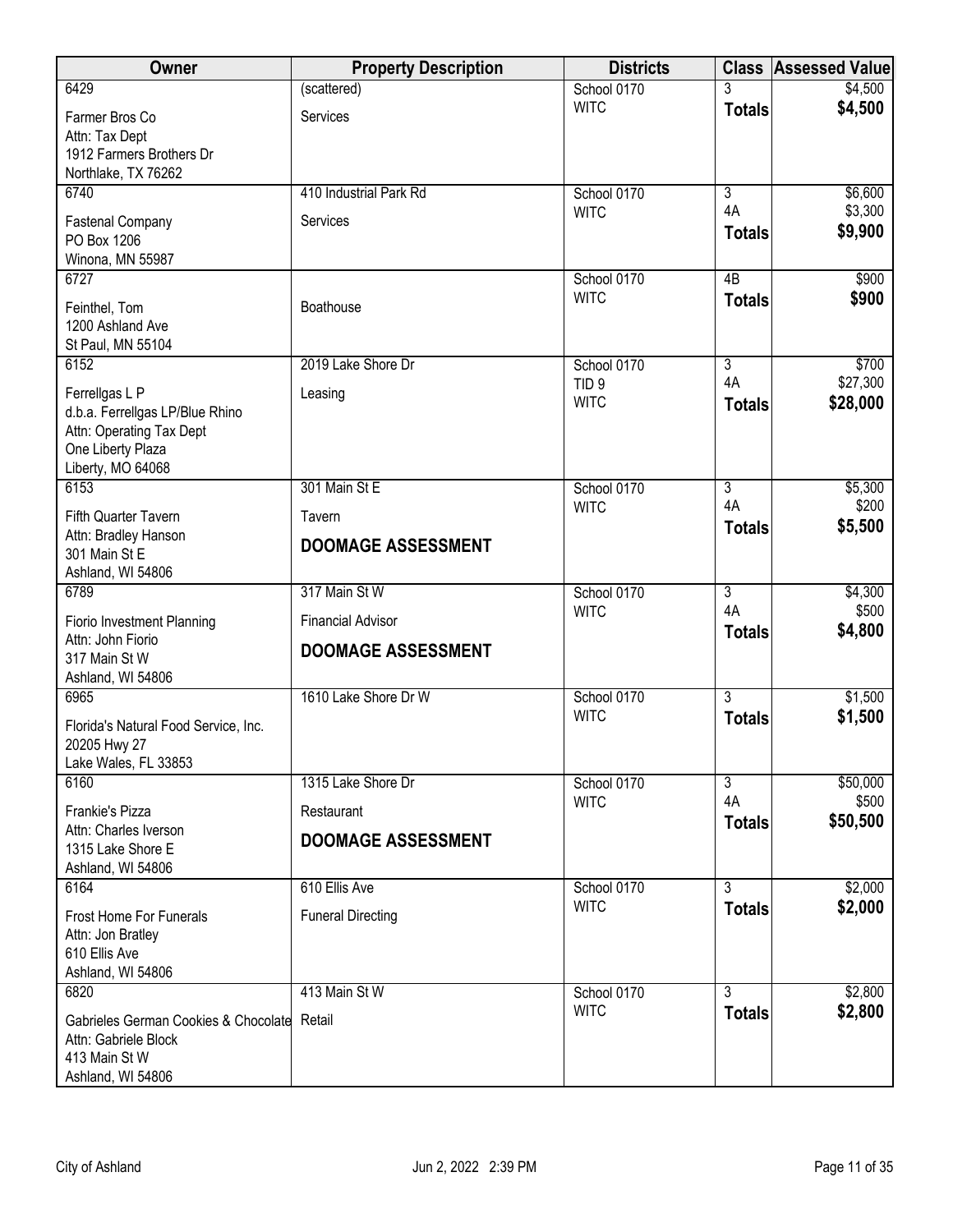| Owner                                                           | <b>Property Description</b> | <b>Districts</b>                |                      | <b>Class Assessed Value</b> |
|-----------------------------------------------------------------|-----------------------------|---------------------------------|----------------------|-----------------------------|
| 7061                                                            | 713 Main St                 | School 0170                     | 4A                   | \$1,000                     |
| Gail's Hair Fashions                                            | Salon                       | <b>WITC</b>                     | <b>Totals</b>        | \$1,000                     |
| 713 Main St                                                     | <b>DOOMAGE ASSESSMENT</b>   |                                 |                      |                             |
| Ashland, WI 54806<br>6708                                       |                             | School 0170                     | 4B                   | \$900                       |
|                                                                 |                             | <b>WITC</b>                     | <b>Totals</b>        | \$900                       |
| Galazen, Ted<br>PO Box 51                                       | Boathouse                   |                                 |                      |                             |
| Ashland, WI 54806                                               |                             |                                 |                      |                             |
| 6172                                                            | 1219 Main St W              | School 0170                     | $\overline{3}$       | \$2,300                     |
| Glessing, Dr Richard                                            | Chiropractic                | <b>WITC</b>                     | <b>Totals</b>        | \$2,300                     |
| 1219 Main St W                                                  | <b>DOOMAGE ASSESSMENT</b>   |                                 |                      |                             |
| Ashland, WI 54806<br>6822                                       | 1606 Lake Shore Dr          | School 0170                     | 4A                   | \$2,400                     |
|                                                                 |                             | <b>WITC</b>                     | <b>Totals</b>        | \$2,400                     |
| <b>GM-DI Leasing Corp</b><br>Attn: Ryan Tax Compliance Services | Leasing                     |                                 |                      |                             |
| Dept 851                                                        |                             |                                 |                      |                             |
| PO Box 460169                                                   |                             |                                 |                      |                             |
| Houston, TX 77056                                               |                             |                                 |                      |                             |
| 6039                                                            | 314 Main St W               | School 0170<br><b>WITC</b>      | $\overline{3}$<br>4A | \$11,700<br>\$500           |
| Gowey Abstract & Title Company Inc                              | Services                    |                                 | <b>Totals</b>        | \$12,200                    |
| <b>PO Box 150</b>                                               |                             |                                 |                      |                             |
| Medford, WI 54451<br>7000                                       | 2101 Lake Shore Dr E        | School 0170                     | $\overline{3}$       | \$4,900                     |
|                                                                 | Services                    | <b>WITC</b>                     | <b>Totals</b>        | \$4,900                     |
| Grayhawk Leasing LLC<br>1412 Main St Ste 1500                   |                             |                                 |                      |                             |
| Dallas, TX 75202                                                |                             |                                 |                      |                             |
| 6830                                                            | 501 Lake Shore Dr           | School 0170                     | $\overline{3}$       | \$100                       |
| Grayhawk Leasing LLC                                            | Services                    | <b>WITC</b>                     | <b>Totals</b>        | \$100                       |
| 1412 Main St Ste 1500                                           |                             |                                 |                      |                             |
| Dallas, TX 75202<br>6053                                        | 124 Main St W               | School 0170                     | 3                    | \$7,500                     |
|                                                                 |                             | <b>WITC</b>                     | <b>Totals</b>        | \$7,500                     |
| Great Lakes Insurance<br>124 W Main St                          | Services                    |                                 |                      |                             |
| Ashland, WI 54806                                               | <b>DOOMAGE ASSESSMENT</b>   |                                 |                      |                             |
| 6373                                                            | (scattered)                 | School 0170                     | $\overline{3}$       | \$67,800                    |
| GreatAmerica Financial Services Corp                            | Leasing                     | <b>WITC</b>                     | <b>Totals</b>        | \$67,800                    |
| 625 1st St SE Ste 800                                           |                             |                                 |                      |                             |
| Cedar Rapids, IA 52401                                          | 103 3rd St W                |                                 |                      |                             |
| 6295                                                            |                             | School 0170<br>TID <sub>6</sub> | 3<br><b>Totals</b>   | \$12,900<br>\$12,900        |
| Habas Devel Group                                               | <b>Auto Parts</b>           | <b>WITC</b>                     |                      |                             |
| d.b.a. NAPA<br>103 3rd St W                                     |                             |                                 |                      |                             |
| Ashland, WI 54806                                               |                             |                                 |                      |                             |
| 6230                                                            | 900 Main St W               | School 0170                     | $\overline{3}$       | \$1,200                     |
| Hair Affair                                                     | Services                    | <b>WITC</b>                     | <b>Totals</b>        | \$1,200                     |
| Attn: Debra Dagsgard                                            | <b>DOOMAGE ASSESSMENT</b>   |                                 |                      |                             |
| 900 Main St W<br>Ashland, WI 54806                              |                             |                                 |                      |                             |
|                                                                 |                             |                                 |                      |                             |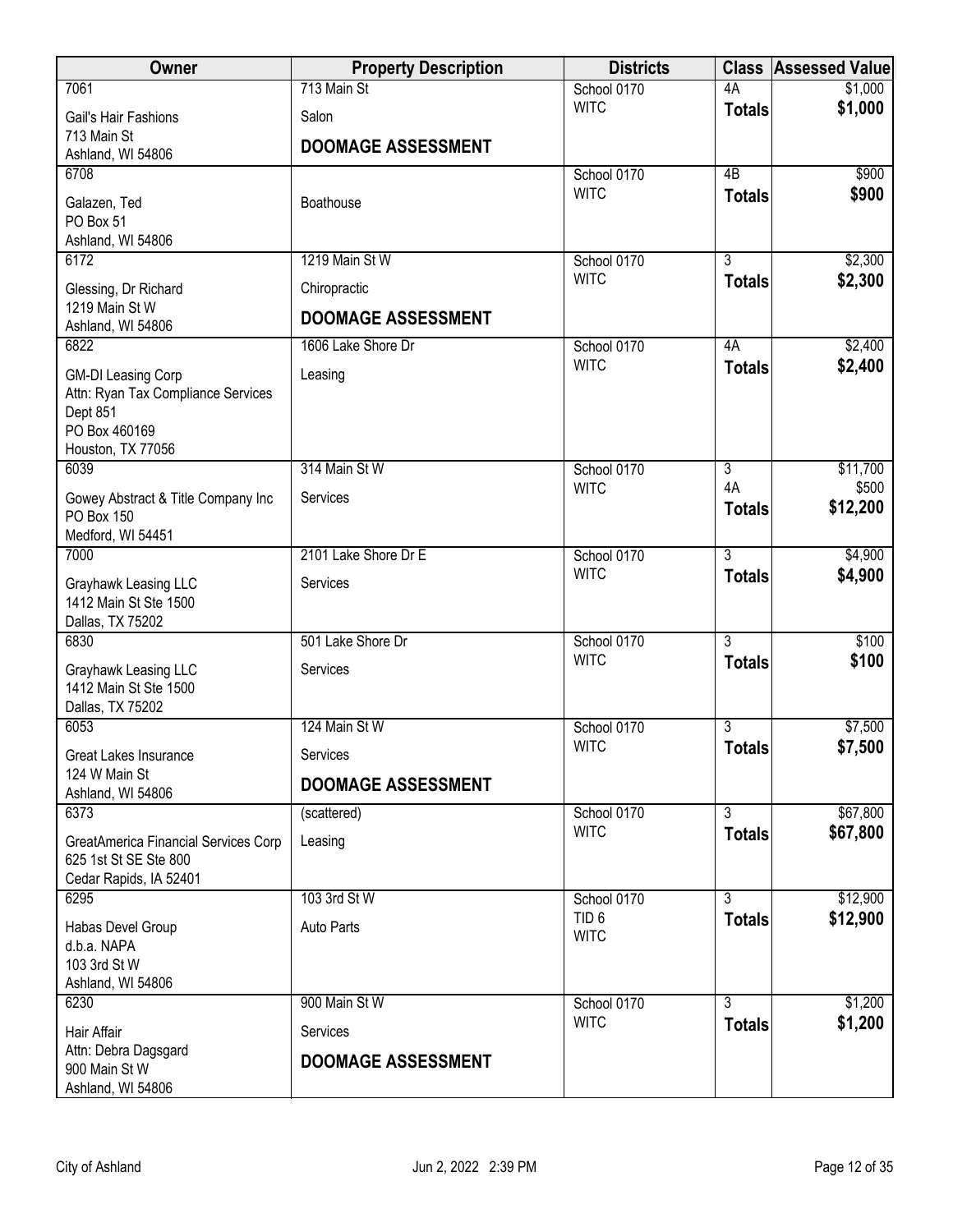| Owner                                                                                          | <b>Property Description</b> | <b>Districts</b>           |                      | <b>Class Assessed Value</b> |
|------------------------------------------------------------------------------------------------|-----------------------------|----------------------------|----------------------|-----------------------------|
| 6179                                                                                           | 2500 Lake Shore Dr          | School 0170                |                      | \$5,500                     |
| Hallmark Marketing Company LLC<br>Attn: Tax 407<br>PO Box 419479<br>Kansas City, MO 64141-6479 | Services                    | <b>WITC</b>                | <b>Totals</b>        | \$5,500                     |
| 6181                                                                                           | 300 9th Ave W               | School 0170                | $\overline{3}$       | \$6,200                     |
| Hambuch, Dr Carl Jr<br>300 9th Ave W<br>Ashland, WI 54806                                      | Dental                      | <b>WITC</b>                | 4A<br><b>Totals</b>  | \$8,400<br>\$14,600         |
| 6700<br>Jon Hansman<br>Kathy Hansman                                                           |                             | School 0170<br><b>WITC</b> | 4B<br><b>Totals</b>  | \$15,100<br>\$15,100        |
| 401 21st Ave E<br>Ashland, WI 54806                                                            | 407 Lake Shore Dr           |                            |                      |                             |
| 6894                                                                                           |                             | School 0170<br><b>WITC</b> | $\overline{3}$<br>4A | \$3,500<br>\$200            |
| <b>Happy Tails</b>                                                                             | Services                    |                            | <b>Totals</b>        | \$3,700                     |
| 407 Lake Shore Dr E<br>Ashland, WI 54806                                                       | <b>DOOMAGE ASSESSMENT</b>   |                            |                      |                             |
| 6135                                                                                           | 1222 Lake Shore Dr          | School 0170                | $\overline{3}$       | \$2,200                     |
| Harbor Bar<br>Attn: Roger Sukanen<br>1222 Lake Shore Dr E<br>Ashland, WI 54806                 | Tavern                      | <b>WITC</b>                | <b>Totals</b>        | \$2,200                     |
| 6055                                                                                           | 2320 Ellis Ave              | School 0170                | $\overline{3}$       | \$18,700                    |
| Heartland Commun Group LLC<br>PO Box 309<br>909 Railroad<br>Eagle River, WI 54521              | Radio Broadcasting          | <b>WITC</b>                | 4A<br><b>Totals</b>  | \$100<br>\$18,800           |
| 6314                                                                                           | 801 Lake Shore Dr W         | School 0170                | $\overline{3}$       | \$1,100                     |
| <b>Heights Finance</b><br>PO Box 800729<br>Dallas, TX 75380                                    | Services                    | <b>WITC</b>                | 4A<br><b>Totals</b>  | \$1,900<br>\$3,000          |
| 6988                                                                                           | 209 Main St E               | School 0170                | $\overline{3}$       | \$600                       |
| Heska Corporation<br>3760 Rocky Mountain Ave<br>Loveland, CO 80538                             | Services                    | <b>WITC</b>                | <b>Totals</b>        | \$600                       |
| 7031                                                                                           | 3601 US Hwy 2               | School 0170                | $\overline{3}$       | \$26,100                    |
| Heska Corporation<br>3760 Rocky Mountain Ave<br>Loveland, CO 80538                             | Services                    | <b>WITC</b>                | <b>Totals</b>        | \$26,100                    |
| 6455                                                                                           | 400 Lake Shore Dr           | School 0170                | $\overline{3}$       | \$4,800                     |
| Hickman, Dr Patrick<br>400 E Lake Shore Dr<br>Ashland, WI 54806                                | Services                    | <b>WITC</b>                | 4A<br><b>Totals</b>  | \$1,900<br>\$6,700          |
| 6824                                                                                           | 504 Main St W               | School 0170                | $\overline{3}$       | \$15,000                    |
| <b>Hitts Fine Furniture</b>                                                                    | Retail                      | <b>WITC</b>                | 4A<br><b>Totals</b>  | \$2,000<br>\$17,000         |
| 128 E Aurora St<br>Ironwood, MI 49938                                                          | <b>DOOMAGE ASSESSMENT</b>   |                            |                      |                             |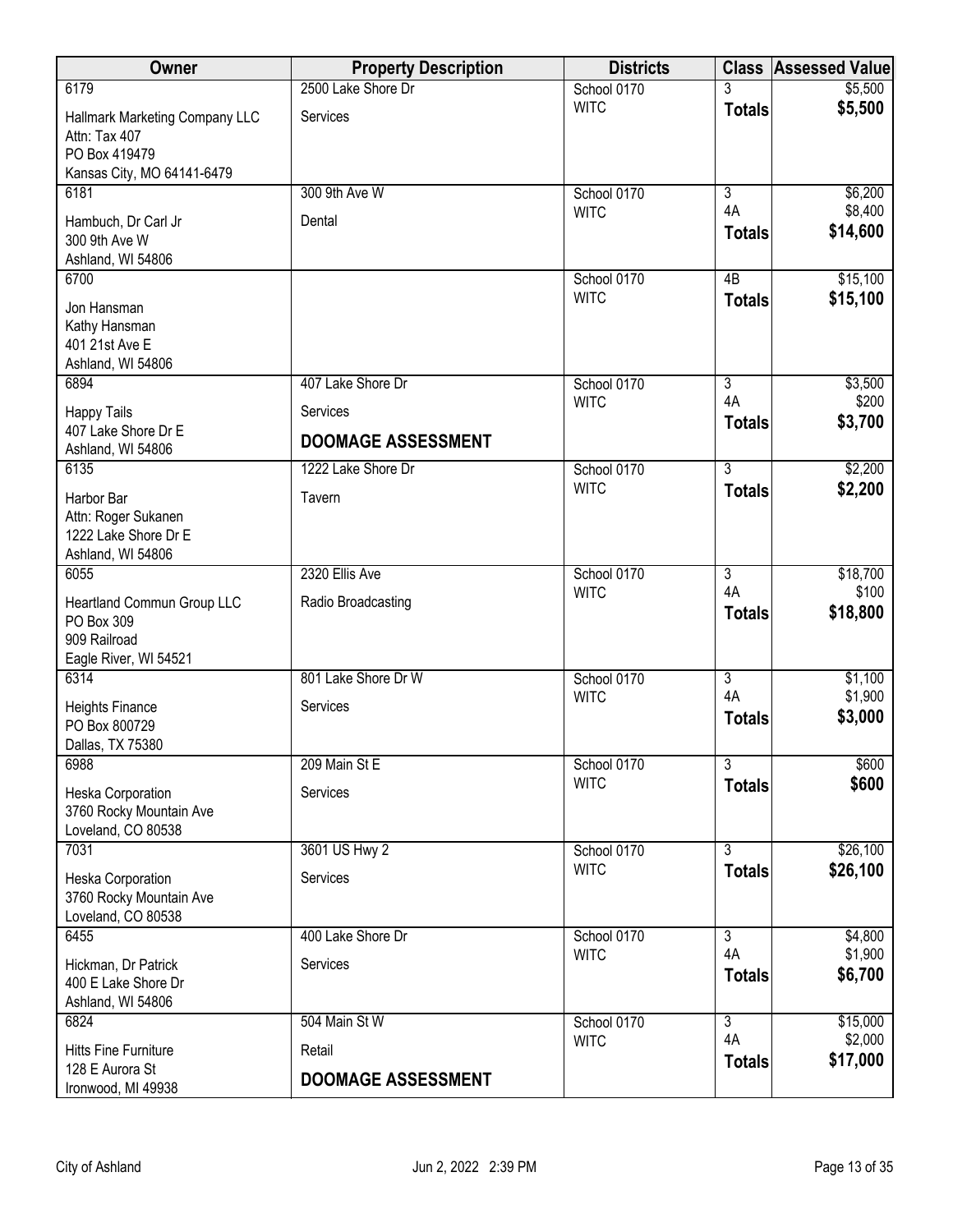| Owner                                                | <b>Property Description</b> | <b>Districts</b>           |                     | <b>Class Assessed Value</b> |
|------------------------------------------------------|-----------------------------|----------------------------|---------------------|-----------------------------|
| 6046                                                 | 409 Main St W               | School 0170                | 3                   | \$1,300                     |
| Holden Insurance Agency                              | Insurance Agency            | <b>WITC</b>                | 4A<br><b>Totals</b> | \$0<br>\$1,300              |
| Attn: Chad Matushak                                  |                             |                            |                     |                             |
| 823 Belknap St Ste 121<br>Superior, WI 54880         |                             |                            |                     |                             |
| 6620                                                 | 116 Main St W               | School 0170                | $\overline{3}$      | \$8,000                     |
| Home Expressions of Ashland LLC                      |                             | <b>WITC</b>                | 4A                  | \$200                       |
| Attn: Lindsey Zifko & Tricia Benton                  | <b>DOOMAGE ASSESSMENT</b>   |                            | <b>Totals</b>       | \$8,200                     |
| 116 Main St W                                        |                             |                            |                     |                             |
| Ashland, WI 54806<br>6193                            | 1601 Beaser Ave             | School 0170                | $\overline{3}$      | \$9,400                     |
| Home Medical Products & Services                     | Services                    | <b>WITC</b>                | <b>Totals</b>       | \$9,400                     |
| Attn: Lawrence Kutz                                  |                             |                            |                     |                             |
| 300 Villa Dr                                         |                             |                            |                     |                             |
| Hurley, WI 54534                                     |                             |                            |                     |                             |
| 6972                                                 | 2524 Lake Shore Dr W        | School 0170<br><b>WITC</b> | <b>Totals</b>       |                             |
| Hometown Auto<br>Attn: Robert Ronning                | <b>Used Car Sales</b>       |                            |                     |                             |
| 2524 Lake Shore Dr W                                 |                             |                            |                     |                             |
| Ashland, WI 54806                                    |                             |                            |                     |                             |
| 6194                                                 | 101 Lake Shore Dr W         | School 0170                | $\overline{3}$      | \$226,900                   |
| Hotel Chequamegon                                    | Lodging                     | <b>WITC</b>                | 4A<br><b>Totals</b> | \$1,000<br>\$227,900        |
| Attn: Island Investments Inc<br>728 Garfield Ave     | <b>DOOMAGE ASSESSMENT</b>   |                            |                     |                             |
| Duluth, MN 55802                                     |                             |                            |                     |                             |
| 6912                                                 | 2500 Lake Shore Dr          | School 0170                | $\overline{3}$      | \$60,000                    |
| HPC Inc                                              | Restaurant, Fast Food       | <b>WITC</b>                | 4A                  | \$300                       |
| d.b.a. Subway                                        | <b>DOOMAGE ASSESSMENT</b>   |                            | <b>Totals</b>       | \$60,300                    |
| PO Box 16358<br>Duluth, MN 55816                     |                             |                            |                     |                             |
| 6049                                                 | 901 Lake Shore Dr W         | School 0170                |                     |                             |
| HPC Inc/RL Buda Inc                                  | Restaurant, Fast Food       | <b>WITC</b>                | <b>Totals</b>       |                             |
| d.b.a. Subway                                        |                             |                            |                     |                             |
| Attn: Robert Budisalovich                            |                             |                            |                     |                             |
| N12045 Hidden Lake Rd<br>Minong, WI 54859            |                             |                            |                     |                             |
| 6197                                                 | 221 Sanborn Ave             | School 0170                | $\overline{3}$      | \$20,300                    |
| Hugo's Pizza                                         | Restaurant                  | <b>WITC</b>                | 4A                  | \$500                       |
| Attn: Frank Lendin                                   | <b>DOOMAGE ASSESSMENT</b>   |                            | <b>Totals</b>       | \$20,800                    |
| 221 Sanborn Ave                                      |                             |                            |                     |                             |
| Ashland, WI 54806<br>6968                            | 601 Lake Shore Dr W         | School 0170                | $\overline{3}$      | \$3,500                     |
|                                                      |                             | <b>WITC</b>                | 4A                  | \$200                       |
| Hyopponen Family Chiropractic<br>601 Lake Shore Dr W | Services                    |                            | <b>Totals</b>       | \$3,700                     |
| Ashland, WI 54806                                    | <b>DOOMAGE ASSESSMENT</b>   |                            |                     |                             |
| 6969                                                 | 320 Main St W               | School 0170                | $\overline{3}$      | \$7,300                     |
| Ignite Fitness                                       | Services                    | <b>WITC</b>                | 4A<br><b>Totals</b> | \$500<br>\$7,800            |
| 320 Main St W<br>Ashland, WI 54806                   | <b>DOOMAGE ASSESSMENT</b>   |                            |                     |                             |
|                                                      |                             |                            |                     |                             |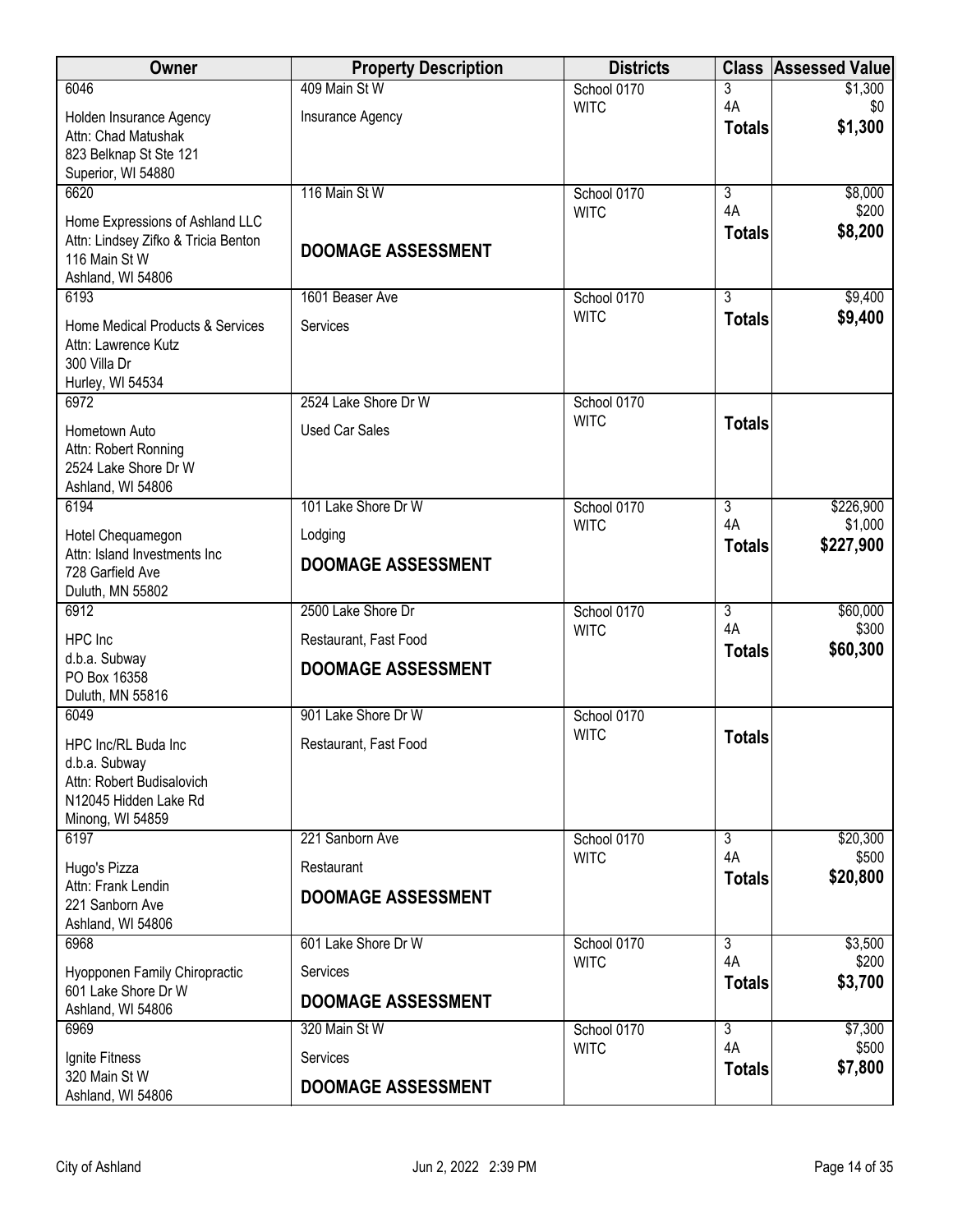| Owner                                   | <b>Property Description</b> | <b>Districts</b>           | <b>Class</b>        | <b>Assessed Value</b> |
|-----------------------------------------|-----------------------------|----------------------------|---------------------|-----------------------|
| 7044                                    | 110 Ellis Ave               | School 0170                | 3                   | \$581,500             |
| Indianhead Oil Co, Inc                  | Gas Station/C-Store         | <b>WITC</b>                | 4A<br><b>Totals</b> | \$92,600<br>\$674,100 |
| d.b.a. Holiday Stationstore #459        |                             |                            |                     |                       |
| Attn: DC 17<br>PO Box 52085             |                             |                            |                     |                       |
| Phoenix, AZ 85072                       |                             |                            |                     |                       |
| 6291                                    | 1610 Lake Shore Dr W        | School 0170                | $\overline{3}$      | \$110,000             |
| <b>Island Investment</b>                |                             | <b>WITC</b>                | 4A                  | \$500                 |
| Attn: Super 8 Mgr                       |                             |                            | <b>Totals</b>       | \$110,500             |
| 1610 Lake Shore Dr W                    | <b>DOOMAGE ASSESSMENT</b>   |                            |                     |                       |
| Ashland, WI 54806<br>6207               | 220 Main St W               | School 0170                | $\overline{3}$      | \$2,600               |
|                                         |                             | <b>WITC</b>                | 4A                  | \$100                 |
| J E T Travel Agency                     | Services                    |                            | <b>Totals</b>       | \$2,700               |
| Attn: Judith Thompson<br>220 Main St W  | <b>DOOMAGE ASSESSMENT</b>   |                            |                     |                       |
| Ashland, WI 54806                       |                             |                            |                     |                       |
| 6381                                    | 821 Main St W               | School 0170                | $\overline{3}$      | \$24,100              |
| Jay Ma Ambaji Inc                       |                             | <b>WITC</b>                | 4A                  | \$1,000               |
| d.b.a. Star Liquor                      |                             |                            | <b>Totals</b>       | \$25,100              |
| 821 Main St W                           |                             |                            |                     |                       |
| Ashland, WI 54806<br>6728               |                             | School 0170                | $\overline{AB}$     | \$900                 |
|                                         |                             | <b>WITC</b>                | <b>Totals</b>       | \$900                 |
| John Beirl<br>821 3rd Ave E             | Building on Leased Land     |                            |                     |                       |
| Ashland, WI 54806                       |                             |                            |                     |                       |
| 7038                                    | 310 Stuntz Ave              | School 0170                | $\overline{3}$      | \$100                 |
| Johnson Controls Security Solutions LLO | Services                    | <b>WITC</b>                | <b>Totals</b>       | \$100                 |
| PO Box 5006                             |                             |                            |                     |                       |
| Boca Raton, FL 33431-0806               |                             |                            |                     |                       |
| 6191                                    | Hangar at Airport           | School 0170<br><b>WITC</b> | $\overline{AB}$     | \$97,000<br>\$97,000  |
| Jon R Gottschalk                        |                             |                            | <b>Totals</b>       |                       |
| 1410 NW Fork Rd<br>Stuart, FL 34994     |                             |                            |                     |                       |
| 6331                                    | 1721 Main St W              | School 0170                | $\overline{3}$      | \$1,600               |
| Jon's West End Body Shop                | Auto Body Repair            | <b>WITC</b>                | 4A                  | \$3,200               |
| Attn: Jon Hansman                       |                             |                            | <b>Totals</b>       | \$4,800               |
| 1721 Main St W                          |                             |                            |                     |                       |
| Ashland, WI 54806                       |                             |                            |                     |                       |
| 6703                                    | 108 16th Ave E              | School 0170<br><b>WITC</b> | 4C<br><b>Totals</b> | \$24,300<br>\$24,300  |
| William W. Kaiser                       |                             |                            |                     |                       |
| 108 16th Ave E<br>Ashland, WI 54806     |                             |                            |                     |                       |
| 6961                                    | 214 4th Ave W Unit 103      | School 0170                | $\overline{3}$      | \$100                 |
| Karma Salon                             | <b>Services</b>             | <b>WITC</b>                | 4A                  | \$5,400               |
| Attn: Jessica Anderson                  |                             |                            | <b>Totals</b>       | \$5,500               |
| 214 4th Ave W                           | <b>DOOMAGE ASSESSMENT</b>   |                            |                     |                       |
| Ashland, WI 54806                       |                             |                            |                     |                       |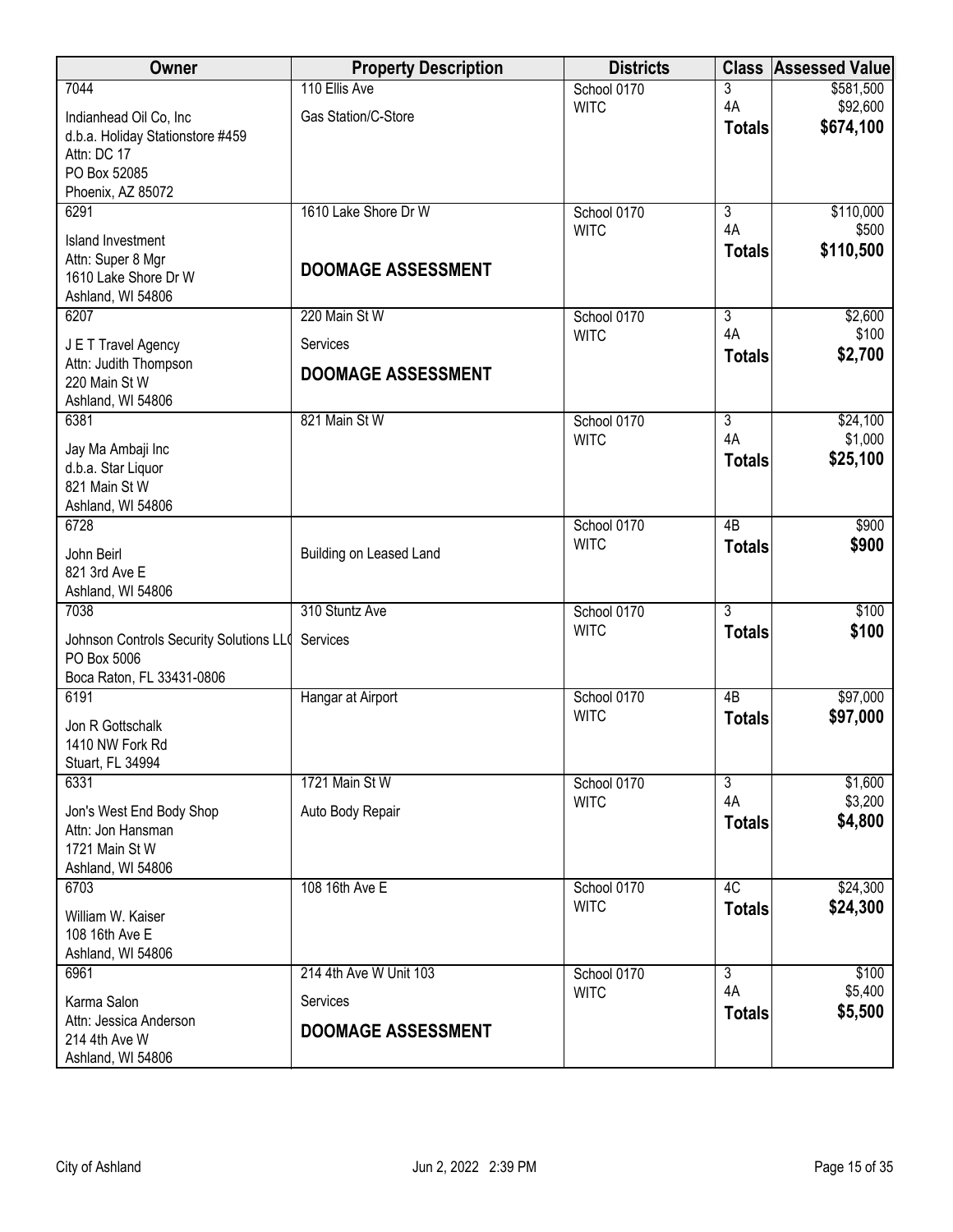| Owner                                                                                        | <b>Property Description</b> | <b>Districts</b> |                     | <b>Class Assessed Value</b> |
|----------------------------------------------------------------------------------------------|-----------------------------|------------------|---------------------|-----------------------------|
| 6796                                                                                         | 1207 Lake Shore Dr          | School 0170      | 3                   | \$8,000                     |
| Kbk Services, Inc<br>PO Box 546                                                              |                             | <b>WITC</b>      | <b>Totals</b>       | \$8,000                     |
| Ashland, WI 54806                                                                            | <b>DOOMAGE ASSESSMENT</b>   |                  |                     |                             |
| 6016                                                                                         | (scattered)                 | School 0170      |                     |                             |
| Kelm Enterprises, Inc<br>224 22nd Ave W                                                      | <b>Assisted Living</b>      | <b>WITC</b>      | <b>Totals</b>       |                             |
| Ashland, WI 54806<br>6157                                                                    | 1500 10th St W              | School 0170      | $\overline{3}$      | \$20,000                    |
| Kelm Enterprises, Inc                                                                        | Assisted Living             | <b>WITC</b>      | 4A<br><b>Totals</b> | \$1,000<br>\$21,000         |
| 224 22nd Ave W<br>Ashland, WI 54806                                                          | <b>DOOMAGE ASSESSMENT</b>   |                  |                     |                             |
| 6224                                                                                         | 522 Lake Shore Dr           | School 0170      |                     |                             |
| Ken's Mobile, Inc<br>522 Lake Shore Dr E<br>Ashland, WI 54806                                | Services                    | <b>WITC</b>      | <b>Totals</b>       |                             |
| 6725                                                                                         |                             | School 0170      | $\overline{AB}$     | \$300                       |
| Richard L. Ketring<br>30550 State Hwy 137<br>Ashland, WI 54806                               |                             | <b>WITC</b>      | <b>Totals</b>       | \$300                       |
| 6271                                                                                         | 720 Lake Shore Dr W         | School 0170      | $\overline{3}$      | \$310,400                   |
| Kilian Management<br>d.b.a. McDonald's Restaurant<br>1722 Clarence Ct<br>West Bend, WI 53095 | Restaurant, Fast Food       | <b>WITC</b>      | 4A<br><b>Totals</b> | \$37,700<br>\$348,100       |
| 6091                                                                                         | 515 Main St E               | School 0170      | $\overline{3}$      | \$10,000                    |
| King Family Enterprise<br>515 Main St E<br>Ashland, WI 54806                                 | <b>DOOMAGE ASSESSMENT</b>   | <b>WITC</b>      | 4A<br><b>Totals</b> | \$500<br>\$10,500           |
| 6711                                                                                         |                             | School 0170      | 4B                  | \$3,800                     |
| Koepsel, Pamela<br>9805 McCarry Lake Rd<br>Iron River, WI 54847                              | Hangar                      | <b>WITC</b>      | <b>Totals</b>       | \$3,800                     |
| 6971                                                                                         | 108 Main St W               | School 0170      | 3                   | \$4,800                     |
| Kravin Frozen Yogurt<br>108 Main St W<br>Ashland, WI 54806                                   | Retail                      | <b>WITC</b>      | <b>Totals</b>       | \$4,800                     |
| 6733                                                                                         |                             | School 0170      | $\overline{AB}$     | \$18,100                    |
| William Krcma<br>30610 Nevers Rd<br>Washburn, WI 54891                                       |                             | <b>WITC</b>      | <b>Totals</b>       | \$18,100                    |
| 6060                                                                                         | 521 Lake Shore Dr           | School 0170      | $\overline{3}$      | \$31,400                    |
| Krist Oil Co<br>Citgo Quik Food Mart<br>303 Selden Rd<br>Iron River, MI 49935                | Gas Station/C-Store         | <b>WITC</b>      | <b>Totals</b>       | \$31,400                    |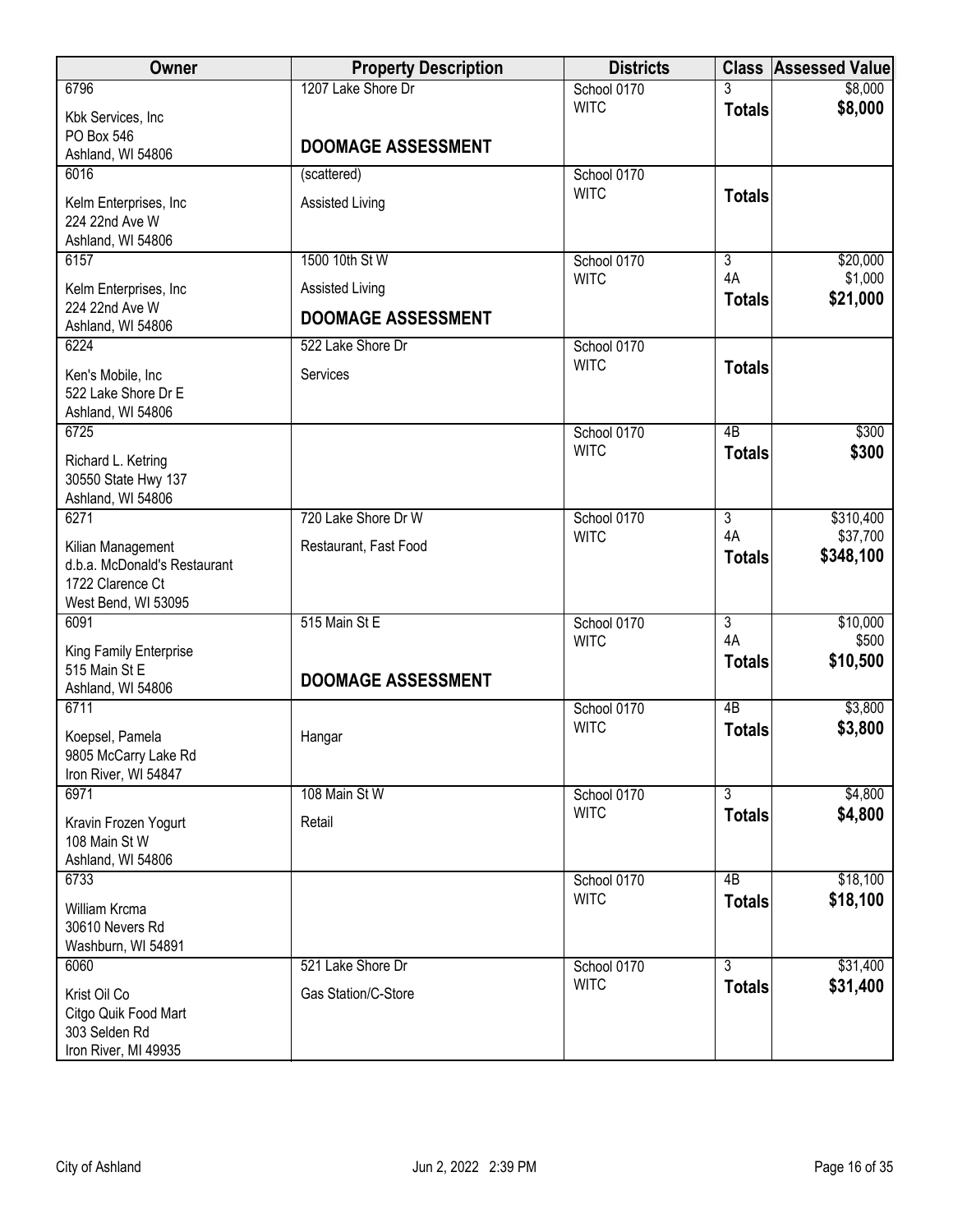| Owner                                                   | <b>Property Description</b>   | <b>Districts</b>             | <b>Class</b>                    | <b>Assessed Value</b> |
|---------------------------------------------------------|-------------------------------|------------------------------|---------------------------------|-----------------------|
| 7053                                                    | 1805 Main St W                | School 0170                  | 3                               | \$159,900             |
| Kwik Trip Inc                                           | Convenience Store/Gas Station | <b>WITC</b>                  | 4A                              | \$25,300<br>\$185,200 |
| d.b.a. Kwik Trip #110                                   |                               |                              | <b>Totals</b>                   |                       |
| 1626 Oak St<br>La Crosse, WI 54602                      |                               |                              |                                 |                       |
| 7051                                                    | 515 Ellis Ave                 | School 0170                  | $\overline{3}$                  | \$130,200             |
|                                                         | Convenience Store/Gas Station | <b>WITC</b>                  | 4A                              | \$21,700              |
| Kwik Trip, Inc<br>d.b.a. Kwik Trip #163                 |                               |                              | <b>Totals</b>                   | \$151,900             |
| 1626 Oak St                                             |                               |                              |                                 |                       |
| La Crosse, WI 54602                                     |                               |                              |                                 |                       |
| 7052                                                    | 2300 Lake Shore Dr            | School 0170                  | $\overline{3}$<br>4A            | \$155,700             |
| Kwik Trip, Inc                                          | Convenience Store/Gas Station | <b>WITC</b>                  | <b>Totals</b>                   | \$11,000<br>\$166,700 |
| d.b.a. Kwik Trip #118                                   |                               |                              |                                 |                       |
| 1626 Oak St<br>La Crosse, WI 54602                      |                               |                              |                                 |                       |
| 6241                                                    | 2502 Lake Shore Dr W          | School 0170                  | $\overline{3}$                  | \$0                   |
| Lake Shore Sales/Service                                | <b>Auto Sales</b>             | <b>WITC</b>                  | 4A                              | \$200                 |
| Attn: Scott Hudak                                       |                               |                              | <b>Totals</b>                   | \$200                 |
| 2502 Lake Shore Dr W                                    |                               |                              |                                 |                       |
| Ashland, WI 54806                                       |                               |                              |                                 |                       |
| 6340                                                    | 802 Main St W                 | School 0170<br><b>TID 10</b> | $\overline{3}$<br><b>Totals</b> | \$300<br>\$300        |
| Lake Superior Laundry                                   | Services                      | <b>WITC</b>                  |                                 |                       |
| Attn: Max Blaufuss<br>129 E 6th Ave                     | <b>DOOMAGE ASSESSMENT</b>     |                              |                                 |                       |
| Pine City, MN 55063                                     |                               |                              |                                 |                       |
| 6424                                                    | 200 3rd St W                  | School 0170                  | $\overline{3}$                  | \$700                 |
| Lakeside Products                                       | Services                      | TID <sub>6</sub>             | 4A                              | \$200                 |
| Attn: Marie Gucinski                                    |                               | <b>WITC</b>                  | <b>Totals</b>                   | \$900                 |
| 200 W 3rd St<br>Ashland, WI 54806                       |                               |                              |                                 |                       |
| 6403                                                    | 615 Lake Shore Dr W           | School 0170                  | $\overline{3}$                  | \$416,300             |
|                                                         |                               | <b>WITC</b>                  | <b>Totals</b>                   | \$416,300             |
| <b>Lakeview Dental Center SC</b><br>615 Lake Shore Dr W | Dental                        |                              |                                 |                       |
| Ashland, WI 54806                                       |                               |                              |                                 |                       |
| 7045                                                    | 209 Main St E                 | School 0170                  | $\overline{3}$                  | \$2,000               |
| Lakeview Veterinary                                     | Services                      | <b>WITC</b>                  | 4A                              | \$400                 |
| 209 Main St E                                           | <b>DOOMAGE ASSESSMENT</b>     |                              | <b>Totals</b>                   | \$2,400               |
| Ashland, WI 54806<br>6132                               |                               |                              | 4A                              | \$39,900              |
|                                                         | (scattered)                   | School 0170<br><b>WITC</b>   | <b>Totals</b>                   | \$39,900              |
| Lamar Advertising of Escanaba #144<br>PO Box 66338      | Services                      |                              |                                 |                       |
| Baton Rouge, LA 70896                                   |                               |                              |                                 |                       |
| 6715                                                    |                               | School 0170                  | $\overline{AB}$                 | \$10,000              |
| Gary Lapean                                             |                               | <b>WITC</b>                  | <b>Totals</b>                   | \$10,000              |
| PO Box 408                                              |                               |                              |                                 |                       |
| Ashland, WI 54806                                       |                               |                              |                                 |                       |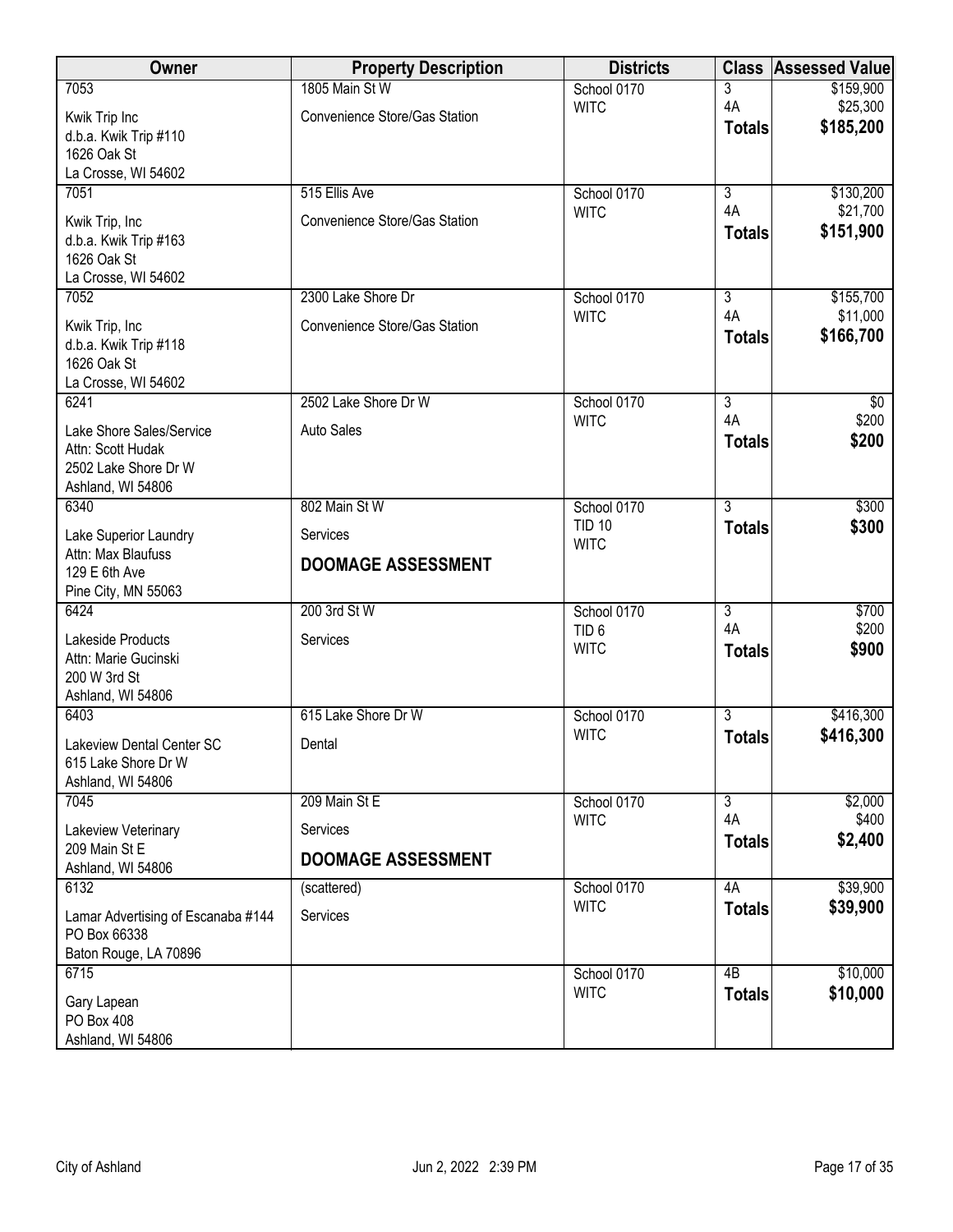| Owner                                                                                     | <b>Property Description</b> | <b>Districts</b>                |                     | <b>Class Assessed Value</b> |
|-------------------------------------------------------------------------------------------|-----------------------------|---------------------------------|---------------------|-----------------------------|
| 7090                                                                                      | 106 Main St W               | School 0170                     | 3                   | \$1,500                     |
| Law Office of Blake Gross LTD                                                             | Law Office                  | <b>WITC</b>                     | 4A<br><b>Totals</b> | \$500<br>\$2,000            |
| Attn: Blake Gross<br>106 Main St W<br>Ashland, WI 54806                                   | <b>DOOMAGE ASSESSMENT</b>   |                                 |                     |                             |
| 6983                                                                                      | 616 Main St W               | School 0170                     | $\overline{3}$      | \$31,100                    |
| <b>LEAF Capital Funding LLC</b><br>2005 Market St - FL 14<br>Philadelphia, PA 19103-7042  | Leasing                     | <b>WITC</b>                     | <b>Totals</b>       | \$31,100                    |
| 6716                                                                                      |                             | School 0170<br><b>WITC</b>      | 4B                  | \$300                       |
| William Leakey Jr<br>61689 Olby Rd<br>Ashland, WI 54806                                   |                             |                                 | <b>Totals</b>       | \$300                       |
| 7102                                                                                      | (scattered)                 | School 0170                     | $\overline{3}$      | \$14,700                    |
| Linde Gas & Equipment Inc<br>Attn: Tax Dept<br>10 Riverview Dr<br>Danbury, CT 06810       | Services                    | <b>WITC</b>                     | <b>Totals</b>       | \$14,700                    |
| 7103                                                                                      | 1615 Maple Ln               | School 0170                     | 3                   | \$33,300                    |
| Linde Leased Equipment<br>Attn: Tax Dept<br>10 Riverview Dr<br>Danbury, CT 06810          | Services                    | <b>WITC</b>                     | <b>Totals</b>       | \$33,300                    |
| 6253                                                                                      | 601 Lake Shore Dr           | School 0170                     | 4A                  | \$500                       |
| Little Caesars Pizza                                                                      | Fast Food                   | <b>WITC</b>                     | <b>Totals</b>       | \$500                       |
| 601 Lake Shore Dr E<br>Ashland, WI 54806                                                  | <b>DOOMAGE ASSESSMENT</b>   |                                 |                     |                             |
| 6973                                                                                      | 607 Main St E               | School 0170                     | $\overline{3}$      | \$400                       |
| Long Island Tae Kwan Do<br>Attn: Todd Gibbon<br>201 Maple Ridge Rd<br>Ashland, WI 54806   | Gym                         | <b>WITC</b>                     | <b>Totals</b>       | \$400                       |
| 6825                                                                                      | 306 3rd St W Unit 102       | School 0170                     | $\overline{3}$      | \$2,100                     |
| Lori Knapp Inc<br>106 S Beaumont Rd<br>Prarie Du Chien, WI 53821                          | Services                    | TID <sub>6</sub><br><b>WITC</b> | 4A<br><b>Totals</b> | \$100<br>\$2,200            |
| 6855                                                                                      | 901 3rd Ave W               | School 0170                     | $\overline{3}$      | \$600                       |
| Luci Daum Design LLC<br>901 3rd Ave W                                                     | Services                    | <b>WITC</b>                     | 4A<br><b>Totals</b> | \$500<br>\$1,100            |
| Ashland, WI 54806                                                                         | <b>DOOMAGE ASSESSMENT</b>   |                                 |                     |                             |
| 6085                                                                                      | 407 Lake Shore Dr           | School 0170                     | $\overline{3}$      | \$200                       |
| <b>Mackey Construction</b>                                                                | Construction                | <b>WITC</b>                     | 4A<br><b>Totals</b> | \$200<br>\$400              |
| Scott Sandor<br>407 Lake Shore Dr E<br>Ashland, WI 54806                                  | <b>DOOMAGE ASSESSMENT</b>   |                                 |                     |                             |
| 6069                                                                                      | 900 Main St W               | School 0170                     | $\overline{3}$      | \$5,700                     |
| Main Street Insurance Agency<br>Attn: Joe Brezinski<br>900 Main St W<br>Ashland, WI 54806 | Insurance Agency            | <b>TID 10</b><br><b>WITC</b>    | 4A<br><b>Totals</b> | \$100<br>\$5,800            |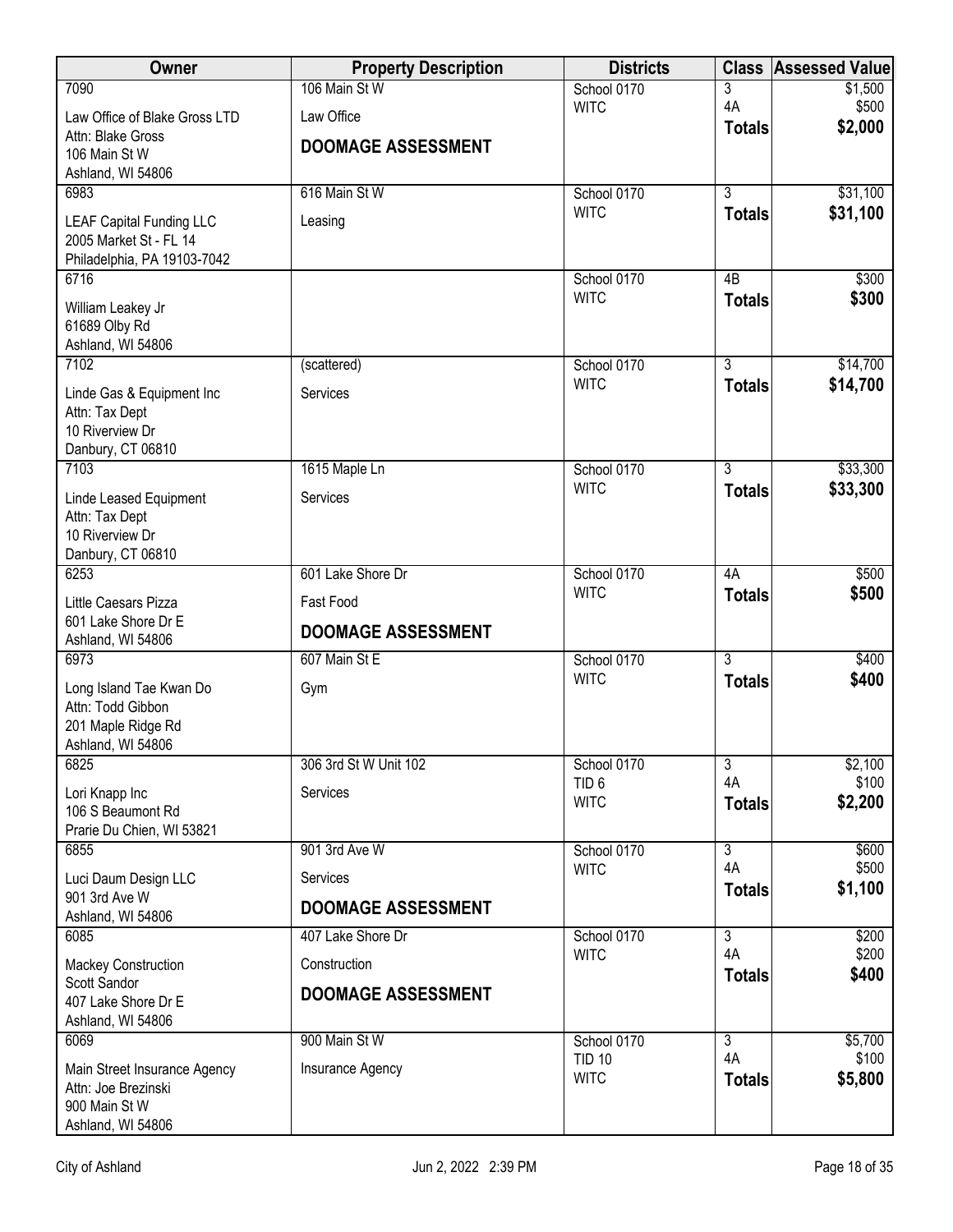| Owner                                                                                               | <b>Property Description</b> | <b>Districts</b>                |                      | <b>Class Assessed Value</b> |
|-----------------------------------------------------------------------------------------------------|-----------------------------|---------------------------------|----------------------|-----------------------------|
| 6062                                                                                                | 1001 Main St W              | School 0170                     | 3                    | \$24,500                    |
| Mainstreet Clinic S C<br>1001 Main St W<br>Ashland, WI 54806                                        | Services                    | <b>WITC</b>                     | 4A<br><b>Totals</b>  | \$1,600<br>\$26,100         |
| 6261                                                                                                | 306 3rd St W                | School 0170                     | $\overline{3}$       | \$900                       |
| Maitland, Singler, & Vanvlack S C<br>Attn: Tony Singler<br>306 3rd St W<br>Ashland, WI 54806        | Services                    | TID <sub>6</sub><br><b>WITC</b> | <b>Totals</b>        | \$900                       |
| 7104                                                                                                | 218 22nd Ave W              | School 0170                     | 3                    | \$5,000                     |
| Marlin Leasing<br>PO Box 31308<br>Charlotte, NC 28237                                               |                             | <b>WITC</b>                     | <b>Totals</b>        | \$5,000                     |
| 6872                                                                                                | 2301 Lake Shore Dr          | School 0170                     | $\overline{3}$       | \$61,700                    |
| Marthaler Autos of Ashland Inc<br>2301 Lake Shore Dr E<br>Ashland, WI 54806                         | Auto Dealership             | TID <sub>9</sub><br><b>WITC</b> | 4A<br><b>Totals</b>  | \$9,300<br>\$71,000         |
| 6246                                                                                                | 2900 Ellis Ave              | School 0170                     | $\overline{3}$       | \$500                       |
| Mattson Properties, LLC<br>Attn: Emery Mattson<br>PO Box 502<br>Ashland, WI 54806                   | Storage                     | <b>WITC</b>                     | 4A<br><b>Totals</b>  | \$100<br>\$600              |
| 6268                                                                                                | 2418 Lake Shore Dr          | School 0170                     | $\overline{3}$       | \$25,900                    |
| Maurices Inc - #654<br>425 W Superior St<br>Duluth, MN 55802                                        | Retail                      | <b>WITC</b>                     | 4A<br><b>Totals</b>  | \$27,100<br>\$53,000        |
| 6206                                                                                                | 310 Industrial Park Rd      | School 0170                     | $\overline{3}$       | \$4,400                     |
| McCoy Construction & Forestry<br>2099 Southpark Ct<br>Dubuque, IA 52003                             | Services                    | <b>WITC</b>                     | 4A<br><b>Totals</b>  | \$17,700<br>\$22,100        |
| 6277                                                                                                | 510 Ellis Ave               | School 0170                     | $\overline{3}$       | \$9,200                     |
| Medicine Shoppe<br>Attn: Cynthia Stock<br>510 Ellis Ave<br>Ashland, WI 54806                        | Retail                      | TID <sub>6</sub><br><b>WITC</b> | 4A<br><b>Totals</b>  | \$2,200<br>\$11,400         |
| 6287                                                                                                | 1500 Beaser Ave             | School 0170                     |                      |                             |
| Metro Plains Development<br>d.b.a. MDI #21 LP<br>1600 University Ave W Ste 212<br>St Paul, MN 55104 | Services                    | <b>WITC</b>                     | <b>Totals</b>        |                             |
| 6280                                                                                                | 220 3rd Ave W               | School 0170                     | 3                    | \$17,500                    |
| Midland Services/ Corporate Office<br>Attn: Brian Matthys<br>PO Box 500<br>Ashland, WI 54806        | <b>DOOMAGE ASSESSMENT</b>   | TID <sub>6</sub><br><b>WITC</b> | 4A<br><b>Totals</b>  | \$100<br>\$17,600           |
| 6283                                                                                                | 411 Sanborn Ave             | School 0170<br><b>WITC</b>      | $\overline{3}$<br>4A | \$350,000<br>\$200          |
| Midland Services/ Service Station                                                                   | Services                    |                                 | <b>Totals</b>        | \$350,200                   |
| Attn: Brian Matthys<br>PO Box 500<br>Ashland, WI 54806                                              | <b>DOOMAGE ASSESSMENT</b>   |                                 |                      |                             |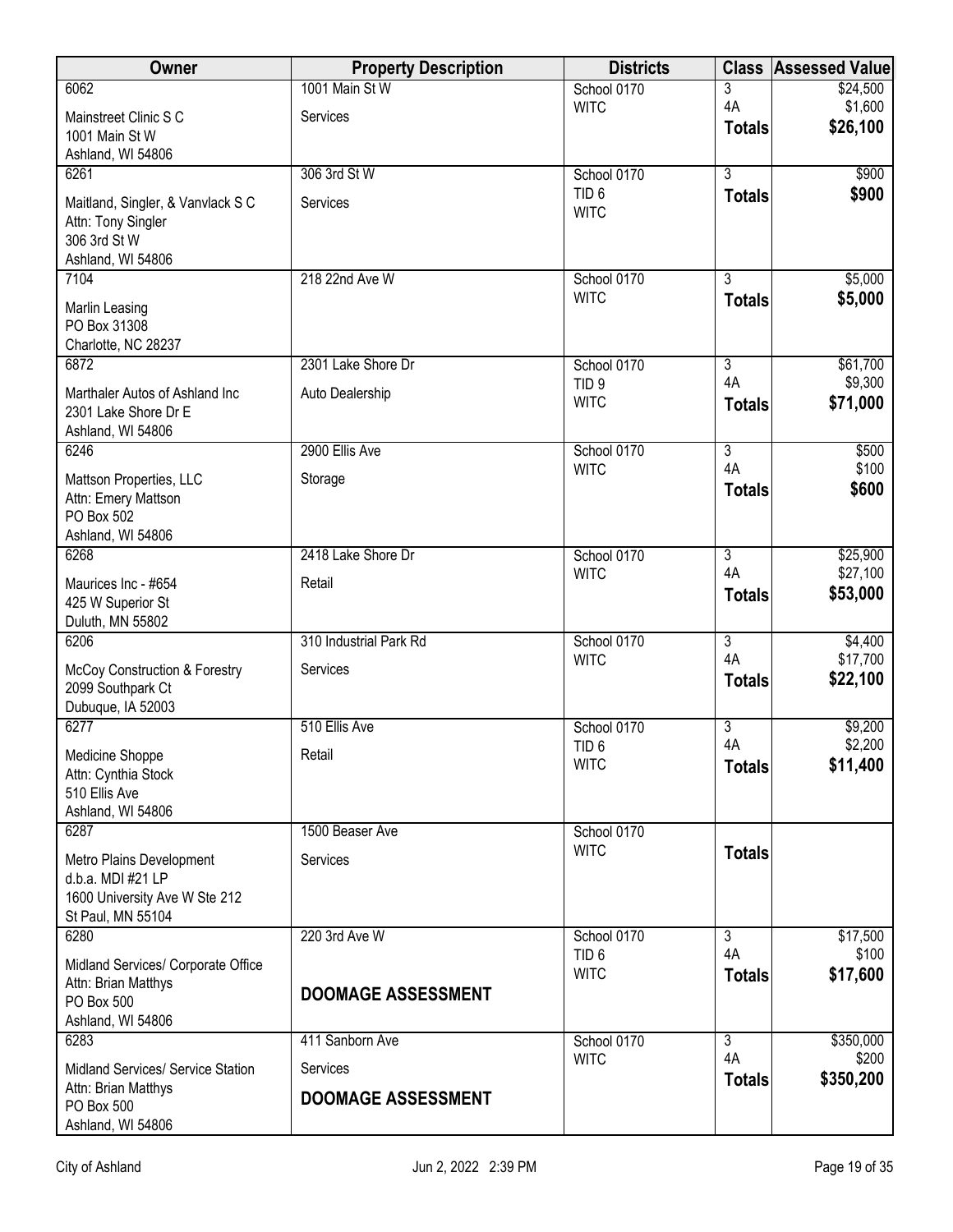| <b>Owner</b>                           | <b>Property Description</b> | <b>Districts</b>           | <b>Class</b>    | <b>Assessed Value</b> |
|----------------------------------------|-----------------------------|----------------------------|-----------------|-----------------------|
| 6966                                   | 212 Main St W               | School 0170                | 3               | \$2,000               |
| Mika                                   | Services                    | <b>WITC</b>                | 4A              | \$200                 |
| Attn: Pamela Ollanketo                 | <b>DOOMAGE ASSESSMENT</b>   |                            | <b>Totals</b>   | \$2,200               |
| 1115 10th Ave W                        |                             |                            |                 |                       |
| Ashland, WI 54806<br>6898              | 815 Sum Rd                  | School 0170                | $\overline{3}$  | \$3,200               |
|                                        |                             | TID <sub>8</sub>           | 4A              | \$5,000               |
| Mika Automotive & Heavy Truck          |                             | <b>WITC</b>                | <b>Totals</b>   | \$8,200               |
| 815 Sum Rd                             | <b>DOOMAGE ASSESSMENT</b>   |                            |                 |                       |
| Ashland, WI 54806<br>6707              |                             | School 0170                | 4 <sub>B</sub>  | \$29,100              |
|                                        |                             | <b>WITC</b>                | <b>Totals</b>   | \$29,100              |
| Mika, Paul & Aaron                     | Hangar                      |                            |                 |                       |
| 61654 County Hwy C                     |                             |                            |                 |                       |
| Marengo, WI 54855<br>6735              |                             |                            | $\overline{AB}$ |                       |
|                                        |                             | School 0170<br><b>WITC</b> | <b>Totals</b>   | \$20,200<br>\$20,200  |
| John Milloy                            |                             |                            |                 |                       |
| 1320 Parkland Cir SE                   |                             |                            |                 |                       |
| Albuquerque, NM 87108<br>6729          |                             | School 0170                | 4B              | \$2,800               |
|                                        |                             | <b>WITC</b>                | <b>Totals</b>   | \$2,800               |
| Anthony L. Mitchell                    |                             |                            |                 |                       |
| PO Box 23                              |                             |                            |                 |                       |
| Ashland, WI 54806                      |                             |                            |                 |                       |
| 6719                                   |                             | School 0170<br><b>WITC</b> | $\overline{AB}$ | \$2,800<br>\$2,800    |
| Richard F. Mitchell                    |                             |                            | <b>Totals</b>   |                       |
| 55253 Johnson Rd                       |                             |                            |                 |                       |
| Ashland, WI 54806-2484<br>7091         | 404 Main St W               | School 0170                | $\overline{3}$  |                       |
|                                        |                             | <b>WITC</b>                | 4A              | \$1,500<br>\$500      |
| Mohrbacher Law LLC                     | Law Office                  |                            | <b>Totals</b>   | \$2,000               |
| Attn: Alex Mohrbacher                  | <b>DOOMAGE ASSESSMENT</b>   |                            |                 |                       |
| 404 Main St W<br>Ashland, WI 54806     |                             |                            |                 |                       |
| 6188                                   | 505 Main St W               | School 0170                | 3               | \$5,100               |
|                                        |                             | <b>WITC</b>                | 4A              | \$200                 |
| Moores on Main LLC                     | Retail                      |                            | <b>Totals</b>   | \$5,300               |
| d.b.a. Moores on Main<br>505 Main St W |                             |                            |                 |                       |
| Ashland, WI 54806                      |                             |                            |                 |                       |
| 6349                                   | 2500 Lake Shore Dr          | School 0170                | $\overline{3}$  | \$10,500              |
| National Entertainment Network LLC     | Services                    | <b>WITC</b>                | <b>Totals</b>   | \$10,500              |
| 246 S Taylor Ave #200                  |                             |                            |                 |                       |
| Louisville, CO 80027                   |                             |                            |                 |                       |
| 7047                                   | 208 3rd Ave E               | School 0170                | 4A              | \$200                 |
| Nature's Honey Therapeutic Massage     | Services                    | <b>WITC</b>                | <b>Totals</b>   | \$200                 |
| 208 3rd Ave E                          |                             |                            |                 |                       |
| Ashland, WI 54806                      |                             |                            |                 |                       |
| 6720                                   |                             | School 0170                | $\overline{AB}$ | \$300                 |
| Kevin Neff                             |                             | <b>WITC</b>                | <b>Totals</b>   | \$300                 |
| 1708 Perkins Ln                        |                             |                            |                 |                       |
| Eau Claire, WI 54703                   |                             |                            |                 |                       |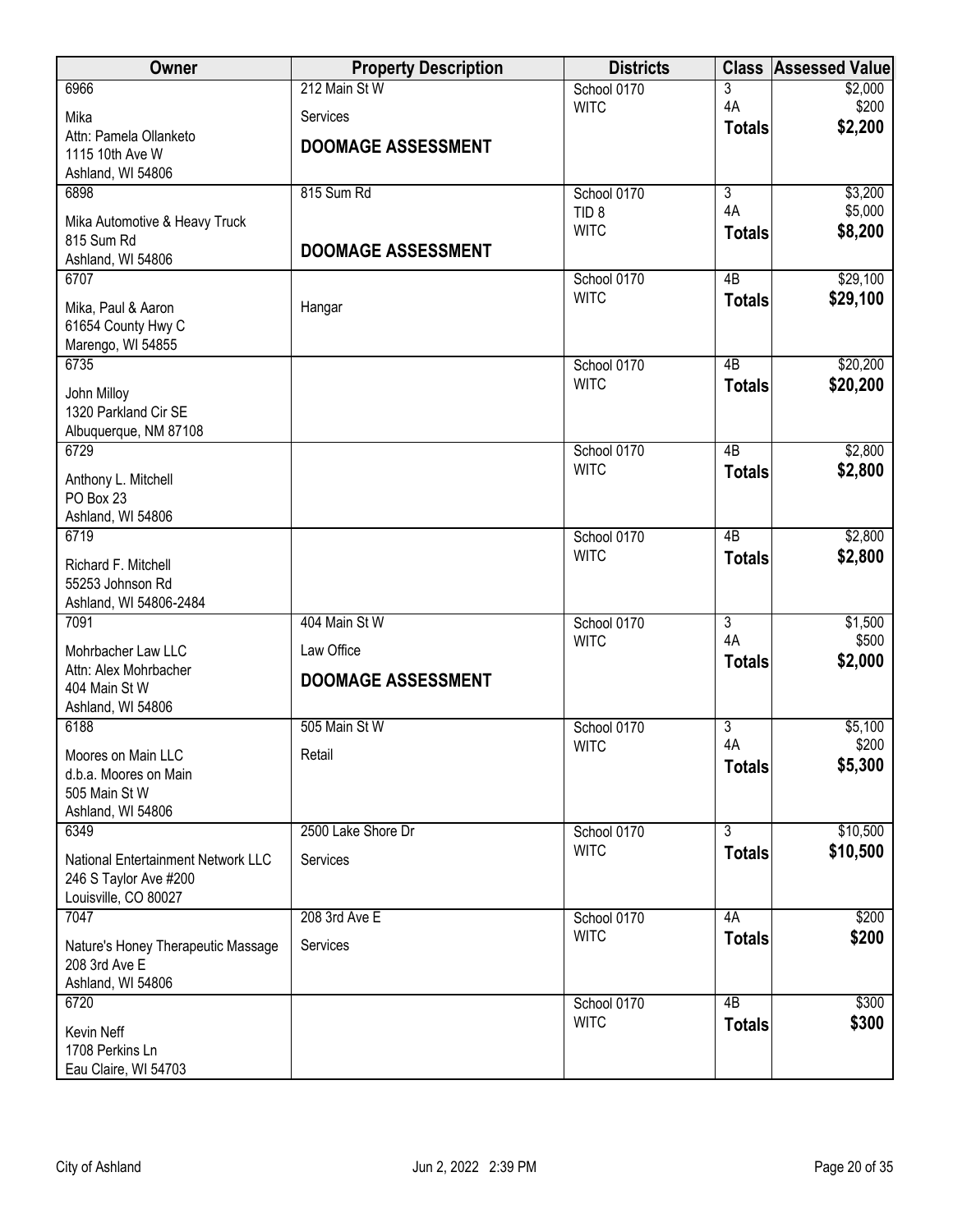| Owner                                                    | <b>Property Description</b> | <b>Districts</b>           |                                 | <b>Class Assessed Value</b> |
|----------------------------------------------------------|-----------------------------|----------------------------|---------------------------------|-----------------------------|
| 6296                                                     | 1301 Main St W              | School 0170                |                                 | \$25,000                    |
| Neighborly Bar                                           | Bar                         | <b>WITC</b>                | <b>Totals</b>                   | \$25,000                    |
| Attn: Euene Ronning<br>1301 Main St W                    | <b>DOOMAGE ASSESSMENT</b>   |                            |                                 |                             |
| Ashland, WI 54806                                        |                             |                            |                                 |                             |
| 6742                                                     |                             | School 0170                | 4B                              | \$12,500                    |
| Bruce L. Nelson                                          |                             | <b>WITC</b>                | <b>Totals</b>                   | \$12,500                    |
| 2417 Maple Ln                                            |                             |                            |                                 |                             |
| Ashland, WI 54806<br>6297                                | 101 Main St W Unit 100      | School 0170                | $\overline{3}$                  | \$13,000                    |
|                                                          |                             | <b>WITC</b>                | <b>Totals</b>                   | \$13,000                    |
| Nelson Surveying & Engineering Inc<br>Attn: Larry Nelson |                             |                            |                                 |                             |
| 101 Main St W - #100                                     | <b>DOOMAGE ASSESSMENT</b>   |                            |                                 |                             |
| Ashland, WI 54806                                        |                             |                            |                                 |                             |
| 6298                                                     | 619 Main St E               | School 0170                | $\overline{3}$<br>4A            | \$3,700                     |
| Nemec Insurance Agency, LLC                              | Insurance Agency            | <b>WITC</b>                | <b>Totals</b>                   | \$200<br>\$3,900            |
| 619 Main St E<br>Ashland, WI 54806                       |                             |                            |                                 |                             |
| 6300                                                     | 300 Lake Shore Dr W         | School 0170                | $\overline{3}$                  | \$7,200                     |
| New China Restaurant                                     | Restaurant                  | <b>WITC</b>                | 4A                              | \$1,500                     |
| Attn: Tony Eng                                           |                             |                            | <b>Totals</b>                   | \$8,700                     |
| 300 Lake Shore Dr W                                      |                             |                            |                                 |                             |
| Ashland, WI 54806                                        | 518 Main St W               |                            | $\overline{3}$                  |                             |
| 6301                                                     |                             | School 0170<br><b>WITC</b> | <b>Totals</b>                   | \$8,500<br>\$8,500          |
| New England Store<br>Attn: Gail Fox Anderson             | Services                    |                            |                                 |                             |
| 518 Main St W                                            | <b>DOOMAGE ASSESSMENT</b>   |                            |                                 |                             |
| Ashland, WI 54806                                        |                             |                            |                                 |                             |
| 6902                                                     | 1012 Sanborn Ave            | School 0170<br><b>WITC</b> | 4A                              | \$200                       |
| Nick's Car Care                                          | Services                    |                            | <b>Totals</b>                   | \$200                       |
| 1012 Sanborn Ave<br>Ashland, WI 54806                    | <b>DOOMAGE ASSESSMENT</b>   |                            |                                 |                             |
| 6030                                                     | 204 Main St W               | School 0170                | $\overline{\overline{3}}$       | \$1,500                     |
| Northern Business Products, Inc.                         | Services                    | <b>WITC</b>                | <b>Totals</b>                   | \$1,500                     |
| 2326 W Superior St                                       |                             |                            |                                 |                             |
| Duluth, MN 55806                                         | <b>DOOMAGE ASSESSMENT</b>   |                            |                                 |                             |
| 6848                                                     | 824 Lake Shore Dr W         | School 0170<br><b>WITC</b> | $\overline{3}$<br><b>Totals</b> | \$11,400<br>\$11,400        |
| Northern Ostrowski Enterprises                           |                             |                            |                                 |                             |
| d.b.a. Arby's<br>3241 C Business Park Dr                 |                             |                            |                                 |                             |
| Stevens Point, WI 54482                                  |                             |                            |                                 |                             |
| 6312                                                     | 321 Main St W               | School 0170                | $\overline{3}$                  | \$131,300                   |
| Northern State Bank                                      | <b>Bank</b>                 | <b>WITC</b>                | 4A<br><b>Totals</b>             | \$10,100<br>\$141,400       |
| 321 W Main St                                            |                             |                            |                                 |                             |
| Ashland, WI 54806<br>6154                                | 401 Ellis Ave               | School 0170                | $\overline{3}$                  | \$10,200                    |
| Northern State Bank                                      |                             | TID <sub>6</sub>           | <b>Totals</b>                   | \$10,200                    |
| d.b.a. Super One Branch                                  | Bank                        | <b>WITC</b>                |                                 |                             |
| 321 Main St W                                            |                             |                            |                                 |                             |
| Ashland, WI 54806                                        |                             |                            |                                 |                             |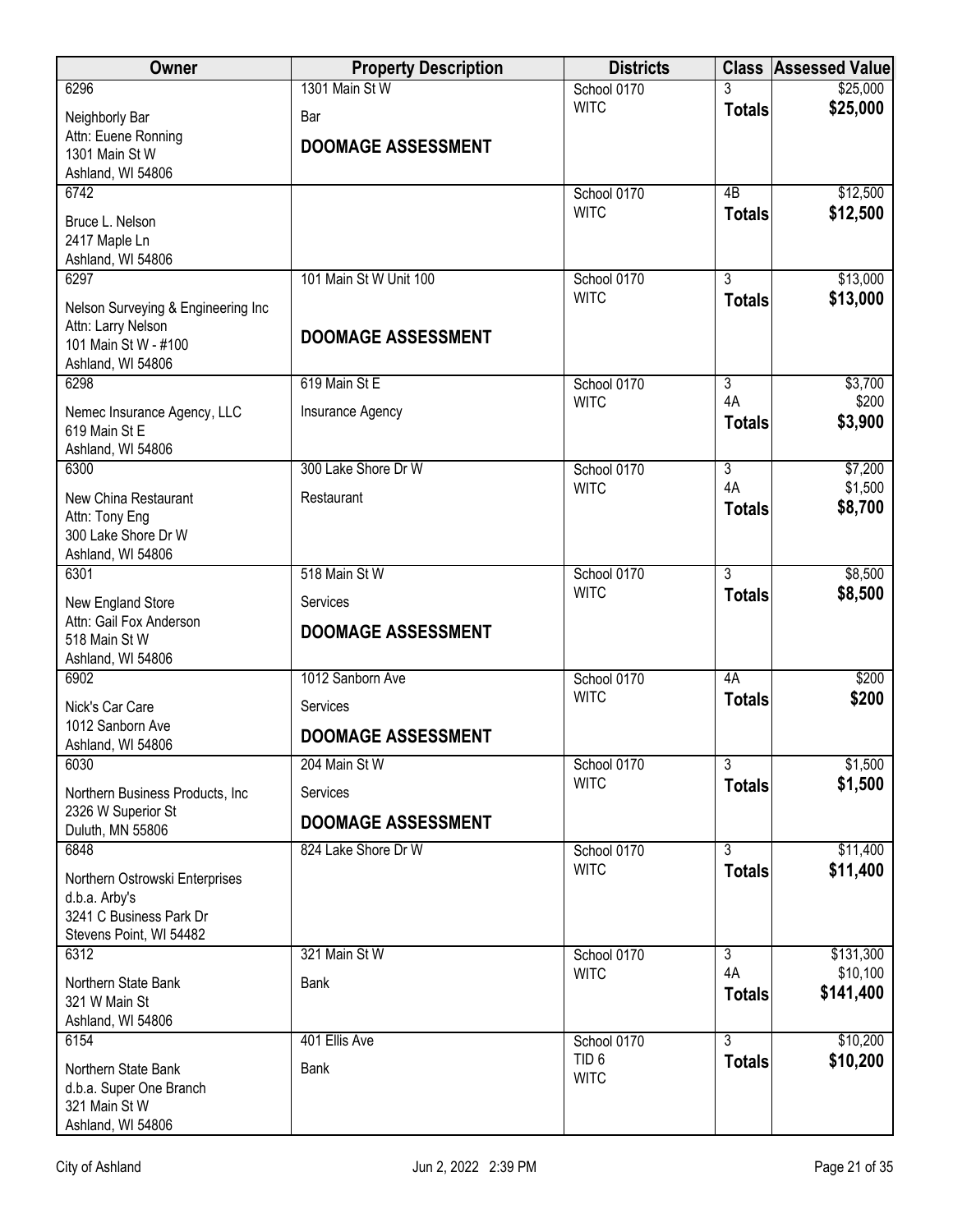| Owner                                                                                                                            | <b>Property Description</b>  | <b>Districts</b>           |                     | <b>Class Assessed Value</b> |
|----------------------------------------------------------------------------------------------------------------------------------|------------------------------|----------------------------|---------------------|-----------------------------|
| 6802                                                                                                                             | 1619 3rd St W                | School 0170                | 3                   | \$6,500                     |
| Northland Counseling Services Ltd                                                                                                | Services                     | <b>WITC</b>                | <b>Totals</b>       | \$6,500                     |
| 21 W Omaha St<br>Washburn, WI 54891                                                                                              | <b>DOOMAGE ASSESSMENT</b>    |                            |                     |                             |
| 6219                                                                                                                             | 121 Main St W                | School 0170                | $\overline{3}$      | \$6,200                     |
| Northwoods Community Credit Union<br>PO Box 111<br>Ashland, WI 54806                                                             | <b>Credit Union</b>          | <b>WITC</b>                | <b>Totals</b>       | \$6,200                     |
| 6180                                                                                                                             | 417 Main St W                | School 0170                | $\overline{3}$      | \$200                       |
| Northwoods Dyeworks, LLC<br>PO Box 104<br>Ashland, WI 54806                                                                      | Services                     | <b>WITC</b>                | <b>Totals</b>       | \$200                       |
| 7006                                                                                                                             | 610 Industrial Park Rd       | School 0170                | $\overline{3}$      | \$2,100                     |
| Northwoods Paving                                                                                                                | Services                     | <b>WITC</b>                | <b>Totals</b>       | \$2,100                     |
| 610 Industrial Park Rd<br>Ashland, WI 54806                                                                                      | <b>DOOMAGE ASSESSMENT</b>    |                            |                     |                             |
| 7071                                                                                                                             | 1319 Beaser Ave              | School 0170                | $\overline{3}$      | \$31,100                    |
| NSH Ashland, LLC<br>d.b.a. Ashland Health Services<br>640 N Vel R Phillips Ave<br>Suite 200<br>Milwaukee, WI 53203               | Nursing Care Facility        | <b>WITC</b>                | 4A<br><b>Totals</b> | \$300<br>\$31,400           |
| 7032                                                                                                                             | 911 3rd St W                 | School 0170                | $\overline{3}$      | \$27,700                    |
| <b>NSH Court Manor LLC</b><br>d.b.a. Court Manor Health Services<br>640 N Vel R Phillips Ave<br>Suite 200<br>Milwaukee, WI 53203 | <b>Nursing Care Facility</b> | <b>WITC</b>                | 4A<br><b>Totals</b> | \$100<br>\$27,800           |
| 7105                                                                                                                             | (scattered)                  | School 0170                | $\overline{3}$      | \$2,900                     |
| NuCO2 Supply LLC<br>Attn: Tax Dept<br>10 Riverview Dr<br>Danbury, CT 06810                                                       | Services                     | <b>WITC</b>                | <b>Totals</b>       | \$2,900                     |
| 6721                                                                                                                             |                              | School 0170                | 4B                  | \$20,200                    |
| Dave Ochsenbauer<br>214 13th Ave E<br>Ashland, WI 54806                                                                          |                              | <b>WITC</b>                | <b>Totals</b>       | \$20,200                    |
| 6744                                                                                                                             |                              | School 0170                | 4B                  | \$15,100                    |
| Dave Ochsenbauer<br>214 13th Ave E<br>Ashland, WI 54806                                                                          |                              | <b>WITC</b>                | <b>Totals</b>       | \$15,100                    |
| 6709                                                                                                                             |                              | School 0170                | $\overline{AB}$     | \$3,800                     |
| Robert J. Ochsenbauer<br>4321 Lake Park Rd<br>Ashland, WI 54806                                                                  |                              | <b>WITC</b>                | <b>Totals</b>       | \$3,800                     |
| 6734                                                                                                                             |                              | School 0170<br><b>WITC</b> | 4B                  | \$53,500                    |
| Robert J. Ochsenbauer<br>Roberta Vickroy<br>4321 Lake Park Rd<br>Ashland, WI 54806                                               |                              |                            | <b>Totals</b>       | \$53,500                    |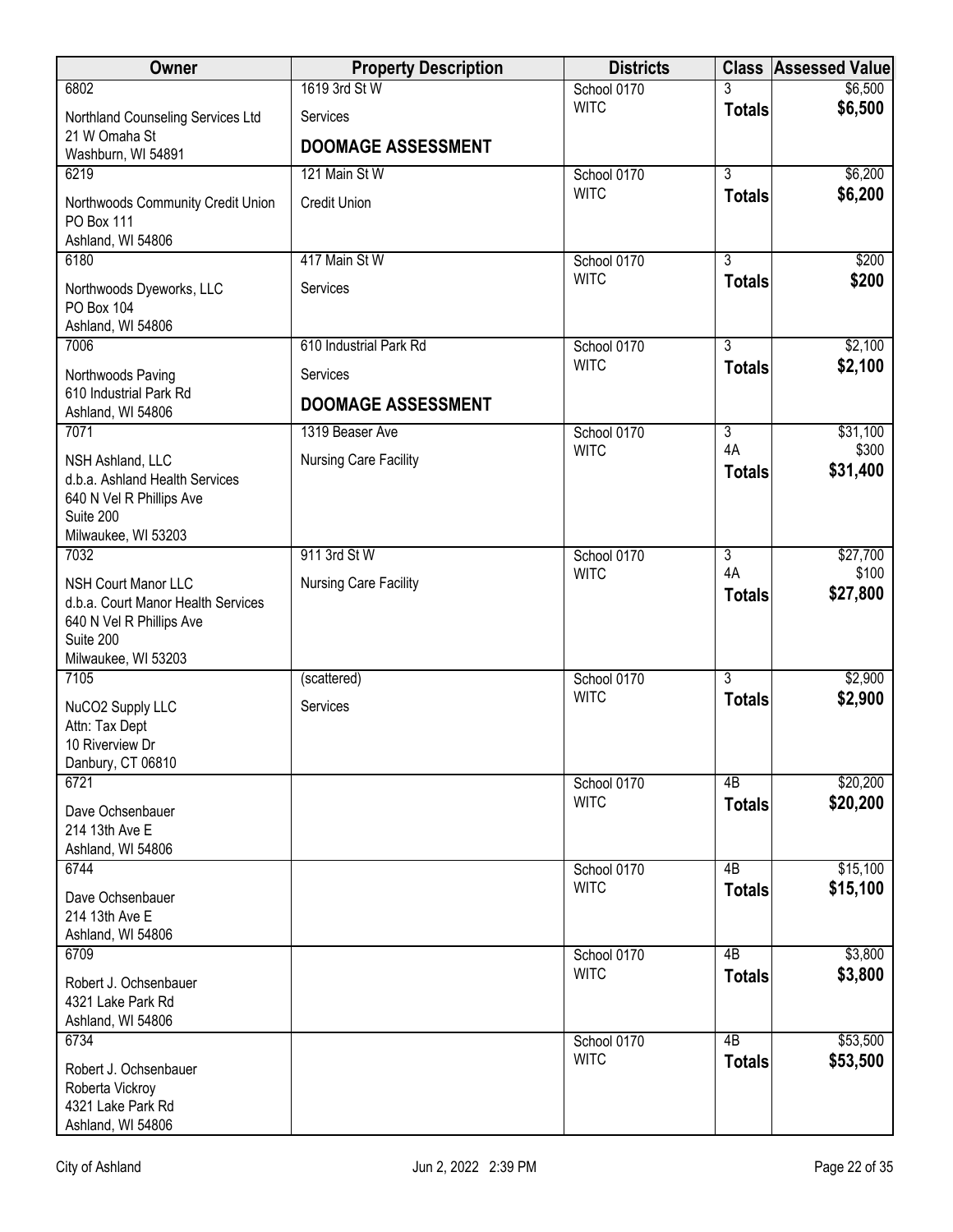| <b>Owner</b>                                                                                                               | <b>Property Description</b>           | <b>Districts</b>                |                     | <b>Class Assessed Value</b> |
|----------------------------------------------------------------------------------------------------------------------------|---------------------------------------|---------------------------------|---------------------|-----------------------------|
| 6318                                                                                                                       | 407 Main St W                         | School 0170                     |                     |                             |
| Office Bar<br>Attn: James Monroe Jr<br>407 Main St W<br>Ashland, WI 54806                                                  | Tavern                                | <b>WITC</b>                     | <b>Totals</b>       |                             |
| 6322                                                                                                                       | 316 Main St E                         | School 0170                     | $\overline{3}$      | \$10,000                    |
| Omer Nelson Electric<br>316 Main St E<br>Ashland, WI 54806                                                                 | <b>Electrical Sales &amp; Service</b> | <b>WITC</b>                     | <b>Totals</b>       | \$10,000                    |
| 6323                                                                                                                       | 516 Main St W                         | School 0170<br><b>WITC</b>      | 3<br>4A             | \$13,000<br>\$300           |
| One on One Hair Design<br>Attn: Lynn Chingo<br>516 W Main St<br>Ashland, WI 54806                                          | Services<br><b>DOOMAGE ASSESSMENT</b> |                                 | <b>Totals</b>       | \$13,300                    |
| 6047                                                                                                                       | 1104 Lake Shore Dr                    | School 0170                     | $\overline{3}$      | \$6,600                     |
| Oredock Saloon                                                                                                             | Bar                                   | <b>WITC</b>                     | 4A<br><b>Totals</b> | \$1,000<br>\$7,600          |
| Attn: Todd Schribner<br>33834 Gregor Rd<br>Mellen, WI 54546                                                                | <b>DOOMAGE ASSESSMENT</b>             |                                 |                     |                             |
| 6857                                                                                                                       | 2016 Lake Shore Dr                    | School 0170                     | 3                   | \$17,300                    |
| O'Reilly Automotive Stores Inc<br>d.b.a. O'Reilly Auto Parts #2344<br>PO Box 9167<br>Springfield, MO 65801-9167            | Retail, Auto Parts                    | <b>WITC</b>                     | 4A<br><b>Totals</b> | \$3,500<br>\$20,800         |
| 7094                                                                                                                       | 1419 Beaser Ave                       | School 0170                     | $\overline{3}$      | \$94,200                    |
| <b>Orthodontic Partners LLC</b><br>d.b.a. Third Coast Orthodontics<br>710 Kenmoor Ave SE Ste 105<br>Grand Rapids, MI 49546 | Orthodontist                          | <b>WITC</b>                     | 4A<br><b>Totals</b> | \$2,900<br>\$97,100         |
| 6165                                                                                                                       | 220 3rd Ave W                         | School 0170                     | $\overline{3}$      | \$3,000                     |
| Orthopedic & Spine Therapy of Poplar<br>SC<br>1000 Midway Rd                                                               | Physical Therapy                      | TID <sub>6</sub><br><b>WITC</b> | 4A<br><b>Totals</b> | \$200<br>\$3,200            |
| Menasha, WI 54952<br>6921                                                                                                  | 2301 Lake Shore Dr                    | School 0170                     | 4A                  | \$10,100                    |
| Pattison Sign Group Inc<br>555 Ellesmere Rd<br>Toronto, ON M1R 4E8 Canada                                                  | Sign Leasing                          | TID <sub>9</sub><br><b>WITC</b> | <b>Totals</b>       | \$10,100                    |
| 6316                                                                                                                       |                                       | School 0170                     | $\overline{AB}$     | \$38,900                    |
| Payne Family Revocable Living Trust<br>Attn: Scott Payne<br>PO Box 636<br>Sheridan, MT 59749                               | Hangar                                | <b>WITC</b>                     | <b>Totals</b>       | \$38,900                    |
| 7073                                                                                                                       | 915 Lake Shore Dr                     | School 0170<br><b>WITC</b>      |                     |                             |
| Pinnacle Propane Express LLC<br>600 E Las Colinas Blvd<br><b>Suite 2000</b><br>Irving, TX 75039                            | Services                              |                                 | <b>Totals</b>       |                             |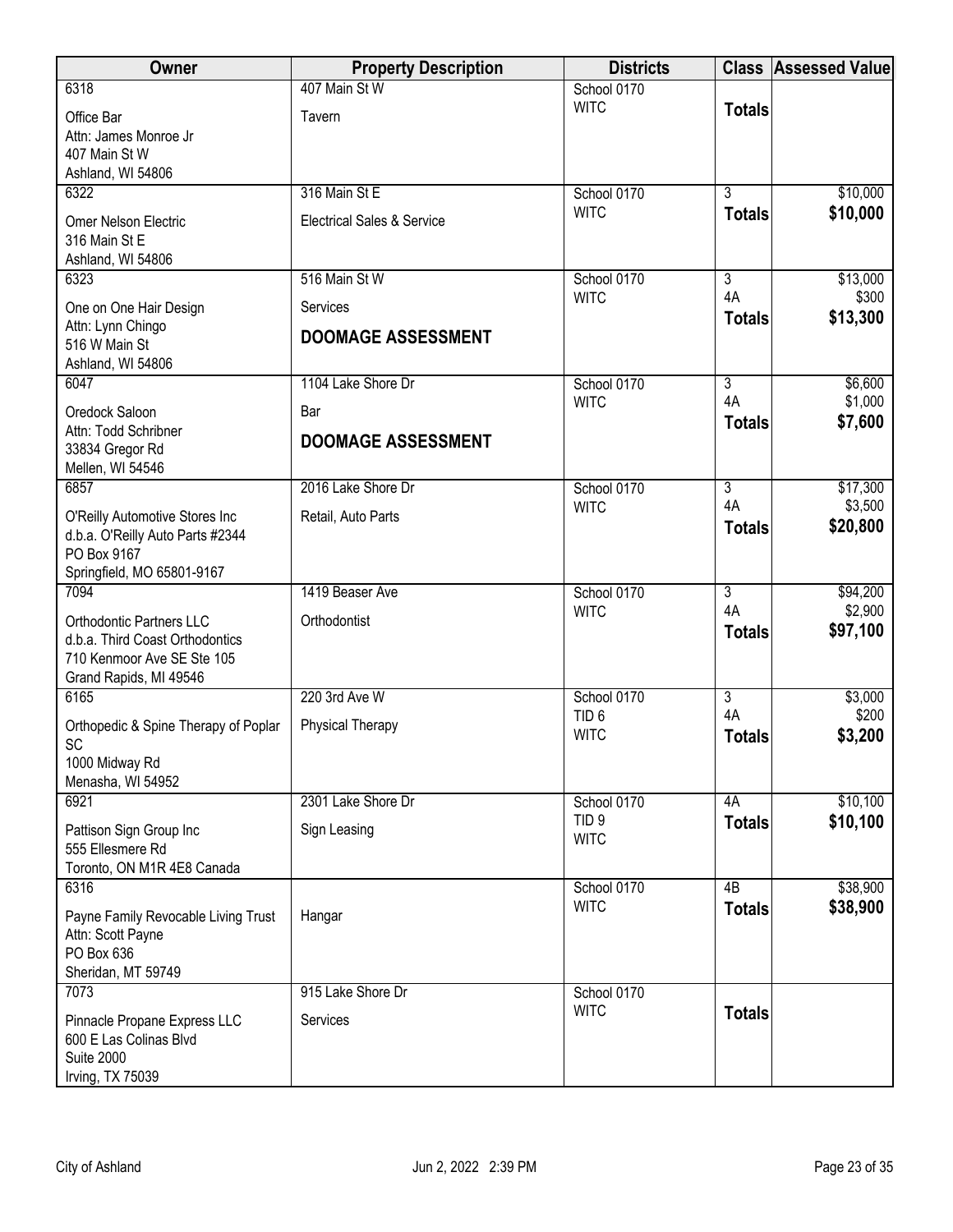| <b>Owner</b>                                                                                        | <b>Property Description</b> | <b>Districts</b>                |                                  | <b>Class Assessed Value</b> |
|-----------------------------------------------------------------------------------------------------|-----------------------------|---------------------------------|----------------------------------|-----------------------------|
| 7074                                                                                                | 1400 Lake Shore Dr W        | School 0170                     | 3                                | \$6,300                     |
| Pioneer Quick Lubes Inc                                                                             | <b>Automotive Services</b>  | <b>WITC</b>                     | 4A<br><b>Totals</b>              | \$9,600<br>\$15,900         |
| PO Box 1145                                                                                         | <b>DOOMAGE ASSESSMENT</b>   |                                 |                                  |                             |
| Bay City, MI 48706<br>6334                                                                          | (scattered)                 | School 0170                     | $\overline{3}$                   | \$31,300                    |
| Pitney Bowes Global Financial Svcs LLC Leasing<br>5310 Cypress Center Dr-Ste 110<br>Tampa, FL 33609 |                             | <b>WITC</b>                     | <b>Totals</b>                    | \$31,300                    |
| 7084                                                                                                | 211 Beaser Ave              | School 0170                     | $\overline{3}$                   | \$1,200                     |
| Pitney Bowes Global Financial Svcs LLC Leasing<br>5310 Cypress Center Dr-Ste 110<br>Tampa, FL 33609 |                             | <b>WITC</b>                     | <b>Totals</b>                    | \$1,200                     |
| 7085                                                                                                | (scattered)                 | School 0170                     | $\overline{3}$                   | \$2,100                     |
| Pitney Bowes Inc<br>5310 Cypress Center Dr-Ste 110<br>Tampa, FL 33609                               | Leasing                     | <b>WITC</b>                     | <b>Totals</b>                    | \$2,100                     |
| 6337                                                                                                | 1402 Lake Shore Dr          | School 0170                     | $\overline{3}$                   | \$90,000                    |
| Pizza Pub and the Attic                                                                             | Restaurant                  | <b>WITC</b>                     | 4A<br><b>Totals</b>              | \$500<br>\$90,500           |
| Attn: Edward Thayer<br>1402 Lake Shore Dr E<br>Ashland, WI 54806                                    | <b>DOOMAGE ASSESSMENT</b>   |                                 |                                  |                             |
| 6254                                                                                                | 2301 Junction Rd            | School 0170                     | $\overline{3}$                   | \$700                       |
| Pospychalla Towing                                                                                  | Towing                      | <b>WITC</b>                     | 4A<br><b>Totals</b>              | \$100<br>\$800              |
| Attn: Mark Pospychalla<br>2301 Junction Rd<br>Ashland, WI 54806                                     | <b>DOOMAGE ASSESSMENT</b>   |                                 |                                  |                             |
| 6705<br>Pospychalla, Mark<br>30790 Lindblad Rd<br>Ashland, WI 54806                                 | Building on Leased Land     | School 0170<br><b>WITC</b>      | $\overline{AB}$<br><b>Totals</b> | \$300<br>\$300              |
| 6342                                                                                                | 216 3rd St W Unit 102       | School 0170                     | 4A                               | \$8,000                     |
| Prudential Insurance                                                                                | Insurance Agency            | TID <sub>6</sub><br><b>WITC</b> | <b>Totals</b>                    | \$8,000                     |
| Attn: Jeffrey Moravchik & Robert Ferrard<br>216 3rd St W - Ste 102<br>Ashland, WI 54806             | <b>DOOMAGE ASSESSMENT</b>   |                                 |                                  |                             |
| 6882                                                                                                | (scattered)                 | School 0170                     | $\overline{3}$                   | \$1,500                     |
| Quadient Inc<br>Attn: Tax Dept<br>478 Wheelers Farm Rd<br>Milford, CT 06461                         | Services                    | <b>WITC</b>                     | <b>Totals</b>                    | \$1,500                     |
| 6856                                                                                                | (scattered)                 | School 0170                     | $\overline{3}$                   | \$27,100                    |
| Quadient Leasing Inc<br>Attn: Tax Dept<br>478 Wheelers Farm Rd<br>Milford, CT 06461                 | Services                    | <b>WITC</b>                     | <b>Totals</b>                    | \$27,100                    |
| 7095                                                                                                | 221 4th Ave W               | School 0170                     | 4A                               | \$300                       |
| Quench USA Inc<br>PO Box 5166<br>Oak Brook, IL 60522-5166                                           | Services                    | <b>WITC</b>                     | <b>Totals</b>                    | \$300                       |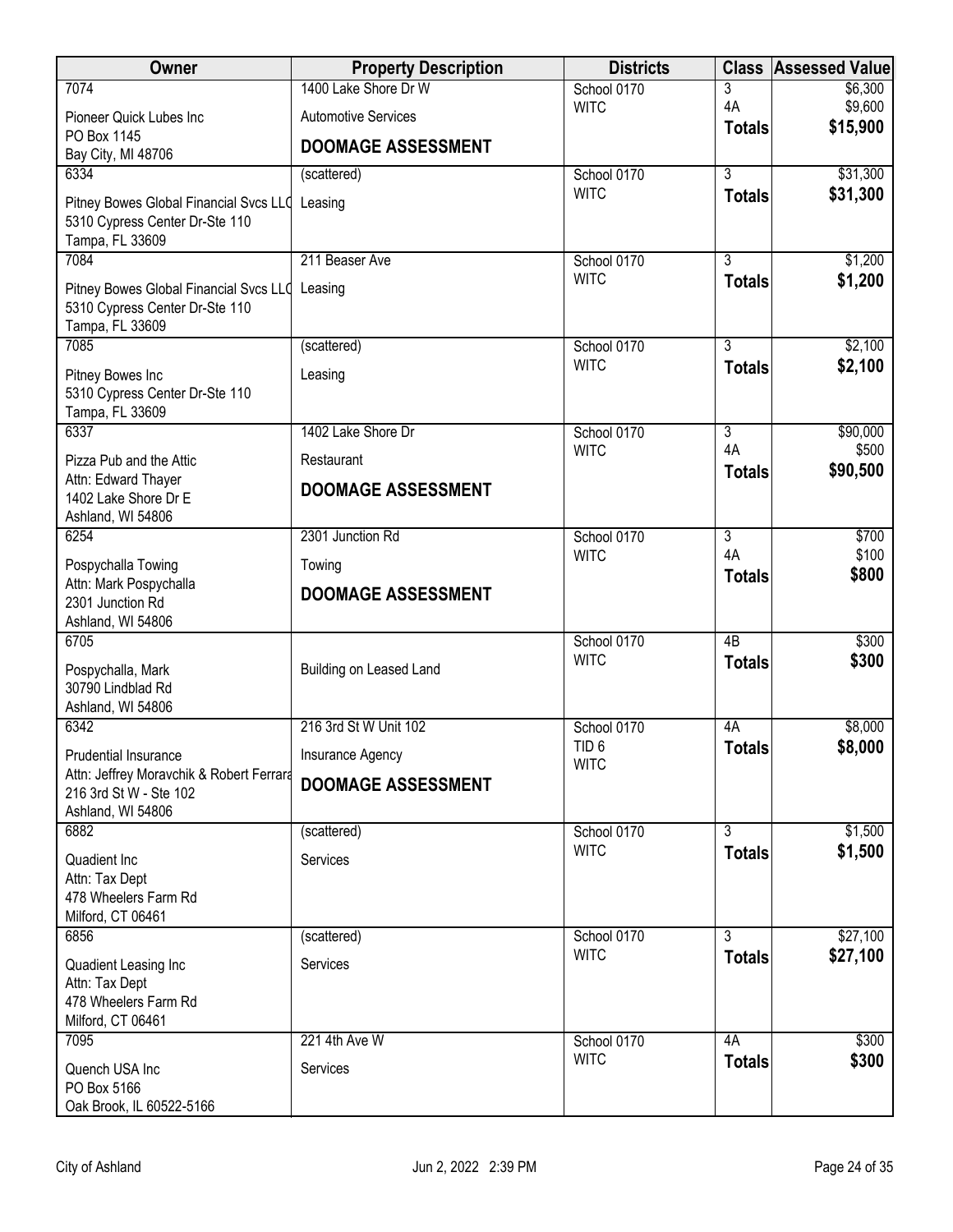| Owner                                                     | <b>Property Description</b> | <b>Districts</b>           |                 | <b>Class Assessed Value</b> |
|-----------------------------------------------------------|-----------------------------|----------------------------|-----------------|-----------------------------|
| 6512                                                      |                             | School 0170                | $\overline{AB}$ | \$72,000                    |
| Jeff Radosevich                                           |                             | <b>WITC</b>                | <b>Totals</b>   | \$72,000                    |
| 920 10th Ave W                                            |                             |                            |                 |                             |
| Ashland, WI 54806<br>6860                                 | 114 Main St W Unit A        | School 0170                | $\overline{3}$  | \$2,500                     |
|                                                           |                             | <b>WITC</b>                | 4A              | \$200                       |
| Rafferty Criminal Defense Lawyer<br>114 Main St W- Unit A | Attorney                    |                            | <b>Totals</b>   | \$2,700                     |
| Ashland, WI 54806                                         | <b>DOOMAGE ASSESSMENT</b>   |                            |                 |                             |
| 6050                                                      | 500 Lake Shore Dr           | School 0170                | 3               | \$1,400                     |
| Real Services, Inc                                        | <b>Real Estate</b>          | <b>WITC</b>                | 4A              | \$3,500                     |
| 1732 London Rd                                            |                             |                            | <b>Totals</b>   | \$4,900                     |
| Duluth, MN 55812                                          | <b>DOOMAGE ASSESSMENT</b>   |                            |                 |                             |
| 7008                                                      | 618 Main St W               | School 0170<br><b>WITC</b> | $\overline{3}$  | \$1,700                     |
| Red Bicycle Gift Shoppe                                   | Services                    |                            | <b>Totals</b>   | \$1,700                     |
| Attn: Susan Lee<br>618 Main St W                          | <b>DOOMAGE ASSESSMENT</b>   |                            |                 |                             |
| Ashland, WI 54806                                         |                             |                            |                 |                             |
| 6862                                                      | (scattered)                 | School 0170                | 4A              | \$400                       |
| Redbox Automated Retail LLC                               | Services                    | <b>WITC</b>                | <b>Totals</b>   | \$400                       |
| PO Box 72210                                              |                             |                            |                 |                             |
| Phoenix, AZ 85050                                         |                             |                            |                 |                             |
| 7096                                                      | 405 Industrial Park Rd      | School 0170<br><b>WITC</b> | 4A              | \$400<br>\$400              |
| Republic Services Environmental                           |                             |                            | <b>Totals</b>   |                             |
| Solutions III, LLC<br>18500 N Allied Way                  |                             |                            |                 |                             |
| Phoenix, AZ 85054                                         |                             |                            |                 |                             |
| 7097                                                      | 405 Industrial Park Rd      | School 0170                | 4A              | \$4,800                     |
| Republic Services Environmental                           |                             | <b>WITC</b>                | <b>Totals</b>   | \$4,800                     |
| Solutions III, LLC                                        |                             |                            |                 |                             |
| 18500 N Allied Way                                        |                             |                            |                 |                             |
| Phoenix, AZ 85054<br>7056                                 | 2400 Lake Shore Dr          | School 0170                | 4A              | \$700                       |
|                                                           |                             | <b>WITC</b>                | <b>Totals</b>   | \$700                       |
| Revive Electronics, LLC<br>PO Box 80615                   | Leasing                     |                            |                 |                             |
| Indianapolis, IN 46280                                    |                             |                            |                 |                             |
| 6942                                                      | (scattered)                 | School 0170                | $\overline{3}$  | \$12,200                    |
| Ricoh USA Inc                                             | Services                    | <b>WITC</b>                | <b>Totals</b>   | \$12,200                    |
| PO Box 3850                                               |                             |                            |                 |                             |
| Manchester, NH 03105-3850<br>6906                         | 1000 Lake Shore Dr W        | School 0170                | $\overline{3}$  | \$30,000                    |
|                                                           |                             | <b>WITC</b>                | <b>Totals</b>   | \$30,000                    |
| Ringenberg Financial Group<br>1000 Lake Shore Dr W        | Services                    |                            |                 |                             |
| Ashland, WI 54806                                         | <b>DOOMAGE ASSESSMENT</b>   |                            |                 |                             |
| 6184                                                      | 1200 Lake Shore Dr W        | School 0170                | $\overline{3}$  | \$52,100                    |
| River Rock Inn & Bait Shop LLC                            | Retail                      | <b>WITC</b>                | 4A              | \$5,200                     |
| 66758 Bayfront Rd                                         | <b>DOOMAGE ASSESSMENT</b>   |                            | <b>Totals</b>   | \$57,300                    |
| Ashland, WI 54806                                         |                             |                            |                 |                             |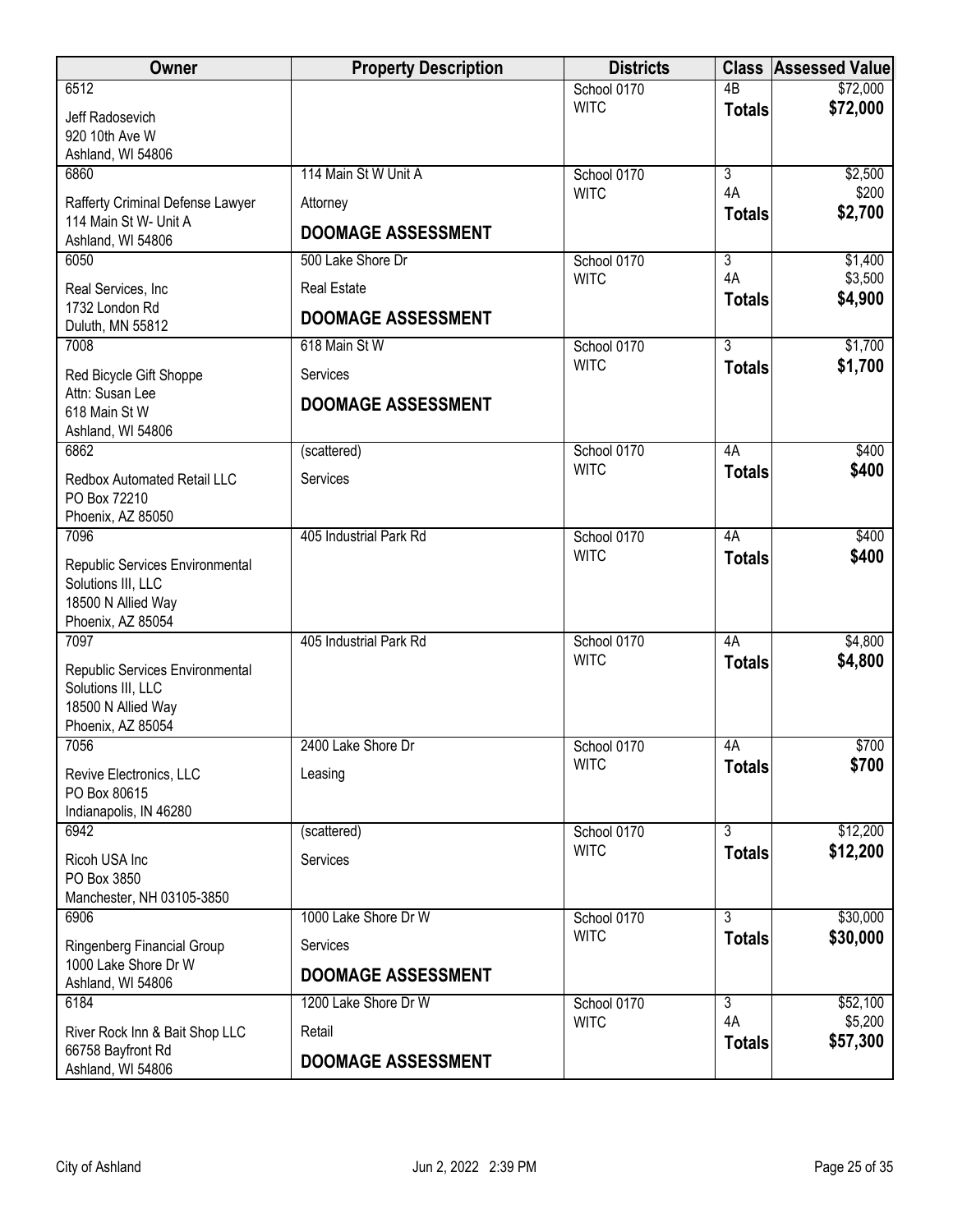| Owner                                                                                             | <b>Property Description</b> | <b>Districts</b>           |                                  | <b>Class Assessed Value</b> |
|---------------------------------------------------------------------------------------------------|-----------------------------|----------------------------|----------------------------------|-----------------------------|
| 6356                                                                                              | 305 Chapple Ave             | School 0170                |                                  | \$1,500                     |
| Roberts Funeral Home<br>Attn: Jon Bratley<br>305 Chapple Ave<br>Ashland, WI 54806                 | <b>Funeral Directing</b>    | <b>WITC</b>                | <b>Totals</b>                    | \$1,500                     |
| 6854                                                                                              | 1316 Lake Shore Dr W        | School 0170                | $\overline{3}$                   | \$4,000                     |
| Roots Salon                                                                                       | Salon                       | <b>WITC</b>                | 4A                               | \$200                       |
| 1314 Lake Shore Dr W<br>Ashland, WI 54806                                                         | <b>DOOMAGE ASSESSMENT</b>   |                            | <b>Totals</b>                    | \$4,200                     |
| 6726                                                                                              |                             | School 0170<br><b>WITC</b> | $\overline{AB}$<br><b>Totals</b> | \$15,500<br>\$15,500        |
| Rowoldt, James<br>1846 N Lincoln Ave<br>Chicago, IL 60614                                         | Hangar                      |                            |                                  |                             |
| 6472                                                                                              | 113 Stuntz Ave              | School 0170                | $\overline{3}$                   | \$2,100                     |
| R's Auto Body LLC<br>Attn: John Reardon<br>113 Stuntz Ave                                         | Services                    | <b>WITC</b>                | 4A<br><b>Totals</b>              | \$500<br>\$2,600            |
| Ashland, WI 54806<br>7077                                                                         | 820 Main St W               | School 0170                | $\overline{3}$                   | \$5,800                     |
|                                                                                                   |                             | <b>WITC</b>                | <b>Totals</b>                    | \$5,800                     |
| SafeMark Systems LP<br>PO Box 941460<br>Maitland, FL 32794-1460                                   | Services                    |                            |                                  |                             |
| 6812                                                                                              | 705 Main St W               | School 0170                | $\overline{3}$                   | \$4,000                     |
| Salmagundi Gallery & Fair Trade Gifts                                                             | Retail                      | <b>WITC</b>                | <b>Totals</b>                    | \$4,000                     |
| Attn: Manager<br>705 Main St W<br>Ashland, WI 54806                                               | <b>DOOMAGE ASSESSMENT</b>   |                            |                                  |                             |
| 6484                                                                                              | 2524 Lake Shore Dr W        | School 0170                |                                  |                             |
| Sandy Shores Cafe<br>Attn: Sandy Marlsland<br>66435 Janecek Rd<br>Ashland, WI 54806               | Restaurant                  | <b>WITC</b>                | <b>Totals</b>                    |                             |
| 6807                                                                                              | 115 Main St W               | School 0170                | $\overline{3}$                   | \$1,000                     |
| Satellite Services North LLC<br>7615 State Hwy 13<br>Port Wing, WI 54865                          | <b>DOOMAGE ASSESSMENT</b>   | <b>WITC</b>                | 4A<br><b>Totals</b>              | \$100<br>\$1,100            |
| 6360                                                                                              | 220 3rd Ave E               | School 0170                | $\overline{3}$                   | \$13,200                    |
| Schafer Mountain Funeral Home<br>Attn: Mark Mountain<br>220 3rd Ave E                             | <b>Funeral Directing</b>    | <b>WITC</b>                | <b>Totals</b>                    | \$13,200                    |
| Ashland, WI 54806-1788<br>7078                                                                    | 2500 E Lake Shore Dr        | School 0170                | $\overline{3}$                   | \$2,600                     |
| Scholl's Wellness Company LLC<br>PO Box 80615<br>Indianapolis, IN 46280                           | Services                    | <b>WITC</b>                | <b>Totals</b>                    | \$2,600                     |
| 6361                                                                                              | 1318 Lake Shore Dr W        | School 0170                | $\overline{3}$                   | \$500                       |
| Schraufnagel's Glass<br>Attn: Josh & John Richardson<br>1318 Lake Shore Dr W<br>Ashland, WI 54806 | Services                    | <b>WITC</b>                | 4A<br><b>Totals</b>              | \$200<br>\$700              |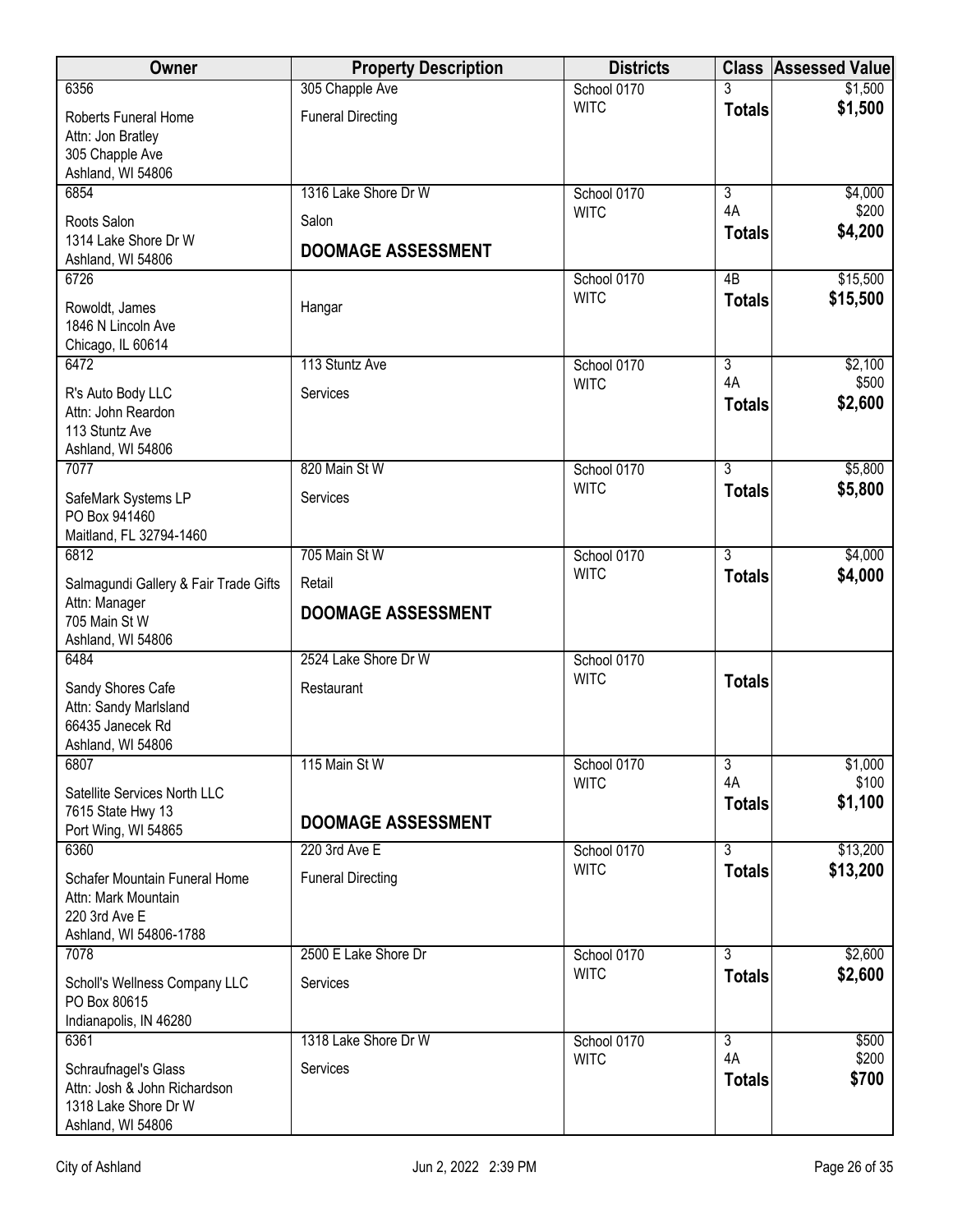| <b>Owner</b>                                | <b>Property Description</b> | <b>Districts</b>           |                      | <b>Class Assessed Value</b> |
|---------------------------------------------|-----------------------------|----------------------------|----------------------|-----------------------------|
| 6363                                        | 420 14th Ave W              | School 0170                | 3                    | \$300                       |
| Scissors & Suds                             | Cosmetology                 | <b>WITC</b>                | 4A<br><b>Totals</b>  | \$100<br>\$400              |
| Attn: Diane Nemec<br>420 14th Ave W         |                             |                            |                      |                             |
| Ashland, WI 54806                           |                             |                            |                      |                             |
| 6808                                        | 309 Main St W               | School 0170                | $\overline{3}$       | \$5,200                     |
| Scissors Edge Hair Salon                    | Salon                       | <b>WITC</b>                | 4A                   | \$4,100                     |
| 309 Main St W                               |                             |                            | <b>Totals</b>        | \$9,300                     |
| Ashland, WI 54806                           | 612 Main St W               | School 0170                | 4A                   | \$100                       |
| 6292                                        |                             | <b>TID 10</b>              | <b>Totals</b>        | \$100                       |
| Scott & Ar's Bar<br>612 Main St W           | Bar                         | <b>WITC</b>                |                      |                             |
| Ashland, WI 54806                           | <b>DOOMAGE ASSESSMENT</b>   |                            |                      |                             |
| 6809                                        | 201 Main St E               | School 0170                | $\overline{3}$       | \$5,500                     |
| Second Street Bistro                        | Restaurant                  | <b>WITC</b>                | <b>Totals</b>        | \$5,500                     |
| 201 Main St E                               | <b>DOOMAGE ASSESSMENT</b>   |                            |                      |                             |
| Ashland, WI 54806<br>6366                   | (scattered)                 | School 0170                | $\overline{3}$       | \$2,500                     |
| Sellung Rentals, Lloyd                      |                             | <b>WITC</b>                | <b>Totals</b>        | \$2,500                     |
| 10715 Cedar Crest Rd                        |                             |                            |                      |                             |
| Iron River, WI 54847                        | <b>DOOMAGE ASSESSMENT</b>   |                            |                      |                             |
| 7089                                        | 202 Prentice Ave            | School 0170<br><b>WITC</b> | $\overline{3}$<br>4A | \$1,000<br>\$500            |
| Shear Perfection                            | Services                    |                            | <b>Totals</b>        | \$1,500                     |
| Attn: Jessica O'Connell<br>202 Prentice Ave | <b>DOOMAGE ASSESSMENT</b>   |                            |                      |                             |
| Ashland, WI 54806                           |                             |                            |                      |                             |
| 6737                                        |                             | School 0170                | $\overline{AB}$      | \$400                       |
| <b>Allan Smiles</b>                         |                             | <b>WITC</b>                | <b>Totals</b>        | \$400                       |
| 1121 Vaughn Ave                             |                             |                            |                      |                             |
| Ashland, WI 54806<br>6910                   | 1804 Lake Shore Dr          | School 0170                | 3                    | \$14,900                    |
| Snap Fitness                                | Services                    | <b>WITC</b>                | <b>Totals</b>        | \$14,900                    |
| Attn: North Country Closeouts Inc           |                             |                            |                      |                             |
| 2000 US Hwy 8                               |                             |                            |                      |                             |
| St Croix Falls, WI 54024<br>6995            | 2521 Lake Shore Dr W        | School 0170                | 3                    | \$45,000                    |
| Solstice Outdoor LLC                        | Restaurant                  | <b>WITC</b>                | <b>Totals</b>        | \$45,000                    |
| d.b.a. Blue Wave Coffeehouse & Eatery       |                             |                            |                      |                             |
| & Inn                                       | <b>DOOMAGE ASSESSMENT</b>   |                            |                      |                             |
| Attn: Todd Pydo<br>2521 Lake Shore Dr W     |                             |                            |                      |                             |
| Ashland, WI 54806                           |                             |                            |                      |                             |
| 7011                                        | 2521 Lake Shore Dr W        | School 0170                | $\overline{3}$       | \$3,000                     |
| <b>Solstice Outdoors</b>                    | Retail                      | <b>WITC</b>                | <b>Totals</b>        | \$3,000                     |
| Attn: Dave & Katie Gellatly                 | <b>DOOMAGE ASSESSMENT</b>   |                            |                      |                             |
| 2521 Lake Shore Dr W<br>Ashland, WI 54806   |                             |                            |                      |                             |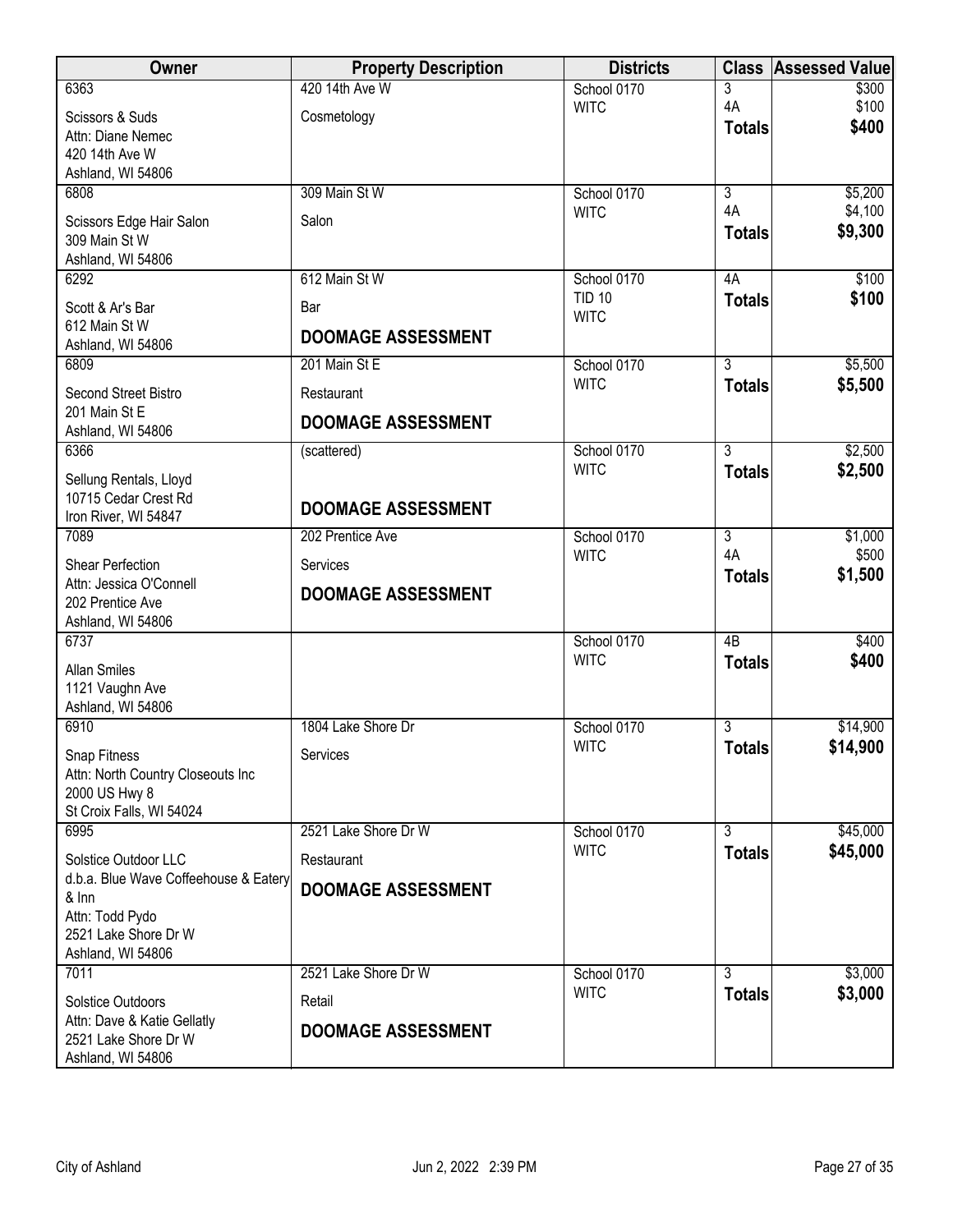| Owner                                                                        | <b>Property Description</b> | <b>Districts</b> | <b>Class</b>        | <b>Assessed Value</b> |
|------------------------------------------------------------------------------|-----------------------------|------------------|---------------------|-----------------------|
| 6959                                                                         | 400 Main St W               | School 0170      | 3                   | \$3,000               |
| <b>Solstice Outdoors</b>                                                     |                             | <b>WITC</b>      | 4A<br><b>Totals</b> | \$200<br>\$3,200      |
| 400 Main St W                                                                | <b>DOOMAGE ASSESSMENT</b>   |                  |                     |                       |
| Ashland, WI 54806<br>6264                                                    | (scattered)                 | School 0170      | $\overline{3}$      | \$266,500             |
|                                                                              |                             | <b>WITC</b>      | <b>Totals</b>       | \$266,500             |
| Spectrum Mid-America LLC<br>Attn: Tax Dept                                   | <b>Cable Television</b>     |                  |                     |                       |
| PO Box 7467                                                                  |                             |                  |                     |                       |
| Charlotte, NC 28241-7647                                                     |                             |                  |                     |                       |
| 7068                                                                         | 1419 Beaser Ave             | School 0170      | $\overline{3}$      | \$600                 |
| <b>Star2Star Communications LLC</b>                                          | Services                    | <b>WITC</b>      | <b>Totals</b>       | \$600                 |
| Attn: Crowe LLP                                                              |                             |                  |                     |                       |
| PO Box 7<br>South Bend, IN 46624-0007                                        |                             |                  |                     |                       |
| 6977                                                                         | 1424 Lake Shore Dr W        | School 0170      | $\overline{3}$      | \$10,000              |
| State Farm Insurance                                                         | Insurance Agency            | <b>WITC</b>      | <b>Totals</b>       | \$10,000              |
| Attn: Mike Bigo                                                              |                             |                  |                     |                       |
| 1424 Lake Shore Dr W                                                         | <b>DOOMAGE ASSESSMENT</b>   |                  |                     |                       |
| Ashland, WI 54806<br>7035                                                    | 2022 Lake Shore Dr          | School 0170      | 3                   | \$1,100               |
|                                                                              |                             | <b>WITC</b>      | <b>Totals</b>       | \$1,100               |
| State Farm Mutual Automobile Ins Co<br>Attn: Tax & Compliance - Property Tax | Insurance                   |                  |                     |                       |
| PO Box 2155                                                                  |                             |                  |                     |                       |
| Bloomington, IL 61702                                                        |                             |                  |                     |                       |
| 6865                                                                         | 1424 Lake Shore Dr W        | School 0170      | $\overline{3}$      | \$900                 |
| State Farm Mutual Automobile Ins Co                                          | Insurance                   | <b>WITC</b>      | <b>Totals</b>       | \$900                 |
| Attn: Tax & Compliance - Property Tax                                        |                             |                  |                     |                       |
| PO Box 2155<br>Bloomington, IL 61702                                         |                             |                  |                     |                       |
| 7057                                                                         | 209 Main St E               | School 0170      | $\overline{3}$      | \$8,600               |
| Stearns Bank N.A.                                                            | Leasing                     | <b>WITC</b>      | <b>Totals</b>       | \$8,600               |
| Attn: Advanced Property                                                      |                             |                  |                     |                       |
| 1611 N Interstate 35E Ste 428                                                |                             |                  |                     |                       |
| Carrollton, TX 75006-8616<br>6956                                            | 315 Main St E               | School 0170      | $\overline{3}$      | \$8,200               |
|                                                                              |                             | <b>WITC</b>      | 4A                  | \$200                 |
| <b>Stoked Smokehouse</b><br>d.b.a. Stagecoach Bar & Grill                    | Bar & Grill                 |                  | <b>Totals</b>       | \$8,400               |
| 315 Main St E                                                                |                             |                  |                     |                       |
| Ashland, WI 54806                                                            |                             |                  |                     |                       |
| 6416                                                                         | 118 Prentice Ave            | School 0170      | $\overline{3}$      | \$12,200              |
| St's True Value Hardware                                                     | Retail                      | <b>WITC</b>      | <b>Totals</b>       | \$12,200              |
| 118 Prentice Ave                                                             |                             |                  |                     |                       |
| Ashland, WI 54806<br>7012                                                    | 720 Lake Shore Dr           | School 0170      | $\overline{3}$      | \$2,100               |
|                                                                              |                             | <b>WITC</b>      | 4A                  | \$100                 |
| Styl'n Up North<br>720 Lake Shore Dr E                                       | Hair Salon                  |                  | <b>Totals</b>       | \$2,200               |
| Ashland, WI 54806                                                            | <b>DOOMAGE ASSESSMENT</b>   |                  |                     |                       |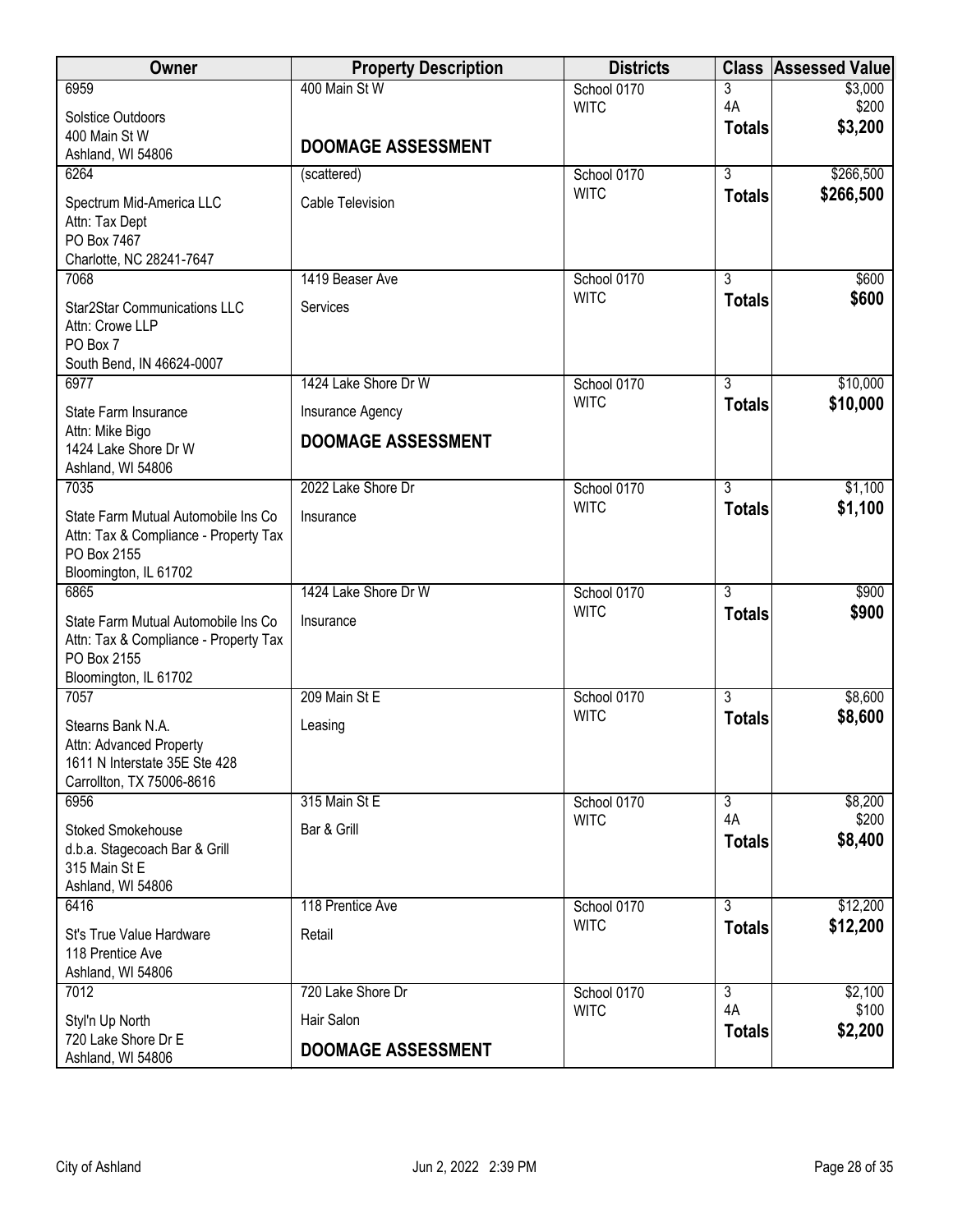| Owner                                                                                                   | <b>Property Description</b>           | <b>Districts</b>                |                      | <b>Class Assessed Value</b> |
|---------------------------------------------------------------------------------------------------------|---------------------------------------|---------------------------------|----------------------|-----------------------------|
| 6064                                                                                                    | 420 Main St W                         | School 0170                     | 4A                   | \$900                       |
| <b>Suick Theatres of Wis</b><br>d.b.a. Bay Theatre<br>Ryan Suick<br>420 Main St<br>Ashland, WI 54806    | Theatre                               | <b>WITC</b>                     | <b>Totals</b>        | \$900                       |
| 6391                                                                                                    | 511 Main St E                         | School 0170                     | 3                    | \$30,000                    |
| Super H Foods<br>Attn: Pat Hunt<br>511 Main St E<br>Ashland, WI 54806                                   | Services<br><b>DOOMAGE ASSESSMENT</b> | <b>WITC</b>                     | 4A<br><b>Totals</b>  | \$500<br>\$30,500           |
| 6392                                                                                                    | 401 Ellis Ave                         | School 0170                     | $\overline{3}$       | \$987,300                   |
| Super One Foods<br>d.b.a. Super One Foods #573/ Ashland<br>5065 Miller Trunk Rd<br>Hermantown, MN 55811 | Grocery Store                         | TID <sub>6</sub><br><b>WITC</b> | <b>Totals</b>        | \$987,300                   |
| 6978                                                                                                    | 505 Ellis Ave                         | School 0170                     | $\overline{3}$<br>4A | \$84,700<br>\$15,600        |
| Super One Liquor #805/ Ashland<br>5065 Miller Trunk Hwy<br>Hermantown, MN 55811                         | <b>Grocery Store</b>                  | TID <sub>6</sub><br><b>WITC</b> | <b>Totals</b>        | \$100,300                   |
| 6199                                                                                                    | 508 Main St E                         | School 0170                     | $\overline{3}$       | \$9,200                     |
| Super Wash Equip<br>Attn: GRC Services LLC<br>PO Box 902<br>Ashland, WI 54806                           | <b>DOOMAGE ASSESSMENT</b>             | <b>WITC</b>                     | <b>Totals</b>        | \$9,200                     |
| 6551                                                                                                    | 1700 3rd St W                         | School 0170                     | $\overline{3}$       | \$8,900                     |
| Super Wash II<br>Attn: GRC Services LLC<br>PO Box 902<br>Ashland, WI 54806                              | <b>DOOMAGE ASSESSMENT</b>             | <b>WITC</b>                     | <b>Totals</b>        | \$8,900                     |
| 6156                                                                                                    | 319 Ellis Ave                         | School 0170                     | $\overline{3}$       | \$60,300                    |
| <b>Superior Choice Credit Union</b><br>1320 Grand Ave<br>Superior, WI 54880                             | <b>Credit Union</b>                   | TID <sub>6</sub><br><b>WITC</b> | 4A<br><b>Totals</b>  | \$16,700<br>\$77,000        |
| 7088                                                                                                    | 420 Lake Shore Dr W                   | School 0170                     | 4A                   | \$500                       |
| Superior Floral & Gift                                                                                  | Retail                                | <b>WITC</b>                     | <b>Totals</b>        | \$500                       |
| Attn: Jason Ronning<br>420 Lake Shore Dr W<br>Ashland, WI 54806                                         | <b>DOOMAGE ASSESSMENT</b>             |                                 |                      |                             |
| 6395                                                                                                    | 419 Main St W                         | School 0170<br><b>WITC</b>      | 4A                   | \$3,200                     |
| <b>Superior Framing &amp; Gallery</b><br>Attn: Vicki Guski<br>419 Main St W<br>Ashland, WI 54806        | Services                              |                                 | <b>Totals</b>        | \$3,200                     |
| 6701                                                                                                    |                                       | School 0170                     | 4B                   | \$700                       |
| Sutarik, Thomas<br>121 15th Ave E<br>Ashland, WI 54806                                                  | Building on Leased Land               | <b>WITC</b>                     | <b>Totals</b>        | \$700                       |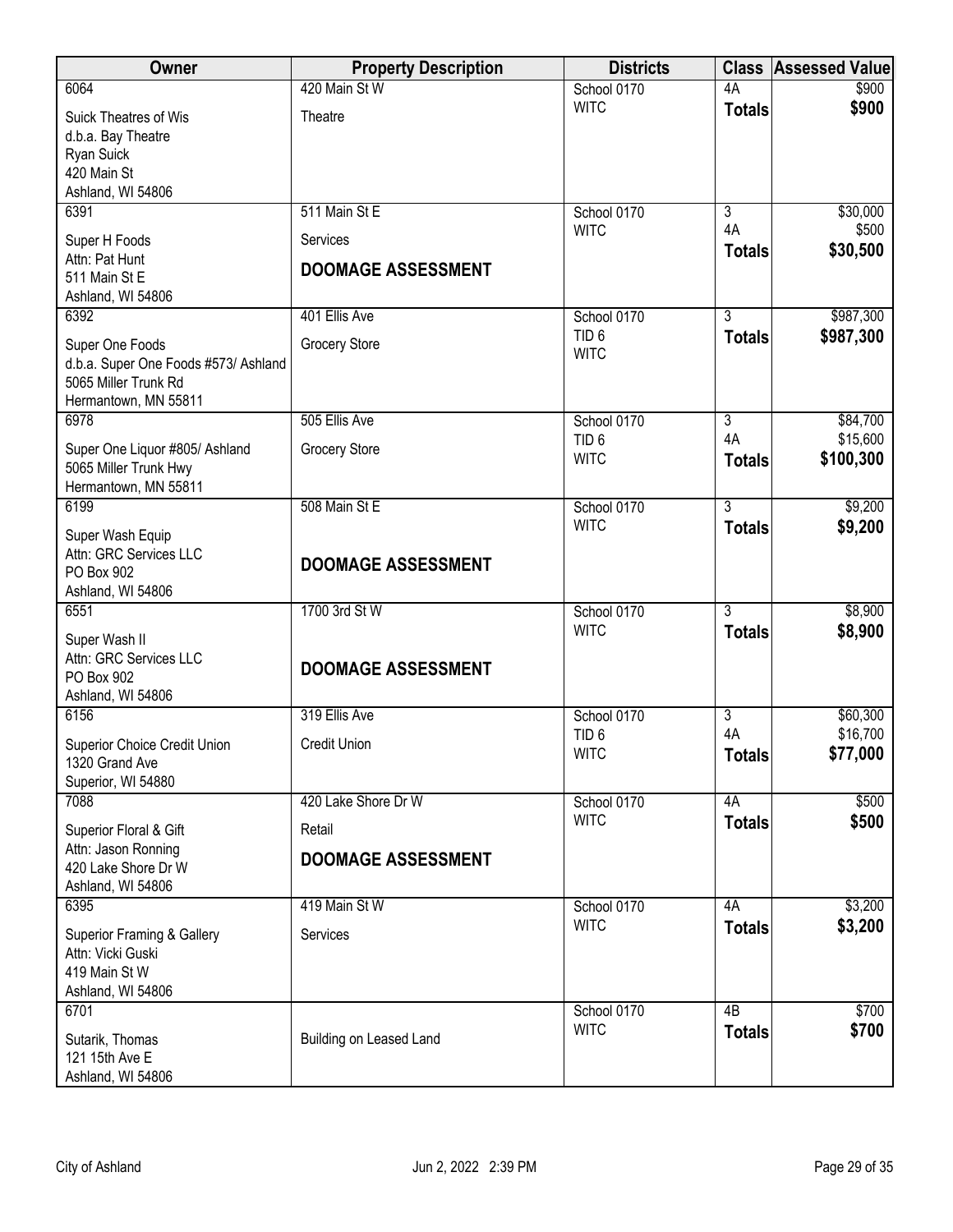| <b>Owner</b>                                                                                                   | <b>Property Description</b> | <b>Districts</b>                |                     | <b>Class Assessed Value</b> |
|----------------------------------------------------------------------------------------------------------------|-----------------------------|---------------------------------|---------------------|-----------------------------|
| 6723                                                                                                           |                             | School 0170                     | $\overline{AB}$     | \$700                       |
| Sutarik, Thomas<br>121 15th Ave E<br>Ashland, WI 54806                                                         | Building on Leased Land     | <b>WITC</b>                     | <b>Totals</b>       | \$700                       |
| 6867                                                                                                           | 118 3rd St E                | School 0170                     | 3                   | \$306,600                   |
| Symetra Life Insurance Co<br>Attn: Tax Dept - S C-15<br>777 108th Ave N E -Ste 1200<br>Bellevue, WA 98004-5135 | Insurance                   | TID <sub>6</sub><br><b>WITC</b> | 4A<br><b>Totals</b> | \$500<br>\$307,100          |
| 6284                                                                                                           | 323 Sanborn Ave             | School 0170                     | 3                   | \$2,400                     |
| <b>Synergy Community Cooperative</b><br>Attn: Dept 60085<br><b>PO Box 155</b><br>Ridgeland, WI 54763           | Feed Mill                   | <b>WITC</b>                     | 4A<br><b>Totals</b> | \$300<br>\$2,700            |
| 6947                                                                                                           | 218 Sanborn Ave             | School 0170                     | $\overline{3}$      | \$3,200                     |
| T' Investments Corp<br>d.b.a. Ashland Building Products<br>218 Sanborn Ave<br>Ashland, WI 54806                | Services                    | <b>WITC</b>                     | 4A<br><b>Totals</b> | \$1,400<br>\$4,600          |
| 7079                                                                                                           | 420 Lake Shore Dr W         | School 0170                     | 4A                  | \$500                       |
| <b>Tastes of Wisconsin</b>                                                                                     | Retail                      | <b>WITC</b>                     | <b>Totals</b>       | \$500                       |
| Attn: Jerry Henderson<br>420 Lake Shore Dr W<br>Ashland, WI 54806                                              | <b>DOOMAGE ASSESSMENT</b>   |                                 |                     |                             |
| 6137                                                                                                           | 705 Main St W               | School 0170                     | 4A                  | \$500                       |
| <b>Tattoo Alley</b><br>Attn: Ron Stephens                                                                      | Services                    | <b>WITC</b>                     | <b>Totals</b>       | \$500                       |
| PO Box 804<br>Ashland, WI 54806                                                                                | <b>DOOMAGE ASSESSMENT</b>   |                                 |                     |                             |
| 6123                                                                                                           | 501 Lake Shore Dr           | School 0170                     | $\overline{3}$      | \$20,000                    |
| Shawn E. Thayer<br>1402 Lake Shore Dr E<br>Ashland, WI 54806                                                   | <b>DOOMAGE ASSESSMENT</b>   | <b>WITC</b>                     | <b>Totals</b>       | \$20,000                    |
| 6928                                                                                                           | (scattered)                 | School 0170                     | $\overline{3}$      | \$8,600                     |
| The American Bottling Company<br>PO Box 1925<br>Frisco, TX 75034                                               | Services                    | <b>WITC</b>                     | <b>Totals</b>       | \$8,600                     |
| 7062                                                                                                           | 519 Main St W               | School 0170                     | $\overline{3}$      | \$11,200                    |
| The Burger Barn<br>519 Main St W                                                                               | Restaurant                  | <b>WITC</b>                     | 4A<br><b>Totals</b> | \$2,000<br>\$13,200         |
| Ashland, WI 54806                                                                                              | <b>DOOMAGE ASSESSMENT</b>   |                                 |                     |                             |
| 6351                                                                                                           | 6011 Lake Shore Dr W        | School 0170                     | $\overline{3}$      | \$0                         |
| The C Reiss Coal Company, LLC<br>PO Box 188<br>Green Bay, WI 54305                                             | Services                    | <b>WITC</b>                     | <b>Totals</b>       | \$0                         |
| 6265                                                                                                           | (scattered)                 | School 0170                     | 4A                  | \$13,600                    |
| The Coca-Cola Company<br>Attn: Fountain Property Tax-NAT 8<br>PO Box 1734<br>Atlanta, GA 30301                 | Services                    | <b>WITC</b>                     | <b>Totals</b>       | \$13,600                    |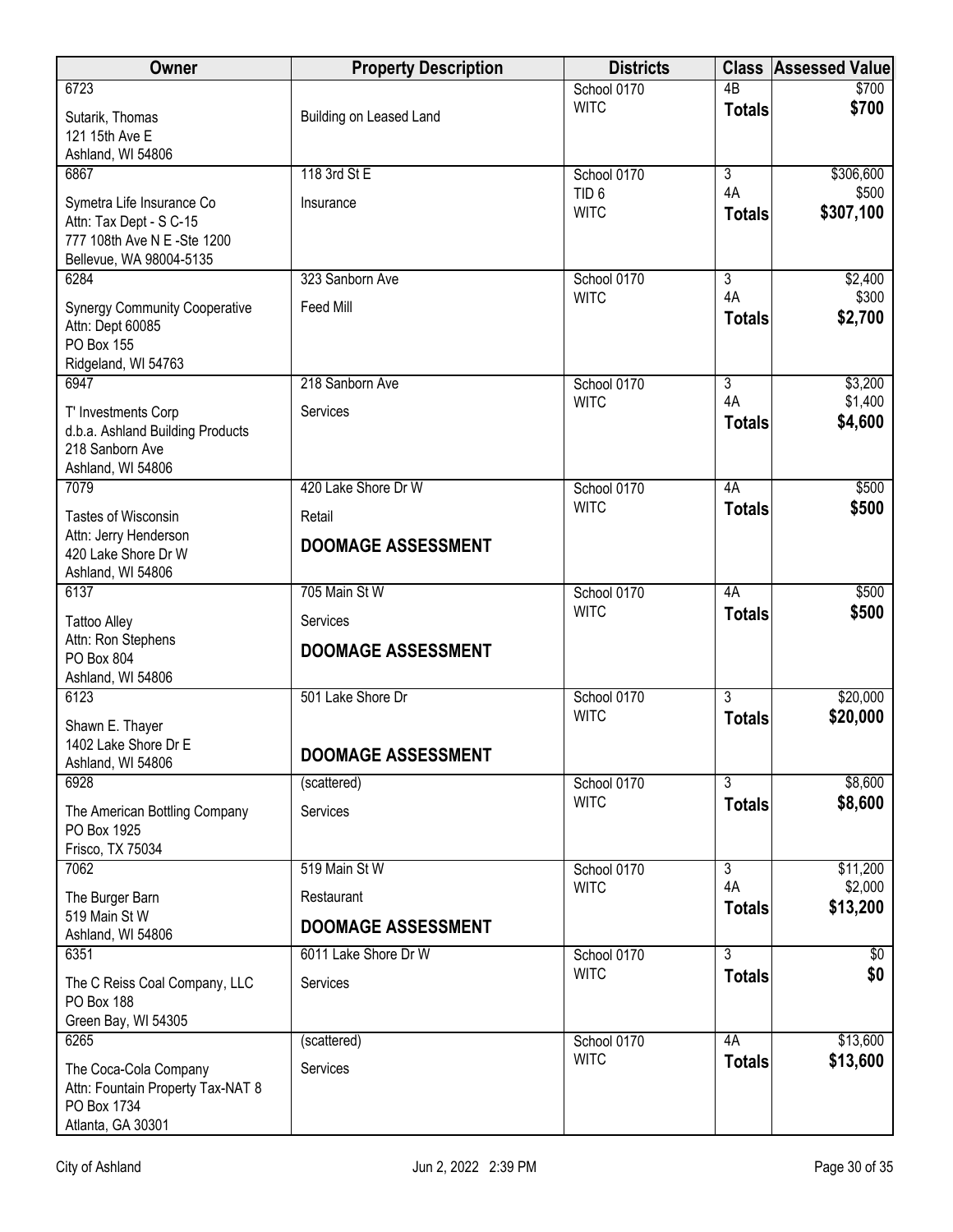| <b>Owner</b>                                                           | <b>Property Description</b> | <b>Districts</b>           |                      | <b>Class Assessed Value</b> |
|------------------------------------------------------------------------|-----------------------------|----------------------------|----------------------|-----------------------------|
| 6389                                                                   | 1406 Lake Shore Dr          | School 0170                | 3                    | \$2,000                     |
| The Fire Folks LLC                                                     | Services                    | <b>WITC</b>                | 4A<br><b>Totals</b>  | \$100<br>\$2,100            |
| Attn: Kit & Angela Jensen<br>1406 Lake Shore Dr E                      |                             |                            |                      |                             |
| Ashland, WI 54806                                                      |                             |                            |                      |                             |
| 6151                                                                   | 1319 Sanborn Ave            | School 0170                | 1                    | \$100                       |
| The Inn at Timber Cove                                                 | Bed & Breakfast             | <b>WITC</b>                | <b>Totals</b>        | \$100                       |
| Attn: Brian Miller                                                     |                             |                            |                      |                             |
| 1319 Sanborn Ave                                                       |                             |                            |                      |                             |
| Ashland, WI 54806<br>6238                                              | 2419 Lake Shore Dr          | School 0170                | 3                    | \$15,000                    |
|                                                                        | Motel                       | <b>WITC</b>                | 4A                   | \$500                       |
| The Old Fashioned Hospitality LLC<br>d.b.a. The Historic Bayview Motel |                             |                            | <b>Totals</b>        | \$15,500                    |
| 2419 Lake Shore Dr E                                                   | <b>DOOMAGE ASSESSMENT</b>   |                            |                      |                             |
| Ashland, WI 54806                                                      |                             |                            |                      |                             |
| 6142                                                                   | 423 Main St E               | School 0170<br><b>WITC</b> | $\overline{3}$<br>4A | \$12,400<br>\$2,000         |
| The Safari                                                             | Bar                         |                            | <b>Totals</b>        | \$14,400                    |
| Attn: Jeffrey A Castle<br>423 Main St E                                | <b>DOOMAGE ASSESSMENT</b>   |                            |                      |                             |
| Ashland, WI 54806                                                      |                             |                            |                      |                             |
| 6369                                                                   | 314 Lake Shore Dr Unit 2    | School 0170                | $\overline{3}$       | \$10,700                    |
| The Sherwin Williams Company                                           | Retail                      | <b>WITC</b>                | 4A<br><b>Totals</b>  | \$5,000<br>\$15,700         |
| d.b.a. 703027                                                          |                             |                            |                      |                             |
| PO Box 6027<br>Cleveland, OH 44101                                     |                             |                            |                      |                             |
| 6210                                                                   | 3700 Lake Shore Dr          | School 0170                | $\overline{3}$       | \$8,000                     |
| Thompson Gas                                                           |                             | <b>WITC</b>                | 4A                   | \$30,000                    |
| d.b.a. Como Oil & Propane                                              | <b>DOOMAGE ASSESSMENT</b>   |                            | <b>Totals</b>        | \$38,000                    |
| 5820 Old Highway 61                                                    |                             |                            |                      |                             |
| Duluth, MN 55810<br>6738                                               | 116 Spruce St               | School 0170                | 4C                   | \$39,500                    |
| Thompson, Ronald                                                       | Mobile Home Assessed As Pp  | <b>WITC</b>                | <b>Totals</b>        | \$39,500                    |
| 116 Spruce St - Lot 70                                                 |                             |                            |                      |                             |
| Ashland, WI 54806                                                      |                             |                            |                      |                             |
| 7069                                                                   | 3700 E Lake Shore Dr        | School 0170                | $\overline{3}$       | \$59,200                    |
| ThompsonGas LLC                                                        | Services                    | <b>WITC</b>                | 4A<br><b>Totals</b>  | \$100<br>\$59,300           |
| 5260 Westview Dr Ste 200<br>Frederick, MD 21703                        |                             |                            |                      |                             |
| 6203                                                                   | 623 Main St E               | School 0170                | $\overline{3}$       | \$2,800                     |
| <b>Thrivent Financial</b>                                              | <b>Financial Advisor</b>    | <b>WITC</b>                | 4A                   | \$400                       |
| 623 Main St E                                                          |                             |                            | <b>Totals</b>        | \$3,200                     |
| Ashland, WI 54806                                                      | <b>DOOMAGE ASSESSMENT</b>   |                            |                      |                             |
| 6869                                                                   | 703 E 22nd Ave              | School 0170                |                      |                             |
| <b>Tie Energy</b>                                                      | Services                    | <b>WITC</b>                | <b>Totals</b>        |                             |
| 275 Sola Dr                                                            |                             |                            |                      |                             |
| Gilberts, IL 60136<br>6408                                             | 1022 Main St E              | School 0170                | $\overline{3}$       | \$100                       |
| Tomlinson's Inc                                                        |                             | <b>WITC</b>                | 4A                   | \$1,700                     |
| 1022 Main St E                                                         |                             |                            | <b>Totals</b>        | \$1,800                     |
| Ashland, WI 54806                                                      | <b>DOOMAGE ASSESSMENT</b>   |                            |                      |                             |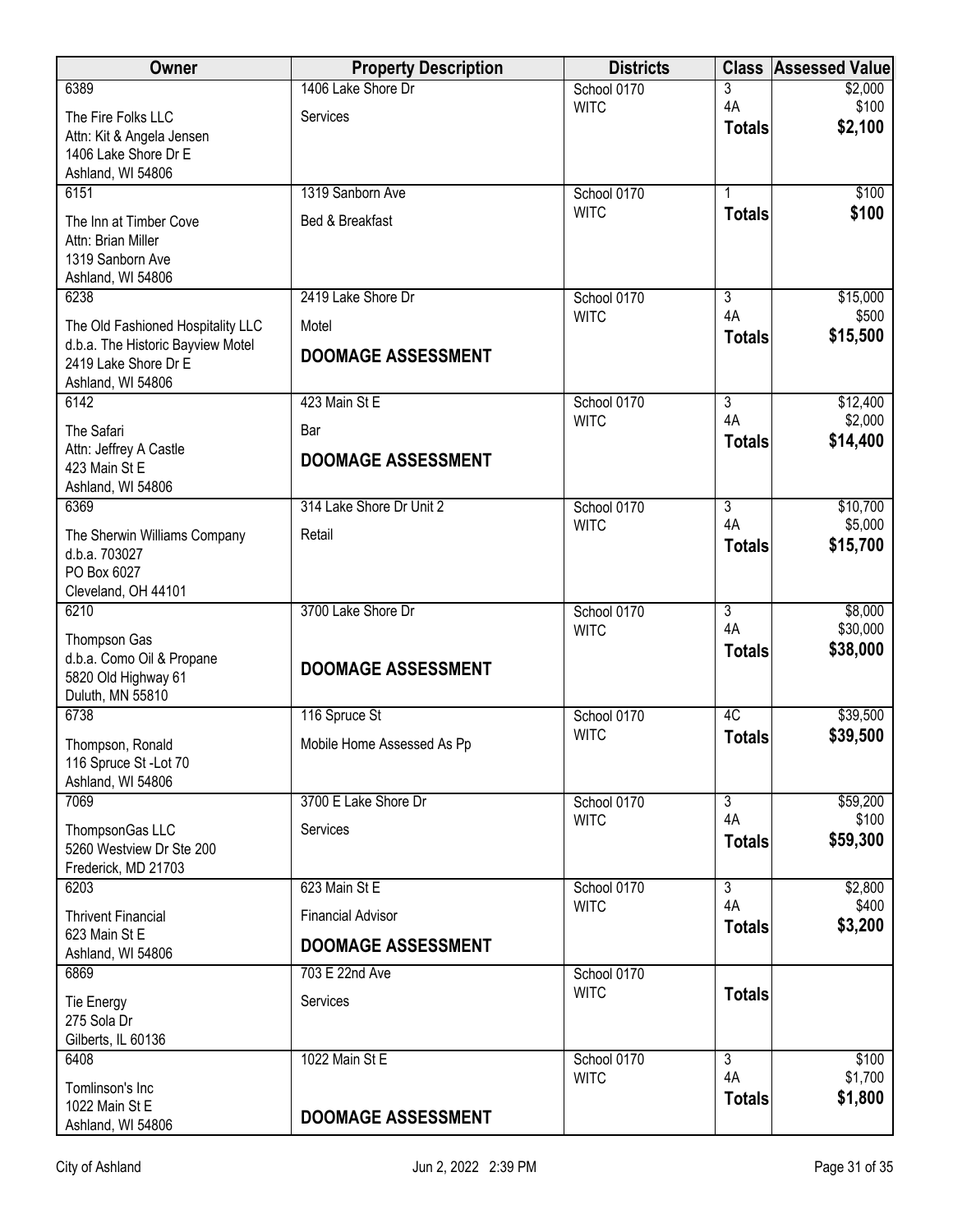| Owner                                               | <b>Property Description</b> | <b>Districts</b>           |                     | <b>Class Assessed Value</b> |
|-----------------------------------------------------|-----------------------------|----------------------------|---------------------|-----------------------------|
| 7015                                                | 1700 Lake Shore Dr          | School 0170                | 3                   | \$65,500                    |
| <b>Tractor Supply Company</b>                       | Retail                      | <b>WITC</b>                | 4A<br><b>Totals</b> | \$11,300<br>\$76,800        |
| d.b.a. Store #1985                                  |                             |                            |                     |                             |
| Attn: Wilson & Franco<br>11000 Richmond Ave Ste 350 |                             |                            |                     |                             |
| Houston, TX 77042                                   |                             |                            |                     |                             |
| 6415                                                | 120 18th St E               | School 0170                | $\overline{3}$      | \$9,000                     |
| Tree Top Child Care Center                          | Child Care                  | <b>WITC</b>                | <b>Totals</b>       | \$9,000                     |
| Attn: Darren Fredericks                             | <b>DOOMAGE ASSESSMENT</b>   |                            |                     |                             |
| 120 18th St E<br>Ashland, WI 54806                  |                             |                            |                     |                             |
| 6115                                                |                             | School 0170                | 4B                  | \$88,200                    |
| John Trusheim DR                                    |                             | <b>WITC</b>                | <b>Totals</b>       | \$88,200                    |
| 10341 Heidi                                         |                             |                            |                     |                             |
| Chaska, MN 55318                                    |                             |                            |                     |                             |
| 7021                                                | 1122 3rd Ave E              | School 0170                | $\overline{3}$      | \$9,000                     |
| Two Hammocks, LLC                                   | <b>Apartment Rentals</b>    | <b>WITC</b>                | <b>Totals</b>       | \$9,000                     |
| PO Box 6100<br>Huntington Beach, CA 92615           | <b>DOOMAGE ASSESSMENT</b>   |                            |                     |                             |
| 6779                                                | 411 Main St W               | School 0170                | $\overline{3}$      | \$2,000                     |
| <b>United Dreams</b>                                | Services                    | <b>WITC</b>                | <b>Totals</b>       | \$2,000                     |
| Attn: Sue Forman                                    | <b>DOOMAGE ASSESSMENT</b>   |                            |                     |                             |
| 411 W Main St<br>Ashland, WI 54806                  |                             |                            |                     |                             |
| 6343                                                | 2909 Toll Rd                | School 0170                | $\overline{3}$      | \$600                       |
| Up North Foods                                      | Services                    | <b>WITC</b>                | 4A                  | \$200                       |
| PO Box 342                                          |                             |                            | <b>Totals</b>       | \$800                       |
| Ashland, WI 54806                                   | <b>DOOMAGE ASSESSMENT</b>   |                            |                     |                             |
| 6420                                                | 400 3rd Ave W               | School 0170                | $\overline{3}$      | \$3,300                     |
| Upper Cut of Ashland, Inc                           | Salon                       | <b>WITC</b>                | 4A<br><b>Totals</b> | \$100<br>\$3,400            |
| Soo Line Depot                                      |                             |                            |                     |                             |
| 400 3rd Ave W<br>Ashland, WI 54806                  |                             |                            |                     |                             |
| 6929                                                | (scattered)                 | School 0170                | $\overline{3}$      | \$6,000                     |
| <b>US Bank National Association</b>                 | Leasing                     | TID <sub>6</sub>           | <b>Totals</b>       | \$6,000                     |
| 1310 Madrid St- Ste 100                             |                             | <b>WITC</b>                |                     |                             |
| Marshall, MN 56258                                  |                             |                            |                     |                             |
| 7059                                                | (scattered)                 | School 0170<br><b>WITC</b> | $\overline{3}$      | \$5,400                     |
| <b>US Bank National Association</b>                 | Leasing                     |                            | <b>Totals</b>       | \$5,400                     |
| 1310 Madrid St- Ste 100<br>Marshall, MN 56258       |                             |                            |                     |                             |
| 7064                                                | (scattered)                 | School 0170                | 3                   | \$28,600                    |
| <b>US Bank National Association</b>                 | Leasing                     | <b>WITC</b>                | <b>Totals</b>       | \$28,600                    |
| 1310 Madrid St- Ste 100                             |                             |                            |                     |                             |
| Marshall, MN 56258                                  |                             |                            |                     |                             |
| 7070                                                | (scattered)                 | School 0170                | $\overline{3}$      | \$122,200                   |
| <b>US Bank National Association</b>                 | Leasing                     | <b>WITC</b>                | <b>Totals</b>       | \$122,200                   |
| 1310 Madrid St- Ste 100                             |                             |                            |                     |                             |
| Marshall, MN 56258                                  |                             |                            |                     |                             |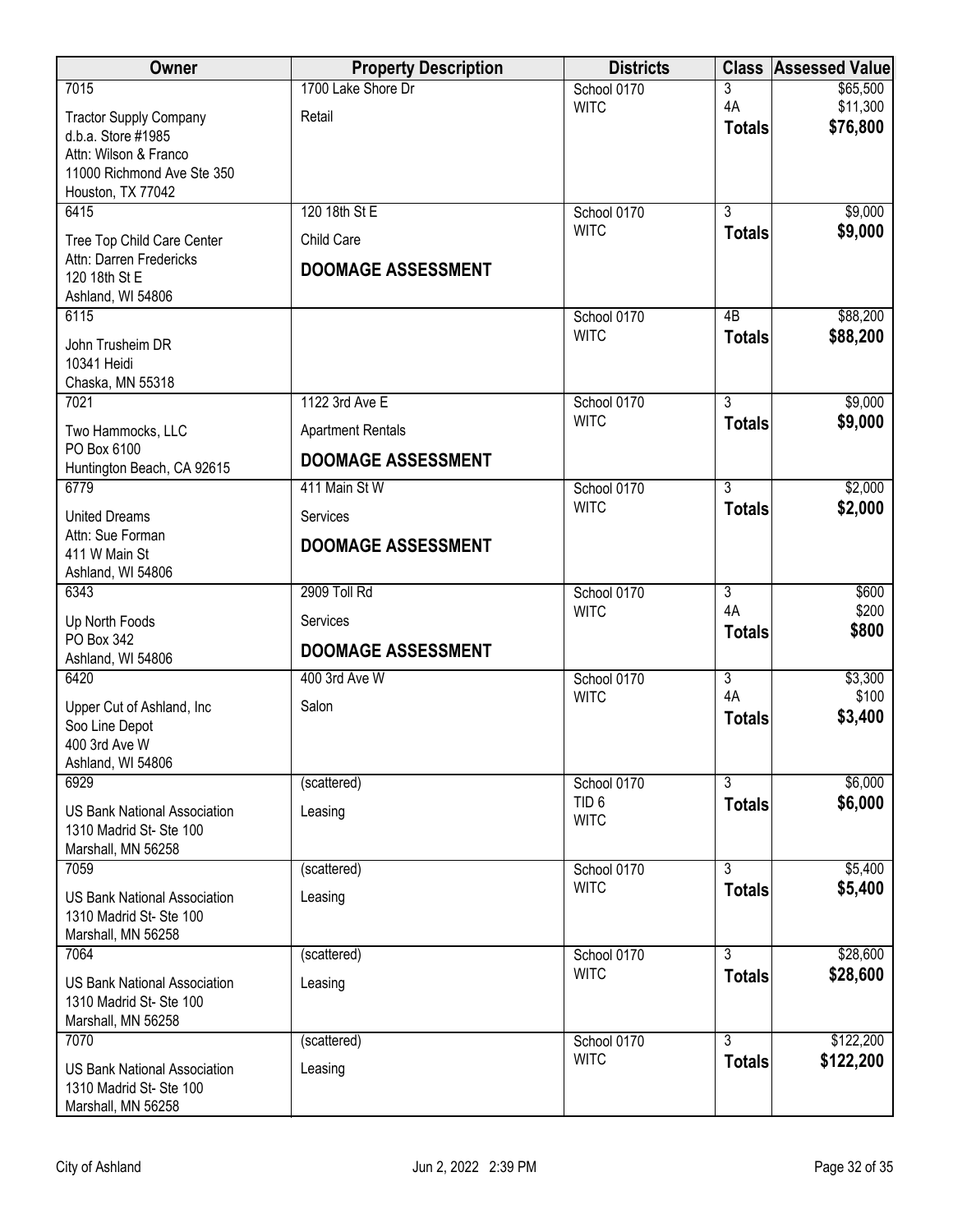| Owner                                                                                  | <b>Property Description</b> | <b>Districts</b> |                           | <b>Class Assessed Value</b> |
|----------------------------------------------------------------------------------------|-----------------------------|------------------|---------------------------|-----------------------------|
| 6095                                                                                   | 700 Main St W               | School 0170      |                           | \$10,100                    |
| <b>US Bank National Association</b><br>1310 Madrid St- Ste 100<br>Marshall, MN 56258   | Leasing                     | <b>WITC</b>      | <b>Totals</b>             | \$10,100                    |
| 6231                                                                                   |                             | School 0170      | 4B                        | \$27,600                    |
| Robert Van Sant<br>PO Box 966<br>Bayfield, WI 54814                                    |                             | <b>WITC</b>      | <b>Totals</b>             | \$27,600                    |
| 6874                                                                                   | 1900 Ellis Ave              | School 0170      | $\overline{\overline{3}}$ | \$400                       |
| VCS LLC                                                                                |                             | <b>WITC</b>      | 4A                        | \$200                       |
| Attn: Jeremy Schulte<br>1900 Ellis Ave<br>Ashland, WI 54806                            | <b>DOOMAGE ASSESSMENT</b>   |                  | <b>Totals</b>             | \$600                       |
| 6423                                                                                   | 1720 Main St W              | School 0170      | $\overline{3}$            | \$200                       |
| Vernon Construction<br>Attn: William Kacvinsky<br>1720 Main St W<br>Ashland, WI 54806  | <b>DOOMAGE ASSESSMENT</b>   | <b>WITC</b>      | <b>Totals</b>             | \$200                       |
| 6414                                                                                   | 302 Main St E               | School 0170      | 3                         | \$2,000                     |
| <b>VHS Cleaning Service</b>                                                            | Services                    | <b>WITC</b>      | <b>Totals</b>             | \$2,000                     |
| <b>PO Box 187</b><br>Ashland, WI 54806                                                 | <b>DOOMAGE ASSESSMENT</b>   |                  |                           |                             |
| 7086                                                                                   | 1411 Ellis Ave              | School 0170      | 4A                        | \$2,500                     |
| Vitality Foodservice Inc<br>Attn: Property Tax<br>PO Box 330219<br>Nashville, TN 37203 | Services                    | <b>WITC</b>      | <b>Totals</b>             | \$2,500                     |
| 6427                                                                                   | 1606 Lake Shore Dr          | School 0170      | $\overline{3}$            | \$67,000                    |
| Von Holzen Chevrolet Buick GMC Inc                                                     | Car Dealership              | <b>WITC</b>      | 4A                        | \$1,500<br>\$68,500         |
| Attn: Kris Von Holzen                                                                  | <b>DOOMAGE ASSESSMENT</b>   |                  | <b>Totals</b>             |                             |
| PO Box 530<br>Ashland, WI 54806                                                        |                             |                  |                           |                             |
| 7065                                                                                   | (scattered)                 | School 0170      | $\overline{3}$            | \$14,400                    |
| Wabasha Leasing LLC<br>PO Box 80615<br>Indianapolis, IN 46280                          | Leasing                     | <b>WITC</b>      | <b>Totals</b>             | \$14,400                    |
| 7098                                                                                   | 30580 US Hwy 2              | School 0170      | $\overline{3}$            | \$600                       |
| Wabasha Leasing LLC<br>PO Box 80615<br>Indianapolis, IN 46280                          | Leasing                     | <b>WITC</b>      | <b>Totals</b>             | \$600                       |
| 6864                                                                                   | 810 Lake Shore Dr W         | School 0170      | 4A                        | \$16,000                    |
| Wagner Holdings, LLC                                                                   | C-Store/Care Wash           | <b>WITC</b>      | <b>Totals</b>             | \$16,000                    |
| d.b.a. Wagner Ashland Shell                                                            | <b>DOOMAGE ASSESSMENT</b>   |                  |                           |                             |
| PO Box 28<br>Antigo, WI 54409                                                          |                             |                  |                           |                             |
| 6876                                                                                   | 110 Lake Shore Dr W         | School 0170      | $\overline{3}$            | \$128,000                   |
| Walgreen Co                                                                            | Retail                      | <b>WITC</b>      | 4A                        | \$500                       |
| d.b.a. Walgreen Co 10758-S-PPT<br>300 Wilmot Rd MS # 3301<br>Deerfield, IL 60015       |                             |                  | <b>Totals</b>             | \$128,500                   |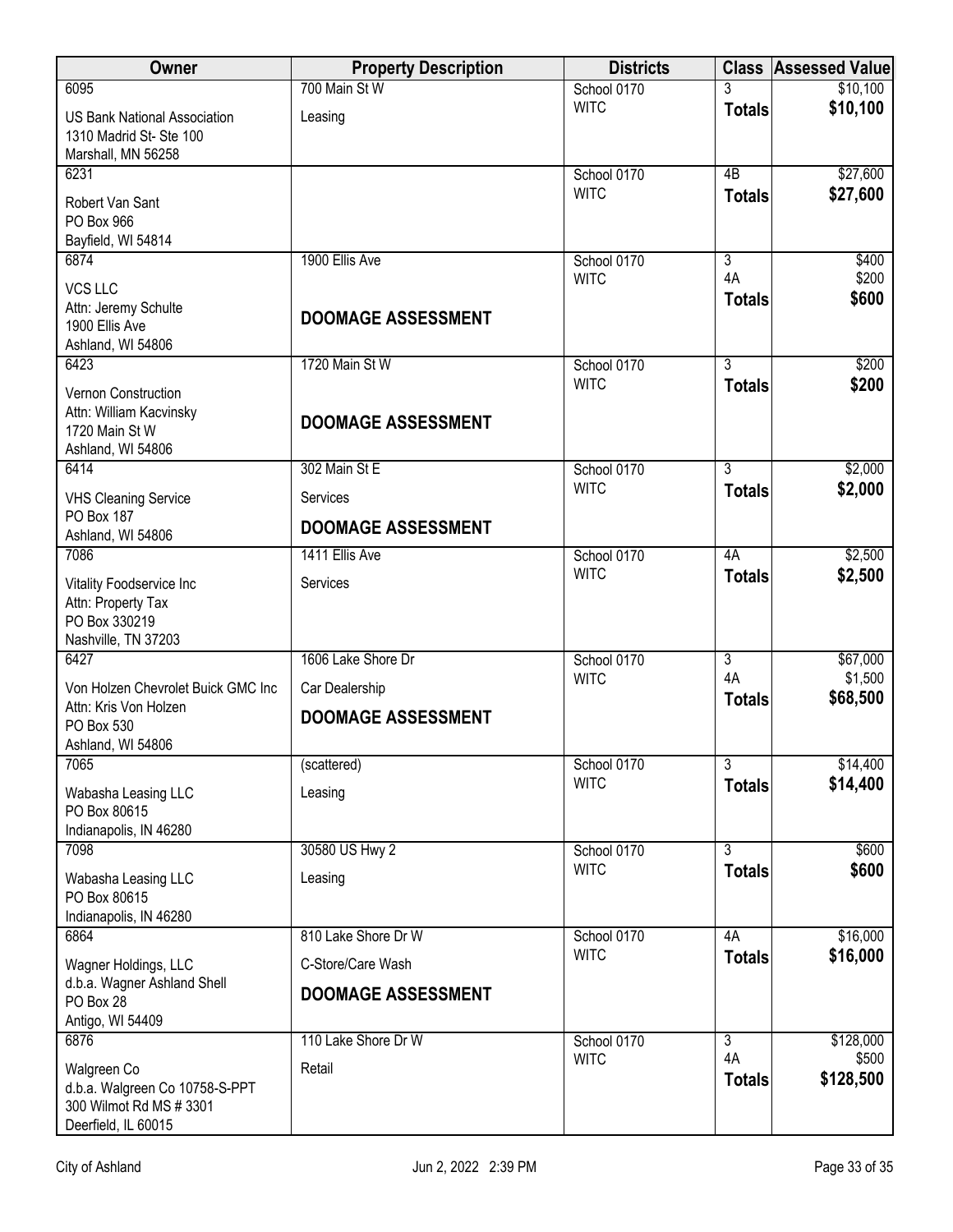| Owner                                                                                                                           | <b>Property Description</b> | <b>Districts</b>                |                     | <b>Class Assessed Value</b> |
|---------------------------------------------------------------------------------------------------------------------------------|-----------------------------|---------------------------------|---------------------|-----------------------------|
| 6031                                                                                                                            | 2500 Lake Shore Dr          | School 0170                     | 3                   | \$742,100                   |
| Wal-Mart Stores East LP<br>Attn: MS 0555<br>PO Box 8050                                                                         | Retail                      | <b>WITC</b>                     | 4A<br><b>Totals</b> | \$99,100<br>\$841,200       |
| Bentonville, AR 72716-0555<br>6239                                                                                              | 110 Main St W               | School 0170                     | $\overline{3}$      |                             |
|                                                                                                                                 |                             | <b>WITC</b>                     | <b>Totals</b>       | \$2,100<br>\$2,100          |
| Wartman Law Office<br>110 Main St W<br>Ashland, WI 54806                                                                        | Law Office                  |                                 |                     |                             |
| 7017                                                                                                                            | 112 N 9th Ave E             | School 0170                     | $\overline{3}$      | \$4,500                     |
| Wash & Vac                                                                                                                      | Services                    | <b>WITC</b>                     | <b>Totals</b>       | \$4,500                     |
| Attn: Josh Zak<br>719 Ellis Ave<br>Ashland, WI 54806                                                                            | <b>DOOMAGE ASSESSMENT</b>   |                                 |                     |                             |
| 6452                                                                                                                            | (scattered)                 | School 0170                     | $\overline{3}$      | \$3,600                     |
| Waste Management of WI Inc<br>Attn: Marvin F Poer & Co<br>PO Box 802206<br>Dallas, TX 75380-2206                                | Services                    | <b>WITC</b>                     | 4A<br><b>Totals</b> | \$11,900<br>\$15,500        |
| 6731                                                                                                                            |                             | School 0170                     | 4B                  | \$300                       |
| James Watson<br>3110 Lakeshore Dr E<br>Ashland, WI 54806                                                                        |                             | <b>WITC</b>                     | <b>Totals</b>       | \$300                       |
| 7041                                                                                                                            | (scattered)                 | School 0170                     |                     |                             |
| Wells Fargo Vendor Financial Services<br><b>LLC</b><br>Attn: Property Tax Compliance<br>PO Box 36200<br>Billings, MT 59107-6200 | Leasing                     | <b>WITC</b>                     | <b>Totals</b>       |                             |
| 6732                                                                                                                            |                             | School 0170                     | 4B                  | \$300                       |
| <b>Michael Welton</b><br>119 E Main St<br>Lena, IL 61048                                                                        |                             | <b>WITC</b>                     | <b>Totals</b>       | \$300                       |
| 6817                                                                                                                            | Taxiway B                   | School 0170                     | 4B                  | \$8,800                     |
| Wesner, Phil<br>814 12th Ave W<br>Ashland, WI 54806                                                                             | Hangar                      | <b>WITC</b>                     | <b>Totals</b>       | \$8,800                     |
| 6944                                                                                                                            | 400 3rd Ave W Unit 100      | School 0170                     | $\overline{3}$      | \$4,000                     |
| <b>Wilson Physical Therapy</b><br>400 3rd Ave W - Unit 100<br>Ashland, WI 54806                                                 | <b>Physical Therapy</b>     | TID <sub>6</sub><br><b>WITC</b> | <b>Totals</b>       | \$4,000                     |
| 6843                                                                                                                            | (scattered)                 | School 0170                     | $\overline{3}$      | \$11,100                    |
| Xerox Corp<br>Attn: Property Tax Dept<br>PO Box 9601<br>Webster, NY 14580                                                       | Leasing                     | <b>WITC</b>                     | <b>Totals</b>       | \$11,100                    |
| 7087                                                                                                                            | 3000 Golf Course Rd         | School 0170                     | 4A                  | \$71,900                    |
| Yamaha-Motor Finance Corp<br>PO Box 24770<br>Nashville, TN 37202                                                                | Leasing                     | <b>WITC</b>                     | <b>Totals</b>       | \$71,900                    |